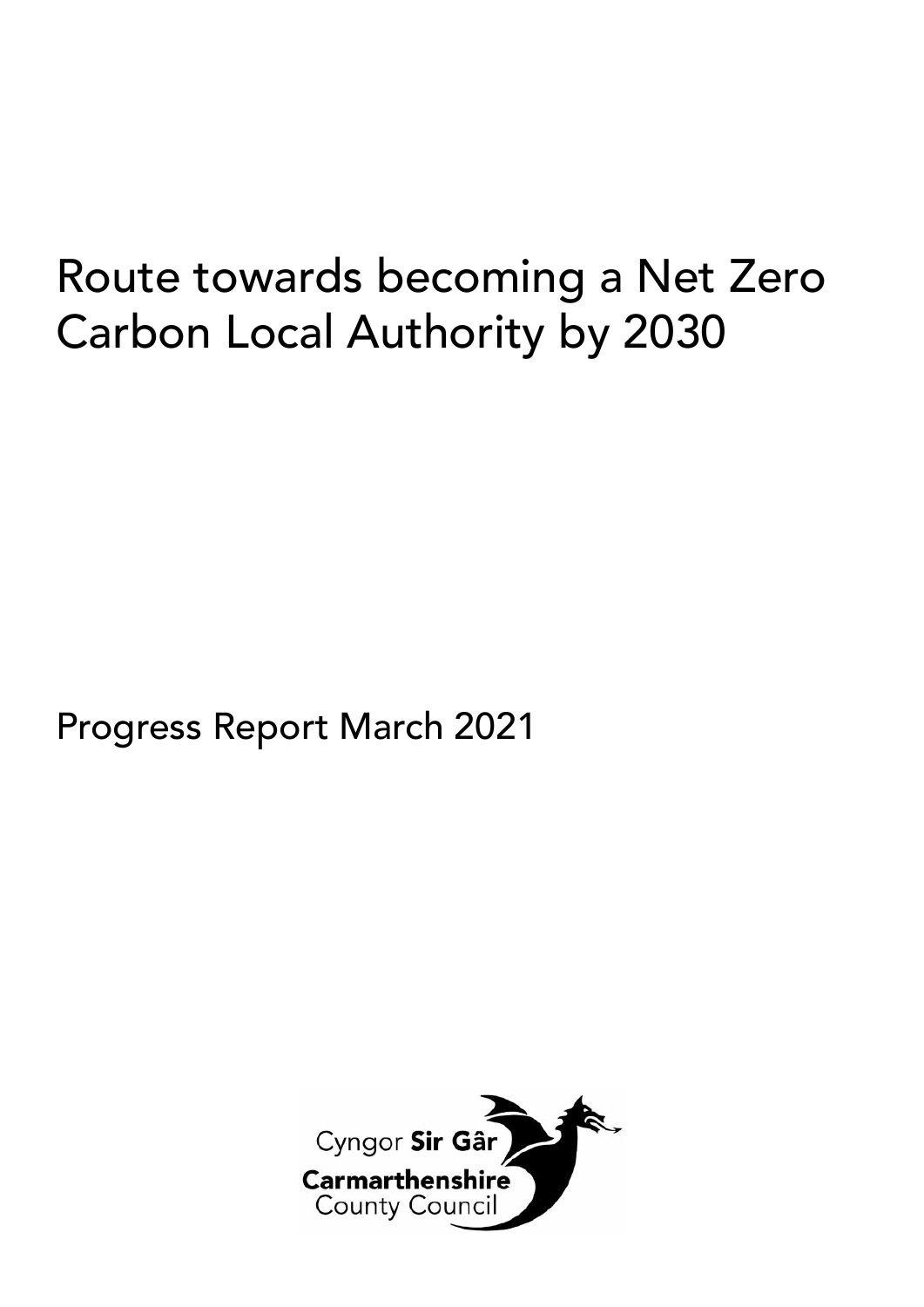# Contents

|                                                                                         | $\overline{2}$ |
|-----------------------------------------------------------------------------------------|----------------|
|                                                                                         | 3              |
|                                                                                         | 9              |
|                                                                                         | 12             |
|                                                                                         | 13             |
|                                                                                         | 13             |
|                                                                                         | 17             |
|                                                                                         | 18             |
|                                                                                         | 19             |
|                                                                                         | 21             |
|                                                                                         | 21             |
|                                                                                         | 21             |
|                                                                                         | 23             |
|                                                                                         | 25             |
|                                                                                         | 25             |
| 3.2 Working with Carmarthenshire Public Services Board / Swansea Bay City Deal partners | 25             |
|                                                                                         | 26             |
|                                                                                         | 27             |
|                                                                                         | 29             |
|                                                                                         | 32             |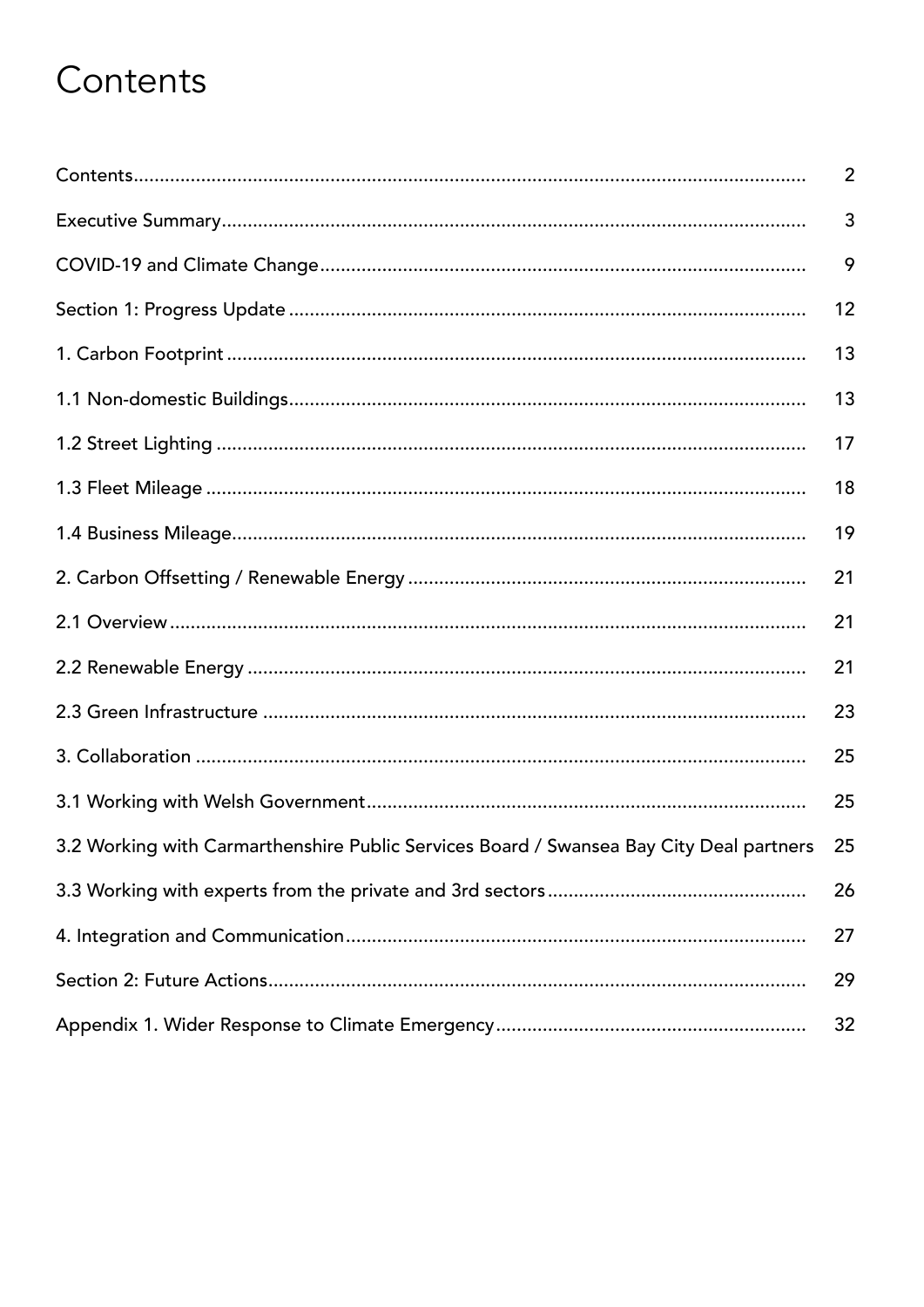# Executive Summary

The County Council approved a Net Zero Carbon (NZC) Plan on 12th February 2020.

Action NZC-28 of this Plan requires performance reports on progress towards becoming a net zero carbon local authority by 2030 to be published annually.

This Progress Report was approved by our Executive Board on 22nd March 2021.

In 2019/20 our overall carbon footprint reduced by 2.9% compared to 2018/19; however, it should be noted that our total energy consumption increased by 1.8% (this attributed to the increased use of energy for heating due to colder weather) and our mileage increased by 3.4% (this attributed to the inclusion of travel undertaken for Domiciliary Care resulting from the transfer of staff from care provider Allied).

The Progress Report refers to preliminary work to identify the impact of COVID-19. For the period April – June 2020 electricity consumption in our non-domestic buildings was less than 34% (a carbon saving of 738 tCO2e) and business mileage was less than 45% (a carbon saving of 139 tCO2e) compared to the same period in 2019. However, the full impact won't be reflected until next year's update when we report on 2020/21 data. It is likely that the continuation of staff home working, together with changes in working practices such as an increased use of video conference facilities and online communication, will see a lasting reduction in carbon emissions in the longer term.

Welsh Government has an ambition for a carbon neutral public sector by 2030 and was to establish Wales-wide methodologies for carbon emissions reporting by the end of 2019/20. Unfortunately, this Guidance has not yet been published and this delay has impacted on several Actions in the NZC Plan which were dependent on the Guidance being published in April 2020.

We know that Welsh Government's reporting methodologies will differ from our current approach; however, until we have the specific detail there appears to be little merit in setting targets etc. as these will inevitably have to be reviewed / amended when the Guidance is published. Following its publication, we will review our carbon reporting methodologies and set targets to reflect the new Guidance. This will not prevent the work outlined in the NZC Plan to reduce our carbon footprint being progressed.

Whilst we are committed to reduce our carbon footprint significantly further, we recognise that however energy / carbon efficient our Services become they will inevitably still have a residual carbon footprint. We aim to primarily compensate for this by increasing the amount of renewable energy we generate on our Estate. Unfortunately, recent applications to connect to the local electricity distribution network have continued to attract significant reinforcement costs that have rendered schemes financially not viable. This is a major concern as enhancements to the capacity of the local electricity distribution network are beyond our direct control as require a combination of major infrastructure works plus balancing local consumption, generation, and storage.

Furthermore, the continuing decarbonisation of the electricity distribution network (National Grid) means that the emission conversion factor for electricity is decreasing. Whilst this has a positive impact in reducing our carbon footprint, it conversely has a negative impact in reducing the equivalent carbon savings from renewable energy generation, thus requiring more wind turbines / solar PV panels to offset our (reducing) carbon footprint.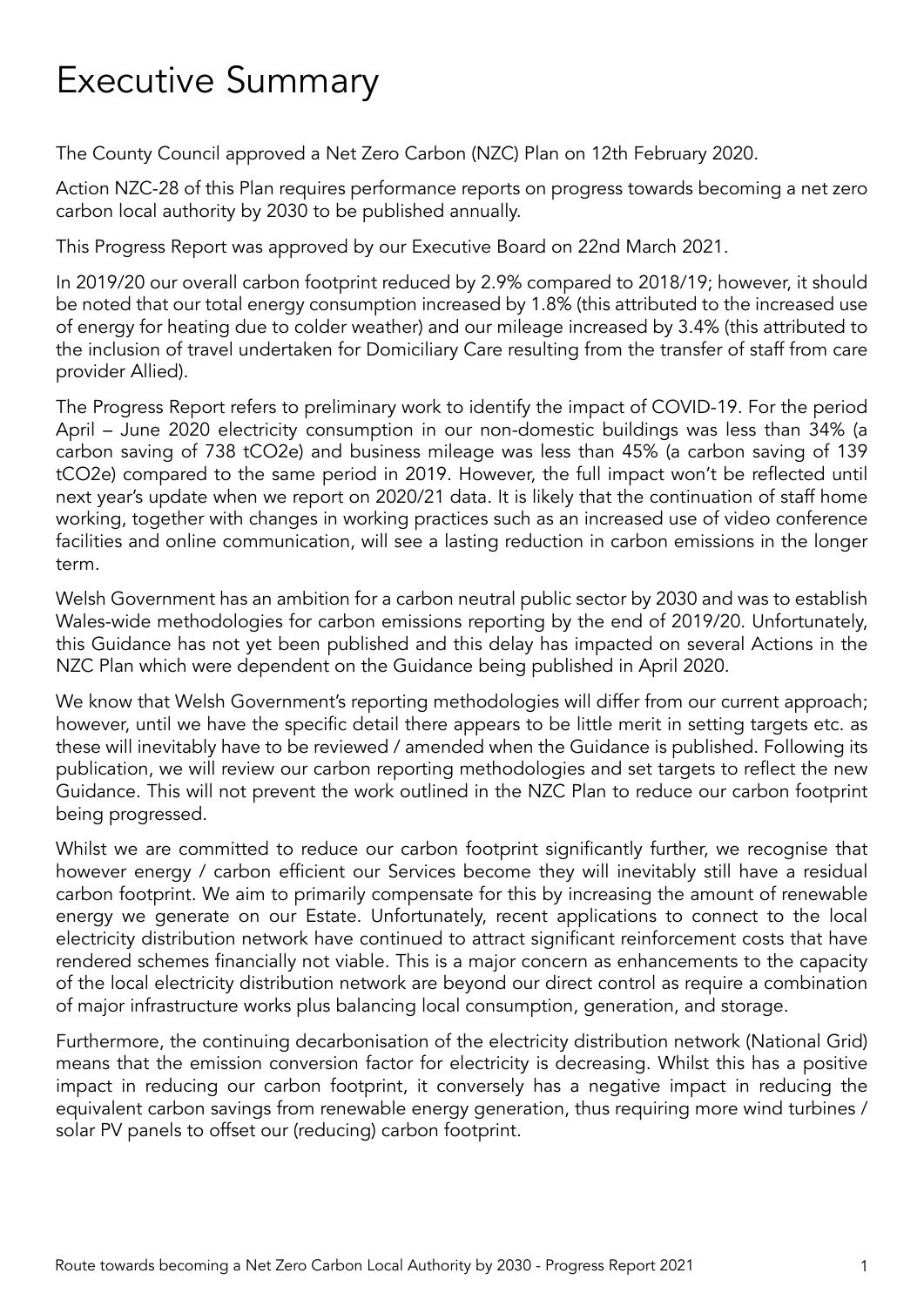Public services across Wales have pledged (July 2020) to ensure that action on decarbonisation is embedded through:

- (1) Understanding their carbon footprint, in line with guidance for public sector greenhouse emissions reporting
- (2) Agreeing to a set of net zero commitments / pledges for the 26th UN Climate Change Conference of the Parties (COP26) in Glasgow on 1st – 12th November 2021
- (3) Closely monitoring and reporting their current and future carbon emissions
- (4) Ensuring all Local Authorities have robust, evidence-based net zero action plans in place, as living documents, by March 2021 (Note: We approved a net zero carbon plan on 12th February 2020)
- (5) Work with the new Decarbonisation Strategy Panel (Note: Our Chief Executive is a Member of this Panel).

Achieving net zero carbon by 2030 will require a range of ambitious actions and targets. A 'Public Sector Net Zero Carbon Route Map' is currently being developed by the Local Government Decarbonisation Strategy Panel as a high-level thematic framework to guide its approach. Where possible, we also propose to use this Route Map to help guide our approach. It should be noted that some of the Targets in the Route Map are particularly challenging, and appropriate Actions are currently being discussed with the relevant Lead Officers for incorporation into our NZC Plan.

|                             | 2016/17    | 2017/18    | 2018/19    | 2019/20    | 2018/19 vs<br>2019/20 |          |
|-----------------------------|------------|------------|------------|------------|-----------------------|----------|
|                             | Results    | Progress   | % change   |            |                       |          |
| Non-Domestic Buildings      |            |            |            |            |                       |          |
| Consumption (kWh)           | 66,808,735 | 63,690,923 | 64,857,362 | 66,407,242 | Declined              | $+2.4%$  |
| Carbon Emissions<br>(tCO2e) | 18,923     | 16,258     | 14,822     | 14,443     | Improved              | $-2.6%$  |
| Street Lighting             |            |            |            |            |                       |          |
| Consumption (kWh)           | 5,718,531  | 4,873,979  | 4,202,381  | 3,925,149  | Improved              | $-6.6%$  |
| Carbon Emissions<br>(tCO2e) | 2,569      | 1,874      | 1,291      | 1,088      | Improved              | $-15.7%$ |
| Fleet Mileage               |            |            |            |            |                       |          |
| Mileage (Miles)             | 5,127,150  | 5,121,289  | *5,293,249 | 5,154,668  | Improved              | $-2.6%$  |
| Diesel Used (litres)        | 1,416,276  | 1,441,751  | 1,434,583  | 1,419,336  | Improved              | $-1.1%$  |
| Carbon Emissions<br>(tCO2e) | 3,790      | 3,852      | 3,856      | 3,814      | Improved              | $-1.1%$  |
| <b>Business Mileage</b>     |            |            |            |            |                       |          |
| Mileage (Miles)             | 4,186,640  | 3,948,586  | 3,846,615  | 3,971,513  | Declined              | $+3.2%$  |
| Carbon Emissions<br>(tCO2e) | 1,260      | 1,159      | 1,118      | 1,132      | Declined              | $+1.2%$  |
| <b>TOTAL</b>                |            |            |            |            |                       |          |
| Consumption (kWh)           | 72,527,266 | 68,564,902 | 69,059,743 | 70,332,391 | Declined              | $+1.8%$  |
| Mileage (miles)             | 9,313,790  | 9,069,875  | 8,829,043  | 9,126,181  | Declined              | $+3.4%$  |
| Carbon Emissions<br>(tCO2e) | 26,542     | 23,143     | 21,087     | 20,477     | Improved              | $-2.9%$  |

# Carbon Footprint: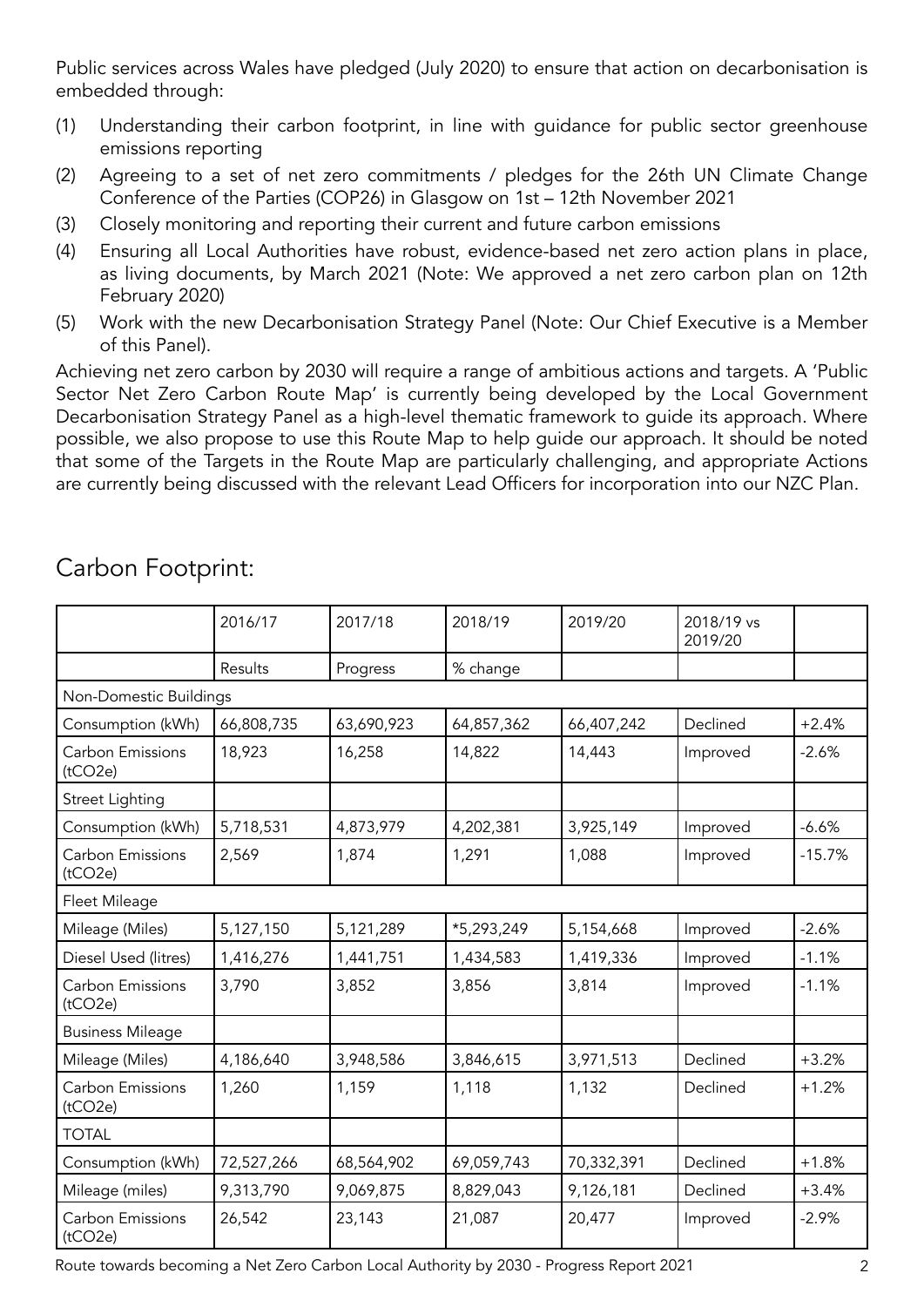### Note: \* This figure has been updated to correct for incorrect mileage entries.

Breakdown of carbon footprint by percentage of emissions by each area:

### Offset Equivalents

| Carbon Footprint<br>2019/20 (tCO2e)         |                 | Equivalent Offsetting Requirement |                          |         |                |             |          |         |             |          |
|---------------------------------------------|-----------------|-----------------------------------|--------------------------|---------|----------------|-------------|----------|---------|-------------|----------|
|                                             | Solar<br>Panels | Wind<br>Turbines                  | Forested<br>Land<br>(ha) |         |                |             |          |         |             |          |
|                                             | 2018/19         | 2019/20                           | %<br>change              | 2018/19 | 2019/20        | %<br>change | 2018/19  | 2019/20 | %<br>change |          |
| Non-do-<br>mestic<br><b>Buildings</b>       | 14,443          | 175,450                           | 189,398                  | 7.9%    | 41             | 44          | 7.3%     | 24,099  | 23,482      | $-2.6%$  |
| Street<br>Lighting                          | 1,088           | 15,282                            | 14,267                   | $-6.6%$ | $\overline{4}$ | 3           | $-25.0%$ | 2,099   | 1,769       | $-15.7%$ |
| Fleet Mile-<br>age                          | 3,814           | 45,644                            | 50,015                   | 9.6%    | 11             | 12          | 9.1%     | 6,269   | 6,201       | $-1.1%$  |
| <b>Business</b><br>Mileage                  | 1,132           | 13,234                            | 14,844                   | 12.2%   | 3              | 3           | 0.0%     | 1,818   | 1,840       | 1.3%     |
| <b>TOTAL</b>                                | 20,477          | 249,610                           | 268,524                  | 7.6%    | 59             | 62          | 5.1%     | 34,285  | 33,293      | $-2.9%$  |
| Equivalent<br>Installed<br>Capacity<br>(MW) | 62.4            | 67.1                              |                          | 29.5    | 31.0           |             |          |         |             |          |

Comparators:

- Equivalent number of 500 kW wind turbines (~327 tCO2e/year | ~1,180 MWh/year) (capacity of wind turbine at Nant y Caws)
- Equivalent number of individual 250 W solar PV panels (~0.07626 tCO2e/year | ~275 kWh/ year)
- Equivalent area of Forested Land based on Welsh Government draft carbon reporting guidance. Presumes forested land planted is in place of grass land. For context, we own ~6,500 ha of land not including Housing

| Renewable<br><b>Energy Gener-</b><br>ation | 2016/17 | 2017/18  | 2018/19  | 2019/20 | 2019/20 vs<br>2018/19 |         |
|--------------------------------------------|---------|----------|----------|---------|-----------------------|---------|
|                                            | Result  | Progress | % change |         |                       |         |
| Solar PV                                   |         |          |          |         |                       |         |
| Installed Ca-<br>pacity (kWp)              | 1,153   | 1,153    | 1,193    | 1,193   | No Change             | 0%      |
| Electricity gen-<br>eration (kWh)          | 670,401 | 937,330  | 979,071  | 997,480 | Improved              | $+1.9%$ |

## Renewable Energy Generation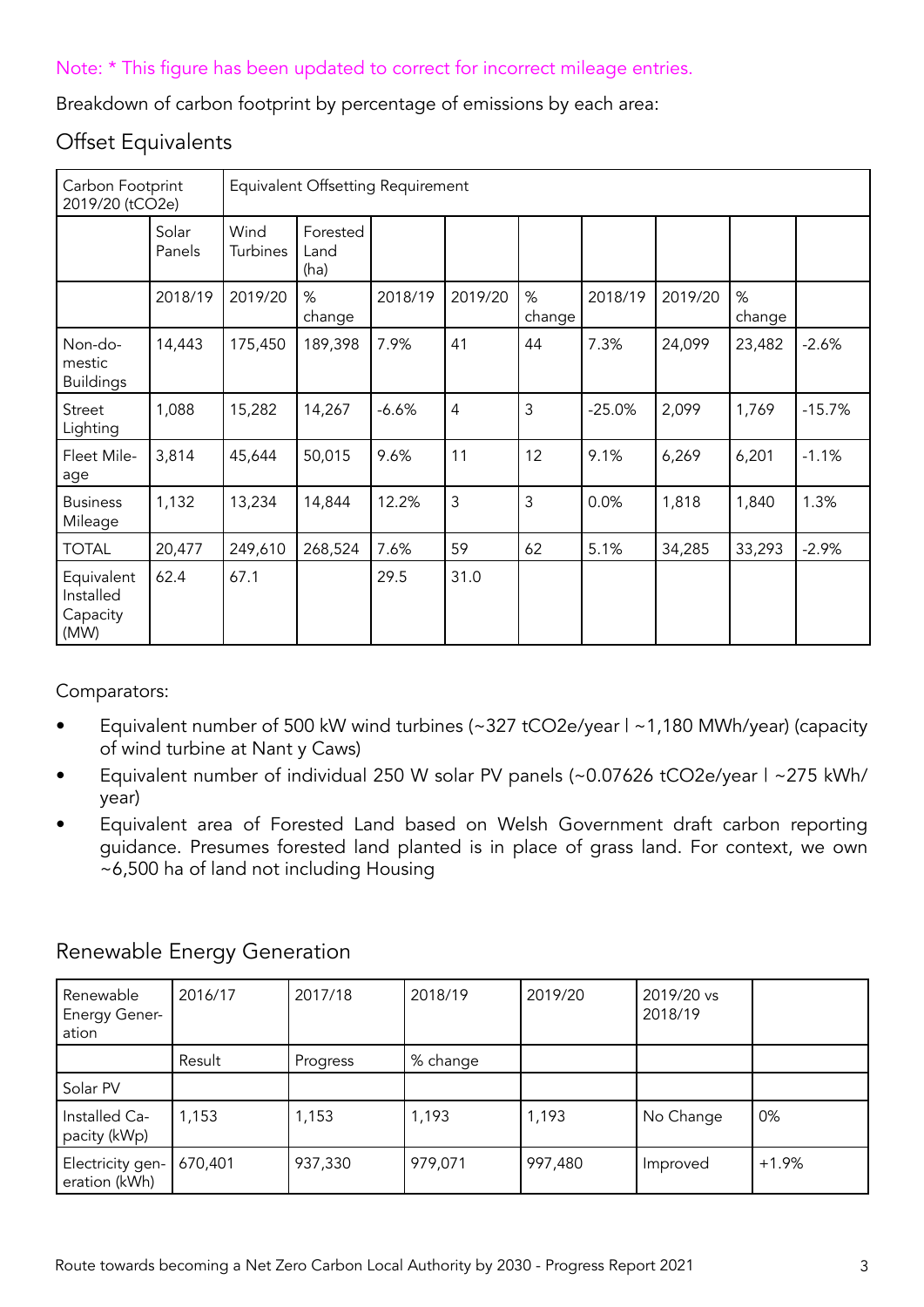| Equivalent   | 301 | 360 | 201<br>ou. | 211 | Declined | $-8.0%$ |
|--------------|-----|-----|------------|-----|----------|---------|
| Carbon Sav-  |     |     |            |     |          |         |
| ings (tCO2e) |     |     |            |     |          |         |

The continuing decarbonisation of the electricity distribution network (National Grid) means that the emission conversion factor for electricity is decreasing. Whilst this has a positive impact in reducing our carbon footprint, it conversely has a negative impact in reducing the equivalent carbon savings from renewable energy generation, thus requiring more wind turbines / solar PV panels to offset our (reducing) carbon footprint.

## Progress against Actions - Carbon Footprint – Non-domestic buildings

|        | Action                                                                                                                               | By When  | Progress                                                                                                                          |
|--------|--------------------------------------------------------------------------------------------------------------------------------------|----------|-----------------------------------------------------------------------------------------------------------------------------------|
| NZC-01 | Deliver Re:fit Cymru (Energy Efficiency) Phase 1 pro-<br>ject to achieve energy / carbon savings                                     | Apr 2021 | On track                                                                                                                          |
| NZC-02 | Develop further phases of Re:fit Cymru (Energy<br>Efficiency) project, or similar, to achieve accelerated<br>energy / carbon savings | On-going | On track                                                                                                                          |
| NZC-03 | Incorporate the 'Passivhaus' Standard, where appropri-<br>ate, in new building construction projects                                 | On-going | On track                                                                                                                          |
| NZC-04 | Continually review and amend design specifications<br>and briefs to reflect new technologies and energy<br>efficient equipment       | On-going | On track                                                                                                                          |
| NZC-05 | Extend 'smart' and sub-metering technology to ensure<br>accurate and timely capture of energy consumption<br>data                    | On-going | On track                                                                                                                          |
| NZC-06 | Develop appropriate carbon reduction target for the<br>Council's non-domestic buildings as part of annual<br>review of action plan   | Mar 2021 | Delayed due to on-going<br>delay in publishing Wales<br>carbon reporting guidance<br>(this had been anticipated in<br>April 2020) |

# Progress against Actions - Carbon Footprint – Street Lighting

|        | Action                                                                                                                      | By When  | Progress                                                                                                                         |
|--------|-----------------------------------------------------------------------------------------------------------------------------|----------|----------------------------------------------------------------------------------------------------------------------------------|
| NZC-07 | Develop appropriate carbon reduction target for the<br>Council's street lighting as part of annual review of<br>action plan | Mar 2021 | Delayed due to on-going<br>delay in publishing Wales<br>carbon reporting guidance<br>this had been anticipated in<br>April 2020) |

# Progress against Actions - Carbon Footprint – Fleet Mileage

|          | Action                                                                                             | By When | Progress |
|----------|----------------------------------------------------------------------------------------------------|---------|----------|
| $NZC-08$ | Review the most appropriate fuel powered vehicles for   On-going<br>each of the Council's Services |         | On track |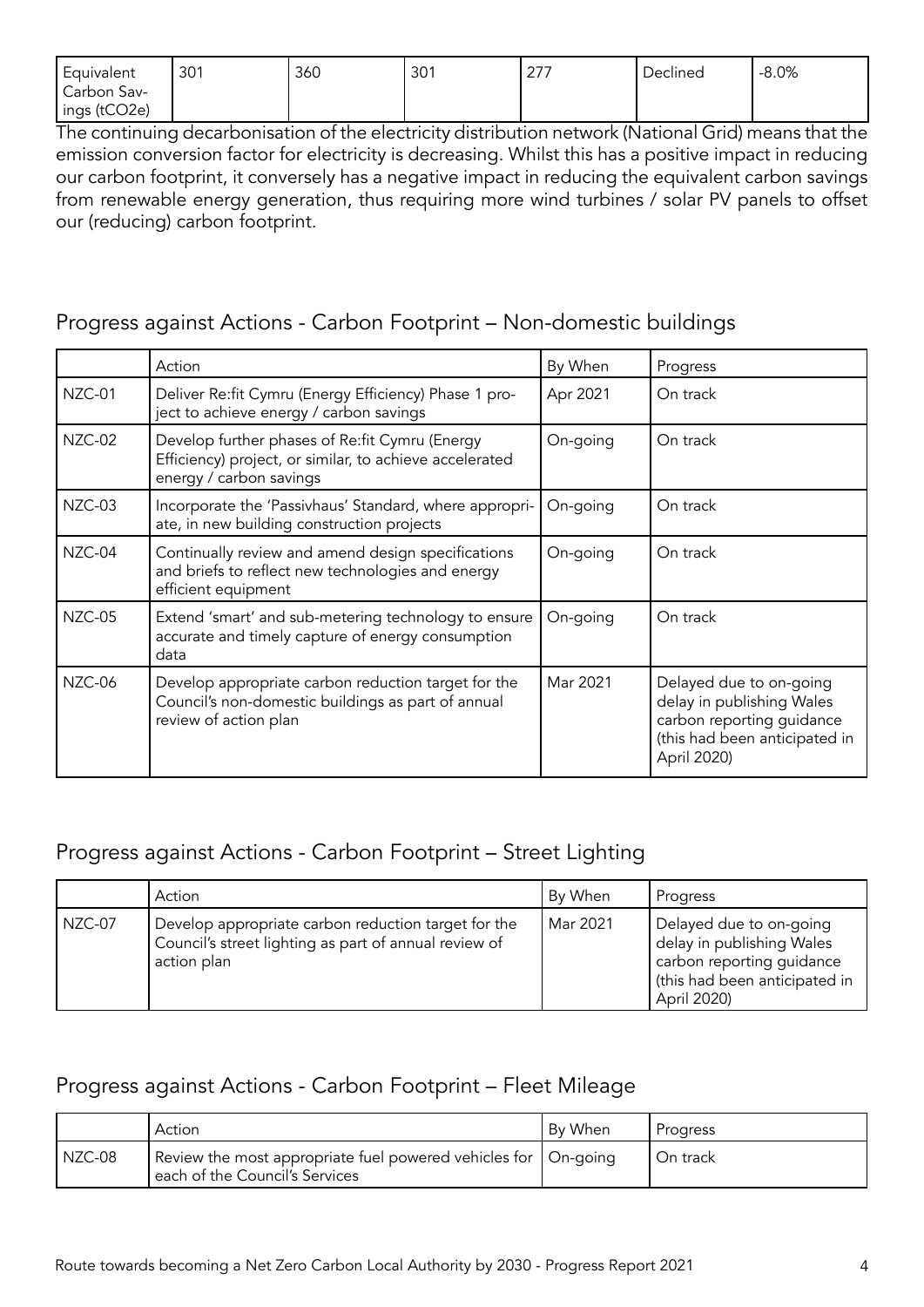| NZC-09 | Develop appropriate carbon reduction target for the<br>Council's fleet mileage as part of annual review of<br>action plan | Mar 2021 | Delayed due to on-going<br>delay in publishing Wales<br>carbon reporting guidance<br>this had been anticipated in<br>April 2020) |
|--------|---------------------------------------------------------------------------------------------------------------------------|----------|----------------------------------------------------------------------------------------------------------------------------------|
|--------|---------------------------------------------------------------------------------------------------------------------------|----------|----------------------------------------------------------------------------------------------------------------------------------|

# Progress against Actions - Carbon Footprint – Business Mileage

|        | Action                                                                                                                       | By When    | Progress                                                                                                                            |
|--------|------------------------------------------------------------------------------------------------------------------------------|------------|-------------------------------------------------------------------------------------------------------------------------------------|
| NZC-10 | Undertake a review of the Council's pool cars to identi-<br>fy opportunities for carbon reduction                            | <b>TBC</b> | On track                                                                                                                            |
| NZC-11 | Finalise electric vehicle strategy for the County                                                                            | TBC        | On track                                                                                                                            |
| NZC-12 | Develop appropriate carbon reduction target for the<br>Council's business mileage as part of annual review of<br>action plan | Mar 2021   | Delayed due to on-going<br>delay in publishing Wales car-<br>bon reporting guidance (this<br>had been anticipated in April<br>2020) |

# Progress against Actions - Carbon Footprint – Renewable Energy Generation / Carbon **Offsetting**

|               | Action                                                                                                                                       | By When  | Progress                                                                                                                          |
|---------------|----------------------------------------------------------------------------------------------------------------------------------------------|----------|-----------------------------------------------------------------------------------------------------------------------------------|
| <b>NZC-13</b> | Work with Welsh Government Energy Service to ex-<br>plore and deliver opportunities for large scale renewa-<br>ble energy projects           | On-going | On track                                                                                                                          |
| NZC-14        | Work with National Procurement Service (NPS) to<br>support greater procurement of energy from locally<br>generated renewable energy projects | On-going | On track                                                                                                                          |
| <b>NZC-15</b> | Explore the feasibility of tree-planting, and other such<br>measures, on Council controlled land to contribute<br>towards carbon offsetting  | On-going | On track                                                                                                                          |
| NZC-16        | Develop appropriate target for renewable energy gen-<br>eration as part of annual review of action plan                                      | Mar 2021 | Delayed due to on-going<br>delay in publishing Wales<br>carbon reporting guidance<br>(this had been anticipated in<br>April 2020) |

# Progress against Actions - Carbon Footprint – Working with Welsh Government

|          | Action                                                                                                                                                                                                        | By When  | Progress  |
|----------|---------------------------------------------------------------------------------------------------------------------------------------------------------------------------------------------------------------|----------|-----------|
| l NZC-17 | Collaborate with Welsh Government and other 'early<br>adopter' Public Bodies to introduce national carbon<br>reporting framework as part of ambition to achieve<br>carbon neutral Welsh public sector by 2030 | Jun 2020 | Completed |

# Progress against Actions - Carbon Footprint – Working with Carmarthenshire Public Services Board / Swansea Bay City Deal partners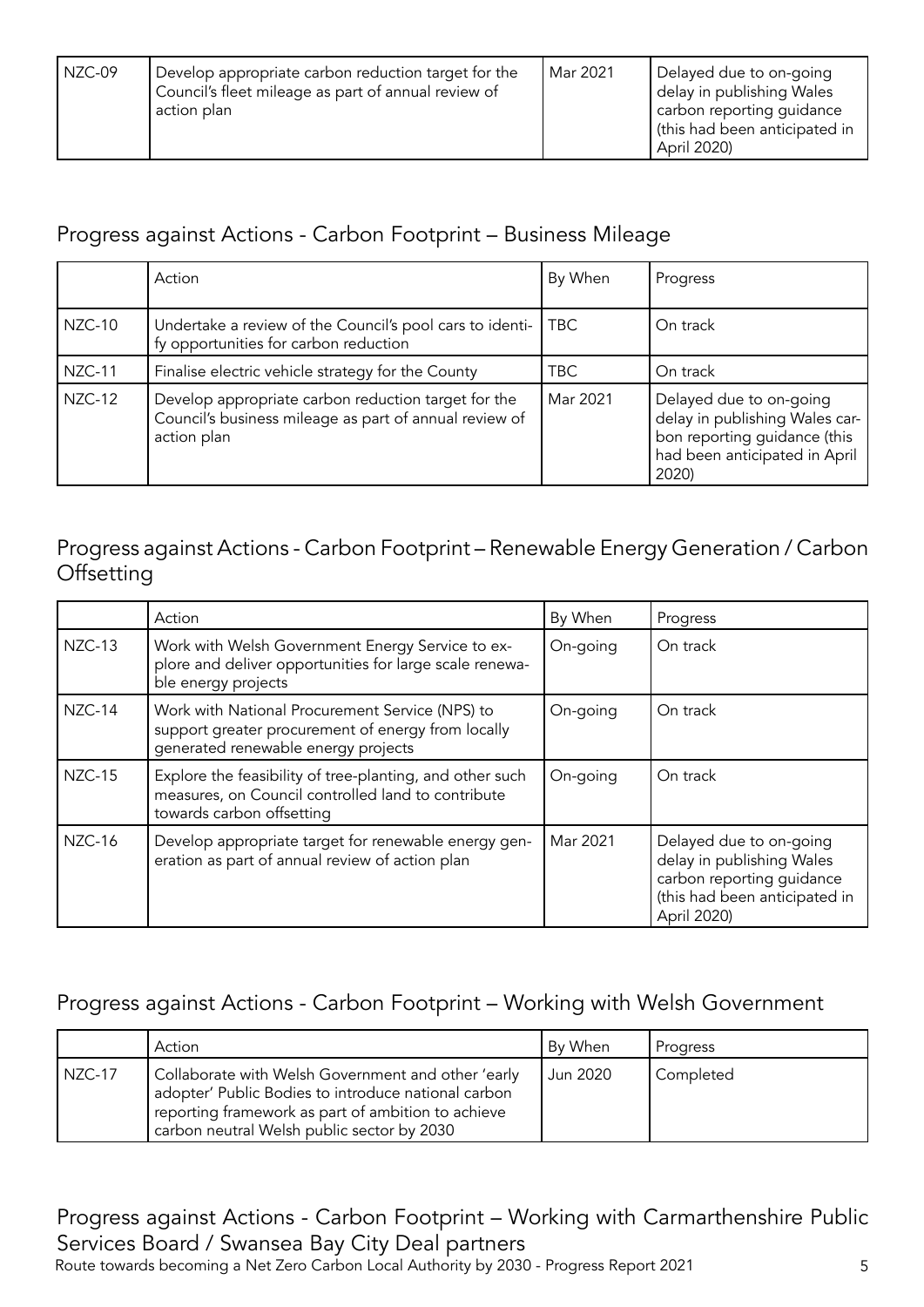|               | Action                                                                                                                                                                                   | By When  | Progress |
|---------------|------------------------------------------------------------------------------------------------------------------------------------------------------------------------------------------|----------|----------|
| NZC-18        | Work with Carmarthenshire Public Services Board's<br>(PSB's) Healthy Environment Delivery Group to under-<br>take a Climate Change and Environmental Risk Assess-<br>ment for the County | On-going | On track |
| NZC-19        | Work with Carmarthenshire PSB partners to identify<br>and develop opportunities for collaboration regarding<br>carbon reduction                                                          | On-going | On track |
| <b>NZC-20</b> | Work with Welsh Government and Swansea Bay City<br>Region partners to establish a Regional Energy Plan for<br>South West Wales                                                           | On-going | On track |

Progress against Actions - Carbon Footprint – Collaboration with experts from the private sector and 3rd sectors

|               | Action                                                                                                                                              | By When  | Progress |
|---------------|-----------------------------------------------------------------------------------------------------------------------------------------------------|----------|----------|
| <b>NZC-21</b> | Work with the Council's contractors to explore innova-<br>tive approaches to carbon reduction                                                       | On-going | On track |
| NZC-22        | Participate in the Carmarthenshire 3rd Sector Environ-<br>ment Network established by Carmarthenshire Associ-<br>ation of Voluntary Services (CAVS) | On-going | On track |
| NZC-23        | Work with Ynni Sir Gâr, and others, to deliver and sup-<br>port local renewable energy projects                                                     | On-going | On track |

# Progress against Actions - Carbon Footprint – Integration and Communication

|          | Action                                                                                                                                          | By When    | Progress                                                                                                                          |
|----------|-------------------------------------------------------------------------------------------------------------------------------------------------|------------|-----------------------------------------------------------------------------------------------------------------------------------|
| $NZC-24$ | Undertake Staff survey to identify how individuals<br>can contribute to the Council's commitment to<br>become a net zero carbon local authority | May 2020   | Overdue                                                                                                                           |
| $NZC-25$ | Incorporate climate change / carbon reduction in<br>Integrated Impact Assessment process to be intro-<br>duced by Council                       | <b>TBC</b> | On track                                                                                                                          |
| $NZC-26$ | Support the 'Walk the Global Walk' project in the<br>County's schools to promote awareness of climate<br>change                                 | On-going   | Completed                                                                                                                         |
| $NZC-27$ | Review action plan following publication of Welsh<br>Government guidance regarding new national<br>carbon reporting framework                   | Mar 2021   | Delayed due to on-going<br>delay in publishing Wales<br>carbon reporting guidance<br>(this had been anticipated<br>in April 2020) |
| $NZC-28$ | Publish performance reports on progress towards<br>becoming a net zero carbon local authority by 2030                                           | Annual     | On track                                                                                                                          |

# COVID-19 and Climate Change

"There are decades where nothing happens; and there are weeks where decades happen." (quote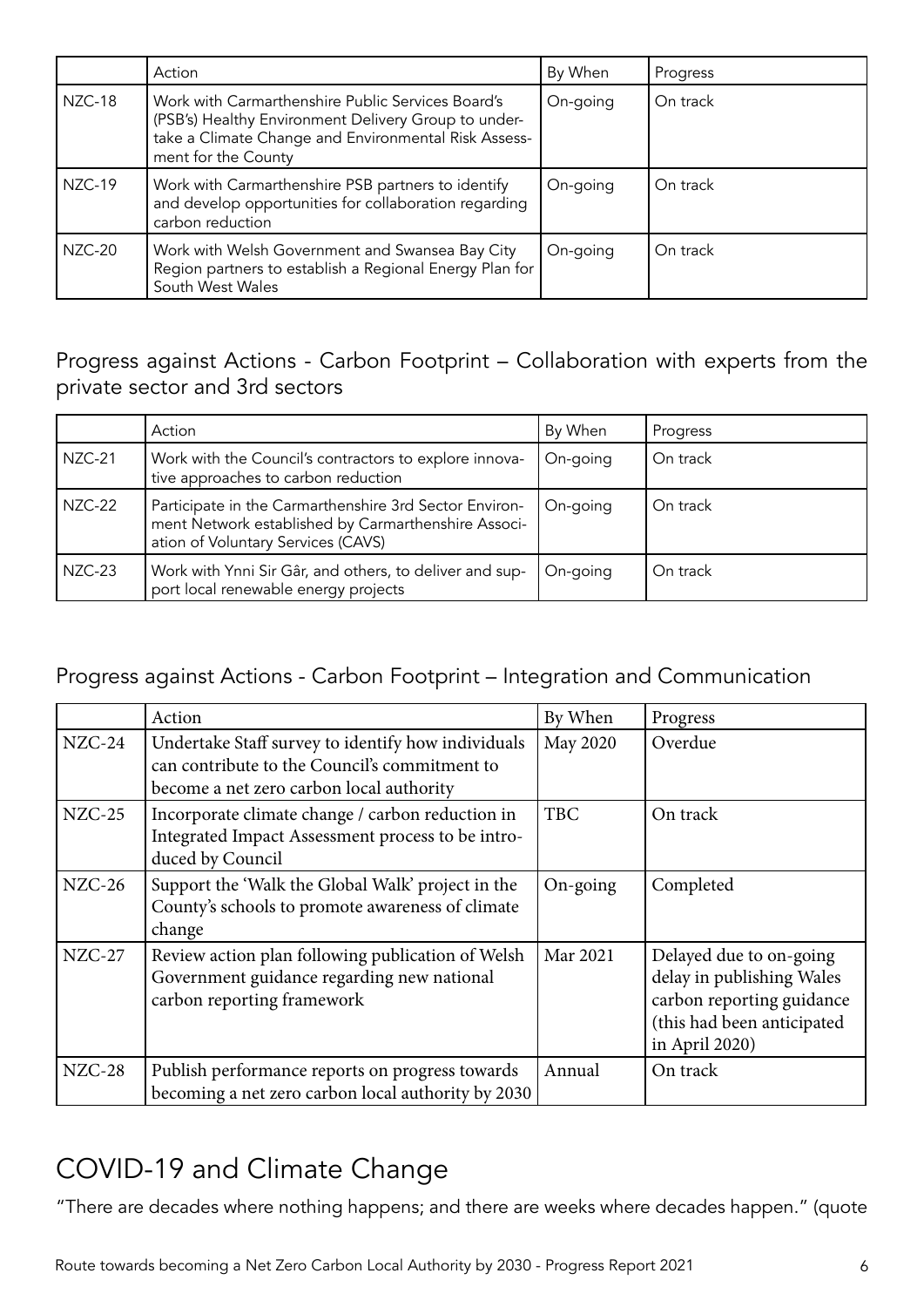widely attributed to Vladimir Lenin).

On 12th February 2020 the County Council approved a Net Zero Carbon (NZC) Plan.

On 11th March 2020 the World Health Organization declared COVID-19 a pandemic.

On 23rd March 2020 the UK Prime Minister announced a COVID-19 national lockdown.

The impacts of COVID-19 are continuing to unfold.

# Impact of COVID-19

'Impact of COVID-19 on Carmarthenshire' (September 2020) aims to better understand the community impact of the pandemic as we currently see it. We will be reviewing the key priorities set out in 'Moving Forward in Carmarthenshire: the next 5 years' (January 2018) to ensure that our short-term focus fully supports recovery from the pandemic and that plans are developed for medium and longer term recovery.

We have developed a draft economic recovery and delivery plan which identifies some 30 actions to support the recovery of the Carmarthenshire economy from the social and economic impacts of the COVID-19 pandemic and Brexit. It sets out our priorities for supporting Business, People and Place. With this support Carmarthenshire's economy can recover as quickly as possible to become one which is more productive than before, more equal, greener, healthier, and with more sustainable communities.

COVID-19 has presented many challenges since March 2020 and many of our staff have been redeployed to help the County response to the pandemic. Notwithstanding this, considerable progress has been made on several initiatives.

COVID-19 has impacted on the delivery of our NZC Plan both directly and indirectly. These impacts include:

Direct: COVID-19 related restrictions delayed on-site commencement of our Re:fit Cymru (Energy Efficiency) Phase 1 project. Thankfully, works were able to commence in September 2020 (Action NZC-01).

Indirect: As referenced in our NZC Plan, Welsh Government have an ambition for a carbon neutral public sector by 2030 and were to establish Wales-wide methodologies for carbon emissions reporting by the end of 2019/20. Unfortunately, this Guidance is not yet available, and the delay has impacted on the following Actions in the NZC Plan which were dependent on it being published in April 2020:

- Action NZC-06: Develop appropriate carbon reduction target for the Council's non-domestic buildings as part of annual review of action plan
- Action NZC-07 Develop appropriate carbon reduction target for the Council's street lighting as part of annual review of action plan
- Action NZC-09 Develop appropriate carbon reduction target for the Council's fleet mileage as part of annual review of action plan
- Action NZC-12 Develop appropriate carbon reduction target for the Council's business mileage as part of annual review of action plan
- Action NZC-16 Develop appropriate target for renewable energy generation as part of annual review of action plan
- Action NZC-27 Review action plan following publication of Welsh Government guidance regarding new national carbon reporting framework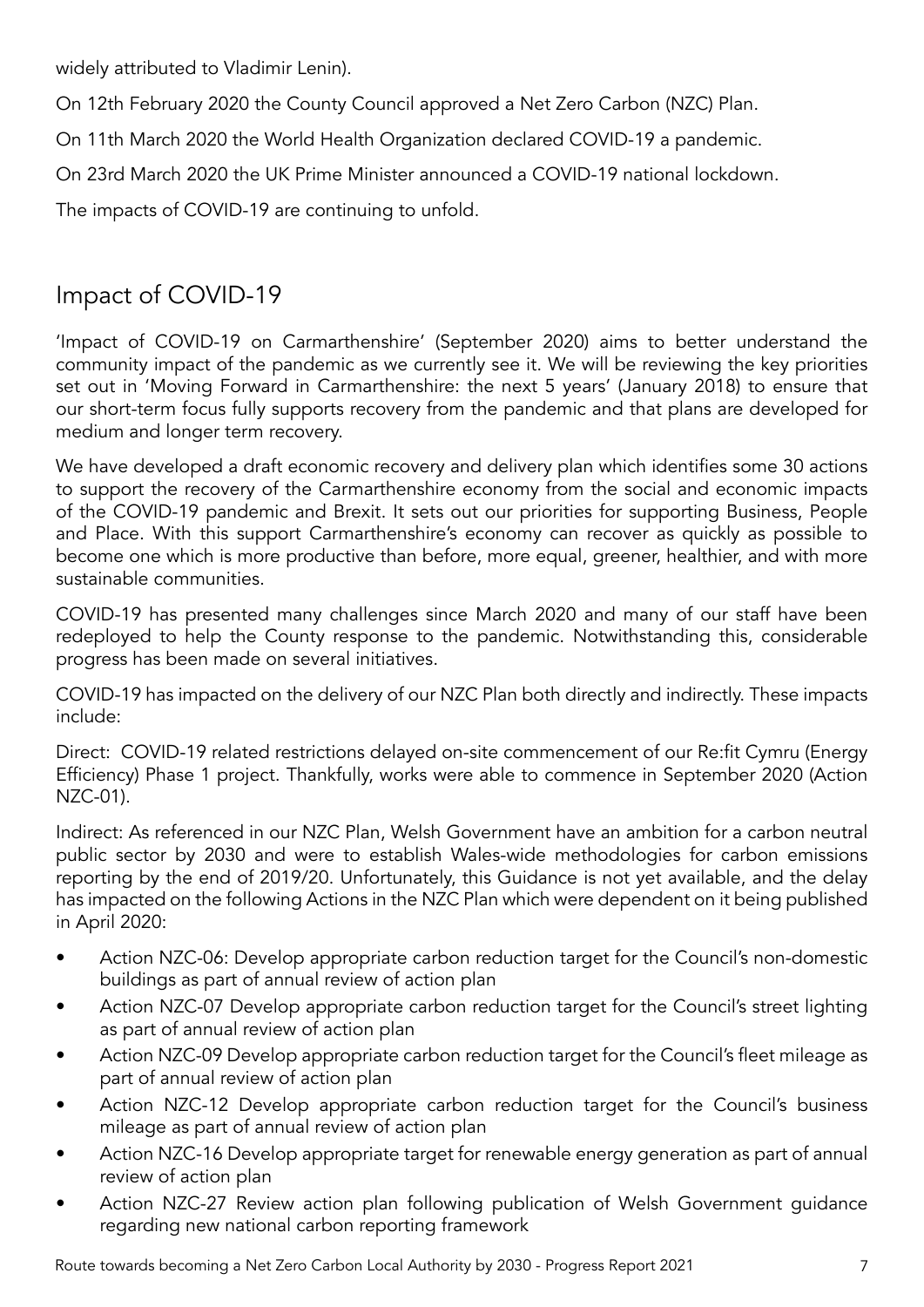We know that Welsh Government's reporting methodologies will differ from our current approach, and until we have the specific detail there appears to be little merit in setting targets etc. as these will inevitably have to be reviewed / amended when the Guidance is published. Following the publication of the reporting Guidance, we will review our carbon reporting methodologies and will set targets incorporating the new Guidance. This will not prevent us from progressing work outlined in our NZC Plan to reduce our carbon footprint.

# Climate Change

"A global crisis has shocked the world. It is causing a tragic number of deaths, making people afraid to leave home, and leading to economic hardship not seen in many generations. Its effects are rippling across the world."

"Obviously, I am talking about COVID-19. But in just a few decades, the same description will fit another global crisis: climate change. As awful as this pandemic is, climate change could be worse." Bill Gates (August 2020).

"Without swift and immediate action, at an unprecedented pace and scale, we will miss the window of opportunity to 'reset' for... a more sustainable and inclusive future."

"[The environmental] crisis has been with us for far too many years - decried, denigrated and denied."

"It is now rapidly becoming a comprehensive catastrophe that will dwarf the impact of the coronavirus pandemic." HRH Prince Charles (September 2020).

"We can treat a crisis like a crisis, as we have seen because of the coronavirus. Treating the climate crisis like a crisis – that could change everything overnight." Greta Thunberg (November 2020).

United Nations Secretary General Antonio Guterres (December 2020) said that climate change has "left our planet broken" and urged nations to make radical changes before it is too late. Mr Guterres also warned that humanity is waging a war on the natural world, describing it as "suicidal". The central objective of the United Nations for 2021 is to build a truly global coalition for carbon neutrality "Every country, city, financial institution and company should adopt plans for transitions to net zero emissions by 2050 and take decisive action now to put themselves on the right path, which means cutting global emissions by 45% by 2030 compared with 2010 levels". (Note: The United Nations Environment Programme (UNEP) Report 'Making Peace With Nature (February 2021) sets out the triple emergency the world is in: the climate crisis; the devastation of wildlife and nature; and, the pollution that causes many millions of early deaths every year).

These words were recently echoed by Ángel Gurría (February 2021), the outgoing head of the Organisation for Economic Co-operation and Development (OECD), who said: "The single most urgent, emergent, immediate risk is to combat COVID-19, and its health, economic and social consequences… But the single most important intergenerational responsibility is to protect the planet. We are on a collision course with nature and we have to change course for future generations."

Public services across Wales have pledged (July 2020) to ensure that decarbonisation action is embedded through:

Understanding their carbon footprint, in line with guidance for public sector greenhouse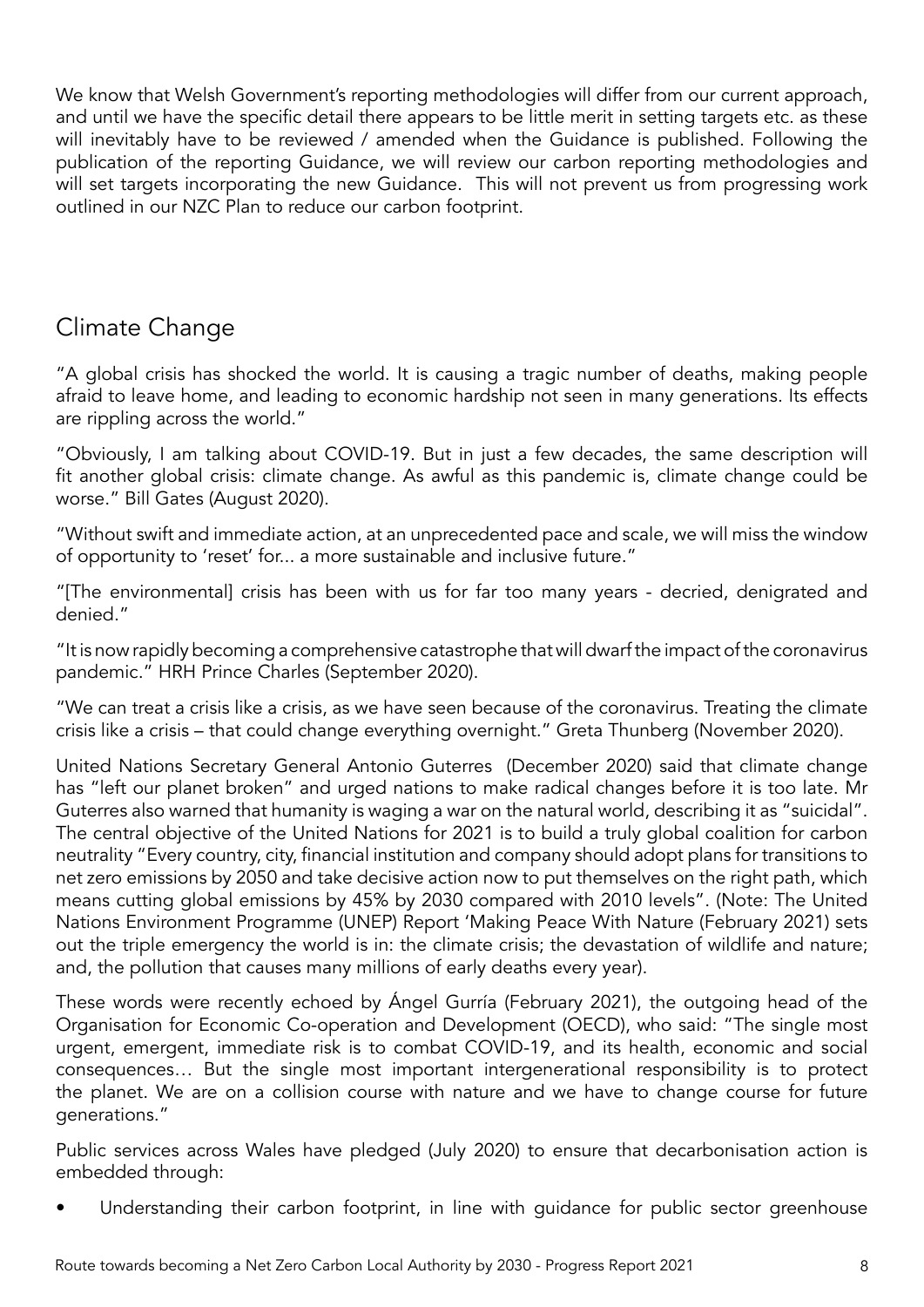emissions reporting

- Agreeing to a set of net zero commitments / pledges for the 26th UN Climate Change Conference of the Parties (COP26) in Glasgow on 1st – 12th November 2021
- Closely monitoring and reporting their current and future carbon emissions
- Ensuring all Local Authorities have robust, evidence-based net zero action plans in place, as living documents, by March 2021 (Note: We approved a Net Zero Carbon on 12th February 2020)
- Work with the new Local Government Decarbonisation Strategy Panel (Note: Our Chief Executive is a Member of this Panel).

# Can we tackle both climate change and COVID-19 recovery?

"…The more fundamental question is whether it will take a major climate calamity to force the type of global reaction we are seeing with COVID-19 and whether lessons will be learned from this current experience." Mike Hayes, Global Head of Renewables, KPMG (April 2020).

Example of how we are trying to connect the dots…

Egni Sir Gâr Cyfyngedig [Carmarthenshire Energy Ltd] is the community benefit energy society established by the Council in 2015 to tackle climate change by reducing energy costs, generating clean renewable energy, lowering carbon emissions, and keeping the profits local.

Egni Sir Gâr Cyfyngedig has installed 636 kWp of rooftop solar PV systems on 16 Council owned buildings, and at its 2020 AGM members voted for all interest payment for the year (the surplus from the feed-in-tariff after operating costs but prior to financing costs) to be dedicated to local food banks due to the impact of COVID-19 on the local community. This enabled £42,300 to immediately benefit local foodbanks - the highest payment per megawatt of installed solar for any community benefit society or commercial solar farm in the UK.

In recognition of this, Egni Sir Gâr Cyfyngedig won the 'Community' award at the British Renewable Energy Awards 2020 on 26th January 2021.

## Outline Approach

Our commitment to become a net zero carbon local authority by 2030 covers the following four key areas: Non-domestic Buildings, Street Lighting Fleet Mileage and Business Mileage

Whilst we are committed to significantly reducing our carbon footprint, we recognise that however energy / carbon efficient our Services become, we will inevitably still have a residual carbon footprint. This situation is acknowledged by the 'Net' in the Net Zero Carbon equation, which enables our residual carbon footprint to be compensated / offset by the generation of renewable electricity and through carbon sequestration (such as through the planting of trees). However, we continue to pursue the carbon mitigation hierarchy approach as we do not consider compensation / offsetting as a 'get out clause' for reducing our carbon footprint.

# Section 1: Progress Update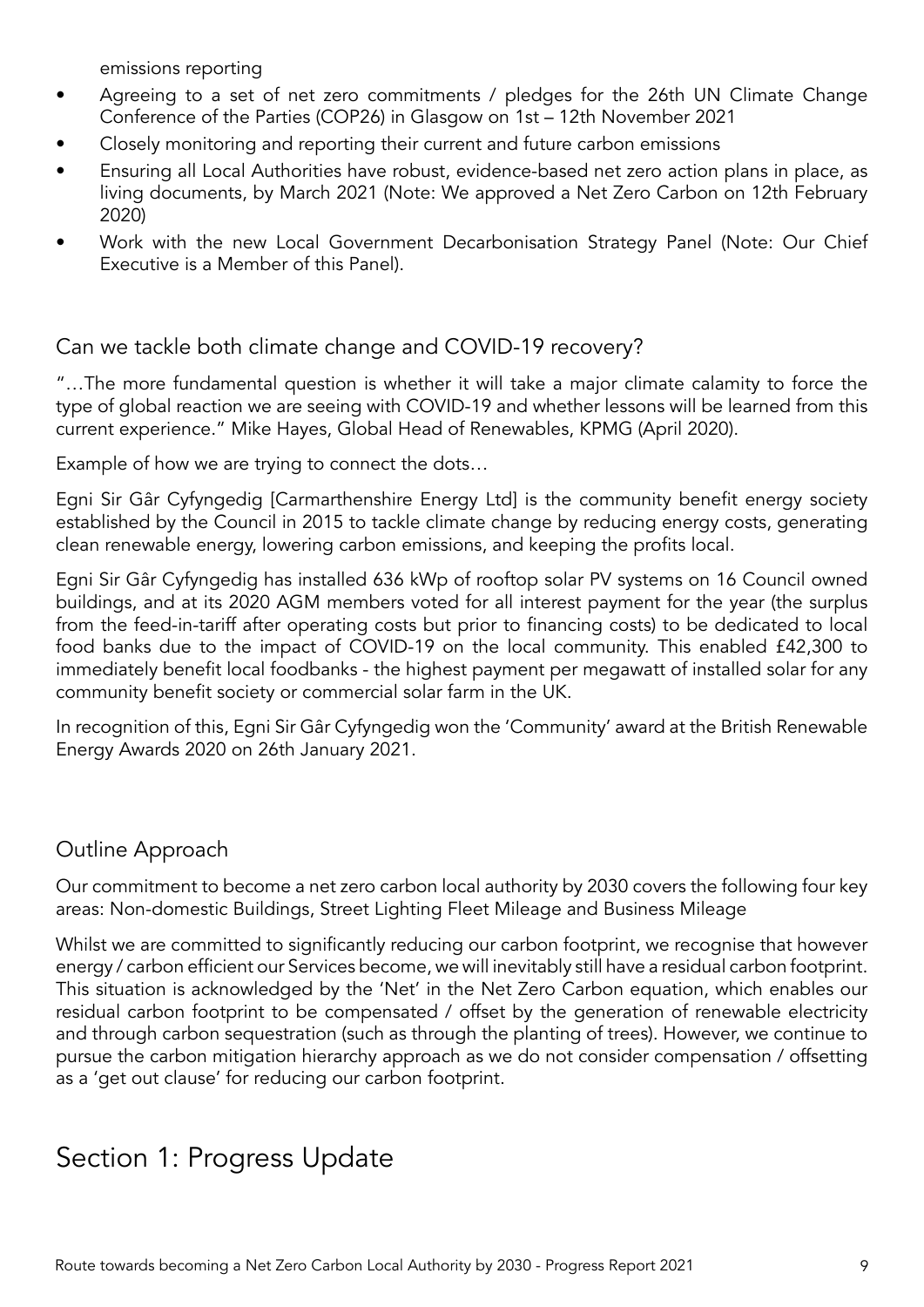# 1. Carbon Footprint

## 1.1 Non-domestic Buildings

| Non-Domestic Buildings   | 2016/17    | 2017/18    | 2018/19    | (1)2019/20 | 2019/20 vs<br>2018/19 |         |
|--------------------------|------------|------------|------------|------------|-----------------------|---------|
|                          | Result     | Progress   | % change   |            |                       |         |
| Consumption (kWh)        | 66,808,735 | 63,690,923 | 64,857,362 | 66,407,242 | Declined              | $+2.4%$ |
| Carbon Emissions (tCO2e) | 18,923     | 16,258     | 14,822     | 14,443     | Improved              | $-2.6%$ |

Scope: This indicator covers energy consumption (kWh) in all our non-domestic buildings plus corresponding carbon emissions (tCO2e).

Note: (1) Whilst consumption (kWh) increased in 2019/20, carbon emissions (tCO2e) continued to decrease due to a reduction in the emission conversion factor for electricity. The continuing decarbonisation of the electricity distribution network (National Grid) will help to accelerate the reduction of carbon emissions from the Council's consumption of electricity. The performance data quoted in this document uses UK emission conversion factors issued by the Department for Business, Energy, and Industrial Strategy (BEIS) where appropriate. These emission conversion factors are published annually, for example https://www.gov.uk/government/publications/greenhouse-gasreporting-conversion-factors-2019

# Update

Our non-domestic buildings contribute the highest proportion (71.5%) of our 2019/20 carbon footprint, with 14,443 tCO2e being emitted. This is a decrease of 2.6% compared to 2018/19.

Although carbon emissions from our non-domestic buildings were found to have decreased, this is largely due to the decarbonisation of the electricity grid. Energy consumption was shown to have increased by 2.4% from 2018/19 to 2019/20.

The increase in consumption in 2019/20 was a direct result of the increase in energy used for heating (as the weather colder than in 2018/19). The data we report is not degree day corrected i.e., our energy consumption figures for our heating fuels have not been adjusted to factor in the variations in outside air temperature. When this is considered, our total energy consumption reduced by -3.5% from 2018/19 to 2019/20. Also, whilst our gas consumption is metered, our reporting for oil, liquid petroleum gas (LPG) and kerosene is based on delivery dates which can distort year-onyear comparison should deliveries be near year end. Unlike for electricity, the emission conversion factors for fossil fuels are comparatively static from year to year.

For the first time we have included the use of the biomass boiler in the Tywi Centre, Llandeilo. Although this building is owned by the National Trust, we lease the building and purchase the biomass pellets used in the boiler. This use has not previously been included in our carbon footprint but has been added this year for completeness.

This has added an additional 121,615 kWh to our carbon footprint in 2019/20 compared to 2018/19.

UtilityConsumption (kWh) 2018/19 vs 2019/20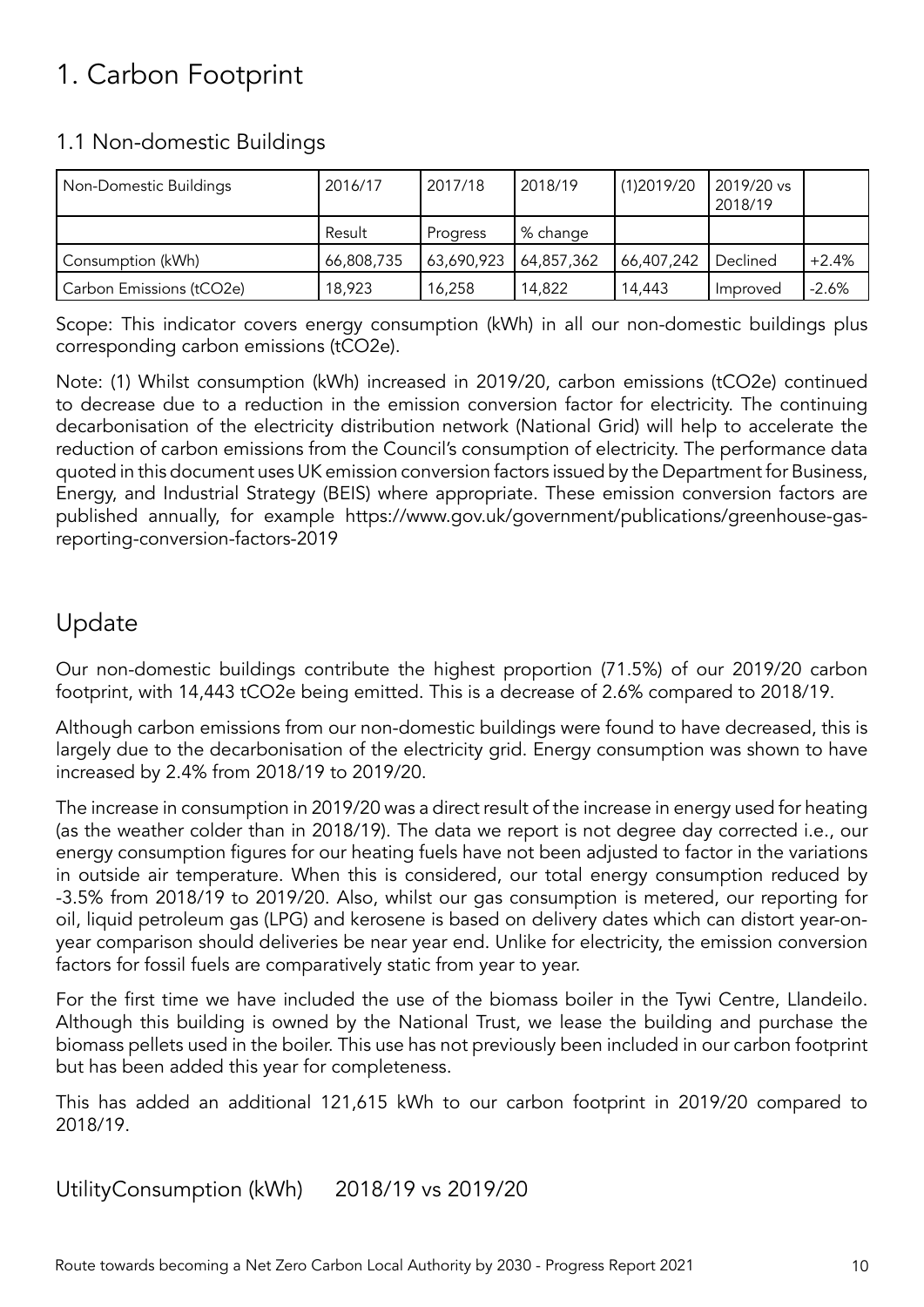|                | 2018/19    | 2019/20    | kWh          | %        |
|----------------|------------|------------|--------------|----------|
| Electricity    | 19,984,610 | 19,668,100 | $-296,510$   | $-1.5%$  |
| Gas            | 39,176,883 | 40,025,303 | $+848,420$   | $+2.2%$  |
| Oil            | 3,878,728  | 4,576,446  | $+697,718$   | $+18.0%$ |
| <b>LPG</b>     | ,398,425   | 1,355,527  | $-42,898$    | $-3.1%$  |
| Kerosene       | 418,716    | 660,249    | $+241,533$   | $+57.7%$ |
| <b>Biomass</b> | Ü          | 121,615    | $+ 121,615$  | $+100%$  |
| Total          | 64,857,362 | 66,407,242 | $+1,569,879$ | $+2.4%$  |

We continue to procure our energy supplies through the National Procurement Service (NPS), with 100% of this electricity being from renewable energy. In 2019/20, 63% of this 'green' electricity was generated within Wales (compared to 40% in 2018/19).

Sites included in Re:fit Cymru Phase 1:

- 1. Bryn Teg Primary School
- 2. Coedcae School
- 3. Glan-y-Mor School
- 4. Johnstown Primary School
- 5. Model Church in Wales School
- 6. Queen Elizabeth High School
- 7. St. John Lloyd Catholic Comprehensive School
- 8. Ysgol Gyfun Emlyn
- 9. Ysgol Gyfun Gymraeg Bro Myrddin
- 10. Ysgol Gymraeg Llangennech
- 11. Ysgol Gynradd Beca
- 12. Ysgol Gynradd Cynwyl Elfed
- 13. Ysgol Gynradd Gymunedol Cae'r Felin
- 14. Ysgol Gynradd Gymunedol Nantgaredig
- 15. Ysgol Gynradd Llannon
- 16. Ysgol Gynradd Wirfoddol Penboyr
- 17. Ysgol y Dderwen
- 1. Ammanford Library
- 2. Carmarthen Leisure Centre
- 3. Dinefwr Bowls Centre
- 4. Llandovery Swimming Pool
- 5. Llys y Bryn Care Home / Ty'r Gelli Sheltered Housing Complex
- 6. Maes Llewelyn Care Home
- 7. Newcastle Emlyn Leisure Centre
- 8. Newcastle Emlyn Swimming Pool
- 9. Parc Dewi Sant Offices
- 10. Parc Myrddin Offices
- 11. Ty Parcyrhun Offices
- 12. Ysgol Dyffryn Aman Leisure Centre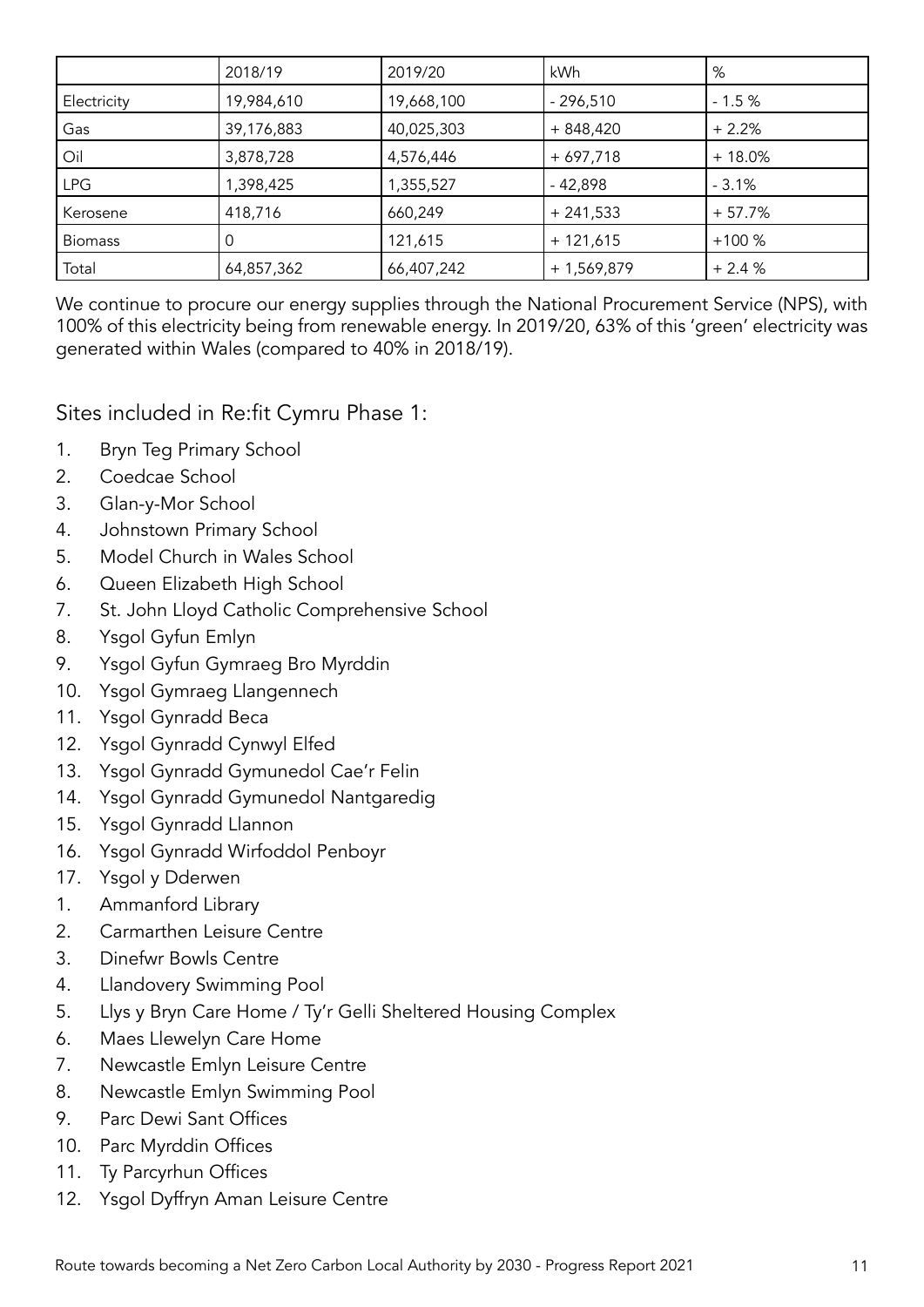#### 13. Ysgol Maes y Gwendraeth (Drefach Site)

We are currently participating in the Welsh Government supported Re:fit Cymru programme, which aims to carry-out energy efficiency opportunities in non-domestic buildings. Whilst COVID-19 related restrictions delayed on-site commencement of our Phase 1 programme, works were able to commence in September 2020. The majority of Phase 1 will be completed by 31st March 2021.

Phase 1 will result in overall carbon savings of 675 tCO2e per year.

Following the completion of Re:fit Cymru Phase 1 we will seek to identify sites from our portfolio of non-domestic buildings that are suitable to include in a Re:fit Cymru Phase 2 project

Accurate data is critical to planning, monitoring, and reporting progress towards becoming Net Zero Carbon. Accordingly, we are working on rolling out 'smart' and sub metering technology across our portfolio of non-domestic buildings. A major audit of all our electricity and gas meters has recently been completed which will allow us to work with our energy suppliers to roll-out a comprehensive programme of smart meter installation as soon as possible. We aim to also extend our smart metering programme to our water meters, to enable us to comprehensively monitor consumption in our non-domestic buildings.

Some preliminary work has been done to identify the impact of the first COVID-19 lockdown period on electricity use in our non-domestic buildings. Overall, it was found that electricity consumption was 34% less between April - June 2020 when compared to the same period in 2019, equating to a carbon saving of 738 tCO2e. However, it should be noted that these emissions have effectively been displaced as most of our staff have worked from home since March 2020.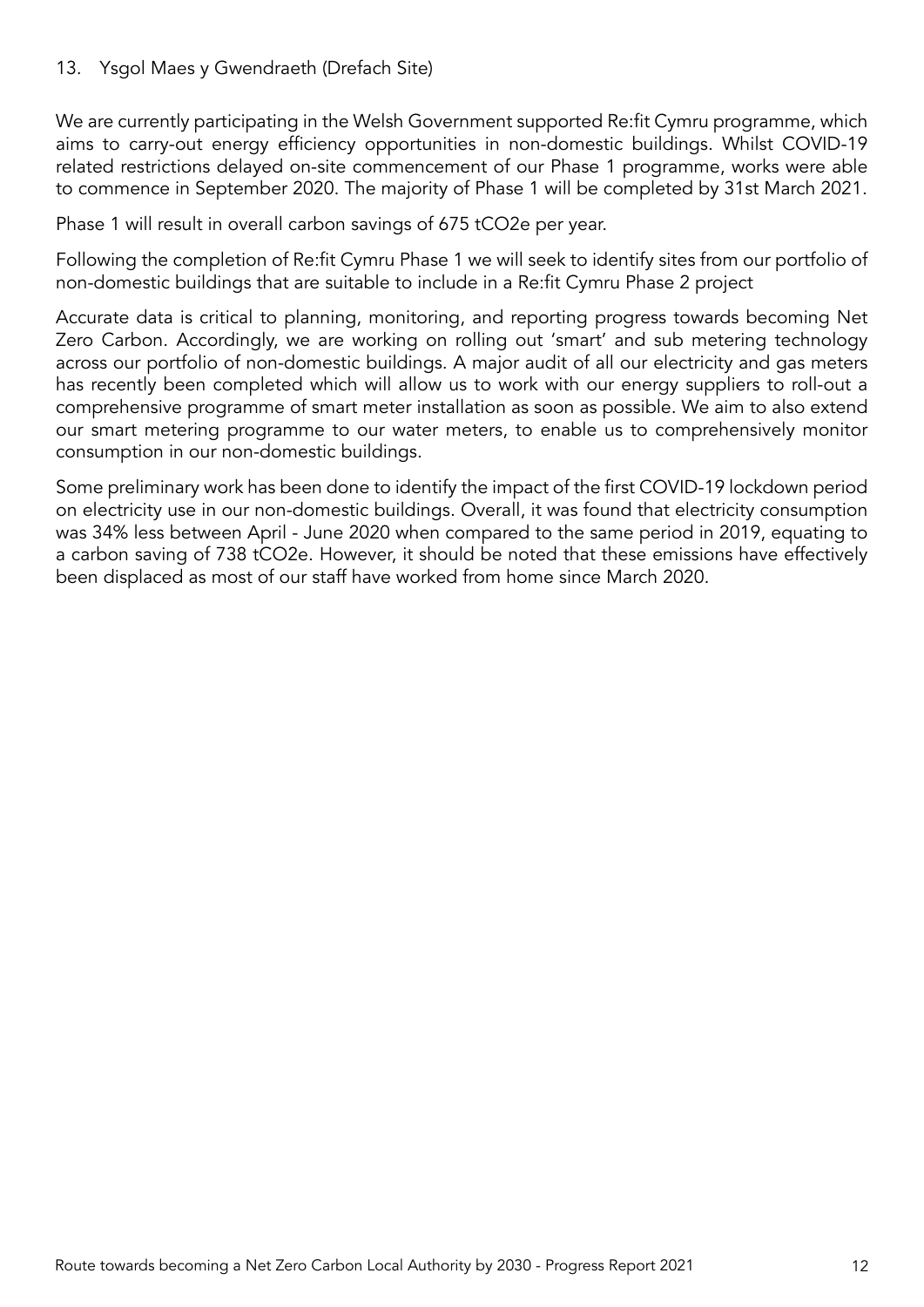| Rank (1)<br><b>CIBSE</b>                              | <b>Buildings</b>                       | Consump-<br>tion (kWh) | Carbon<br>Emissions<br>(tCO2e) | Gross<br>Internal<br>Area (m2) |        |       |          |        |         |         |
|-------------------------------------------------------|----------------------------------------|------------------------|--------------------------------|--------------------------------|--------|-------|----------|--------|---------|---------|
|                                                       |                                        | 2018/19                | 2019/20                        | %<br>Change                    | Elec   | Heat  | % Change |        | Elec    | Heat    |
| $\mathbf{1}$                                          | Ysgol Dyffryn Aman & Leisure<br>Centre | 4,440,915              | 3,877,318                      | $-13%$                         | 876    | 759   | $-13%$   | 22,444 | Good    | Typical |
| $\sqrt{2}$                                            | Carmarthen Leisure Centre              | 4,394,191              | 3,572,783                      | $-19%$                         | 897    | 731   | $-19%$   | 8,740  | Good    | Good    |
| $\mathsf 3$                                           | Parc Dewi Sant                         | 3,025,423              | 3,052,836                      | $+1%$                          | 656    | 635   | $-3%$    | 22,069 | Good    | Typical |
| 4                                                     | Llanelli Leisure Centre                | 2,614,683              | 2,629,918                      | $+1%$                          | 540    | 528   | $-2%$    | 5,259  | Good    | Good    |
| 5                                                     | Queen Elizabeth High School            | 1,983,175              | 2,058,117                      | $+4%$                          | 458    | 446   | $-2%$    | 15,414 | Typical | Good    |
| 6                                                     | Ysgol Maes y Gwendraeth                | 1,974,011              | 1,913,451                      | $-3%$                          | 436    | 410   | -6%      | 22,264 | Good    | Good    |
| $\overline{7}$                                        | Llys-y-Bryn Care Home & Day<br>Centre  | 1,682,011              | 1,761,272                      | $+5%$                          | 338    | 353   | $+4%$    | 3,210  | High    | Good    |
| 8                                                     | Ysgol Bro Dinefwr                      | 1,316,097              | 1,531,499                      | $+16%$                         | 304    | 325   | $+7%$    | 11,822 | Good    | Good    |
| 9                                                     | Y Ffwrnes Theatre                      | 1,348,414              | 1,478,694                      | $+10%$                         | 310    | 320   | $+3%$    | 4,719  | Good    | Good    |
| 10                                                    | County Hall                            | 1,154,382              | 1,155,934                      | 0%                             | 278    | 253   | $-9%$    | 7,397  | Good    | Good    |
| 11                                                    | Dyffryn Taf Comprehensive<br>School    | 1,240,267              | 1,184,004                      | $-5%$                          | 269    | 249   | $-8%$    | 8,887  | Good    | Good    |
| 12                                                    | Ysgol Gyfun y Strade                   | 1,098,444              | 1,094,674                      | 0%                             | 247    | 236   | $-5%$    | 10,268 | Good    | Good    |
| 13                                                    | Coedcae Comprehensive School           | 1,133,509              | 1,104,084                      | $-3%$                          | 243    | 230   | $-6%$    | 9,162  | Good    | Good    |
| 14                                                    | Parc Myrddin                           | 998,532                | 1,042,108                      | $+4%$                          | 221    | 222   | 0%       | 4,897  | Good    | Typical |
| 15                                                    | Ysgol Gyfun Bro Myrddin                | 728,872                | 784,665                        | $+8%$                          | 208    | 207   | 0%       | 7,033  | Good    | Good    |
| 16                                                    | Bryngwyn Comprehensive<br>School       | 910,779                | 934,911                        | $+3%$                          | 208    | 201   | $-4%$    | 9,279  | Good    | Good    |
| 17                                                    | Awel Tywi Care Home                    | 673,536                | 733,006                        | $+9%$                          | 189    | 191   | $+1%$    | 1,366  | High    | Typical |
| 18                                                    | 3 Spilman Street, Carmarthen           | 670,030                | 703,965                        | $+5%$                          | 196    | 188   | $-4%$    | 3,620  | High    | Good    |
| 19                                                    | Glan y Mor Comprehensive<br>School     | 1,507,431              | 902.649                        | $-40%$                         | 301    | 186   | $-38%$   | 12,523 | Good    | Good    |
| 20                                                    | Ysgol Rhydygors                        | 913,382                | 934,258                        | $+2%$                          | 180    | 181   | 0%       | 3,249  | Good    | High    |
| 21                                                    | Dol y Felin Care Home                  | 675,568                | 870,084                        | $+29%$                         | 141    | 172   | $+23%$   | 1,189  | High    | High    |
| 22                                                    | Pembrey Country Park                   | 401,877                | 571,294                        | $+42%$                         | 120    | 149   | $+24%$   | 1,596  | High    | Good    |
| 23                                                    | Caemaen Care Home                      | 728,473                | 691,221                        | $-5%$                          | 162    | 148   | $-9%$    | 1,781  | High    | Good    |
| 24                                                    | Ysgol Gyfun Emlyn                      | 509,669                | 564,552                        | $+11%$                         | 145    | 147   | $+1%$    | 5,190  | Good    | Good    |
| 25                                                    | Maesllewellyn Care Home                | 503,503                | 543,635                        | $+8%$                          | 146    | 144   | $-1%$    | 2,058  | High    | Good    |
|                                                       |                                        |                        |                                |                                |        |       |          |        |         |         |
| Top 25<br>total                                       | 36,627,173                             | 35,690,930             | $-3%$                          | 8,069                          | 7,610  | $-6%$ | 187,218  |        |         |         |
| Total<br>across all<br>non-do-<br>mestic<br>buildings | 64,857,362                             | 66,407,242             | 2%                             | 14,822                         | 14,433 | $-3%$ | 516,870  |        |         |         |
| Above<br>sites as<br>percent-<br>age of<br>total      | 56%                                    | 54%                    |                                | 54%                            | 53%    |       | 36%      |        |         |         |

\* Included in our Re:fit Cymru Phase 1 project

Note: (1) The fact that a building appears in our Top 25 merely indicates that it is a relatively large consumer of energy and not necessarily because it is energy inefficient. Welsh Government Energy Service have carried-out a benchmarking exercise of each building's 2019/20 electricity and fossil fuel Energy Use Intensity (kWh/m2/yr). The corresponding Chartered Institution of Building Services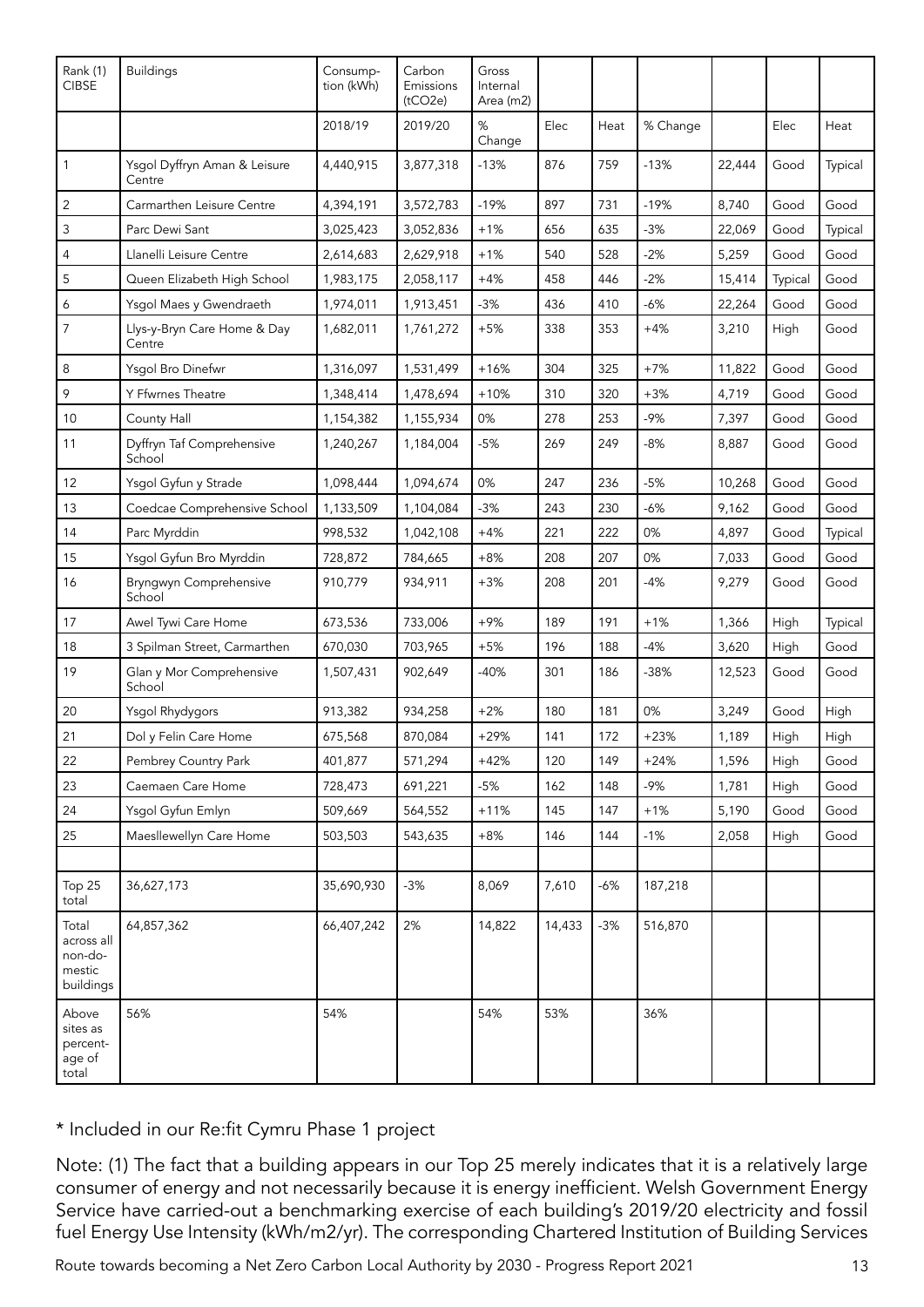Engineers (CIBSE) category has been assigned to each building to reflect its predominant usage. These are based on TM46 values found at CIBSE - Building Services Knowledge. This enables comparison with other buildings of a similar type, for example a secondary school is compared against other secondary schools. An occupancy adjustment has also been applied where annual hours exceed the standard value for each category, which will increase the standard benchmark accordingly.

Good / Typical / High indicators are assigned for electricity and heating fuel, where:

'High' is more than 20% higher than benchmark

'Good' is more than 20% lower than benchmark

'Typical' lies between 'Good' and 'High'

# Progress against Actions

NZC-01 Action: Deliver Re:fit Cymru (Energy Efficiency) Phase 1 project to achieve energy / carbon savings

Lead Officer: Head of Property

Timescale: April 2021

#### Progress

Whilst COVID-19 delayed on-site commencement of our Phase 1 programme, works were able to commence in September 2020. The Phase 1 project is forecasted to be complete by 31st March 2021 and to result in overall carbon savings of 675 tCO2e per year.

NZC-02 Action: Develop further phases of Re:fit Cymru (Energy Efficiency) project, or similar, to achieve accelerated energy / carbon savings

Lead Officer: Sustainable Development Manager

Timescale: Ongoing

Progress: Currently working with Welsh Governmemt Energy Service (WGES) and Ameresco to develop a Phase 2 of our Re:fit Cymru (Energy Efficiency) project.

NZC-03 Action: Incorporate 'Passivhaus' standard, where appropriate, in new building construction projects

Lead Officer: Property Design Manager

Timescale: Ongoing

Progress: We are developing a 'Fabric First' methodology to new build construction projects to ensure a high level of energy efficiency for new facilities entering our building portfolio. This is underpinned by a commitment to incorporate the quality assured 'Passivhaus' Standard.

Contracts were awarded during 2019/20 for the construction of the following new schools, which have been designed to achieve Passivhaus Standard certification and thus deliver enhanced performance in terms of energy usage and internal environment: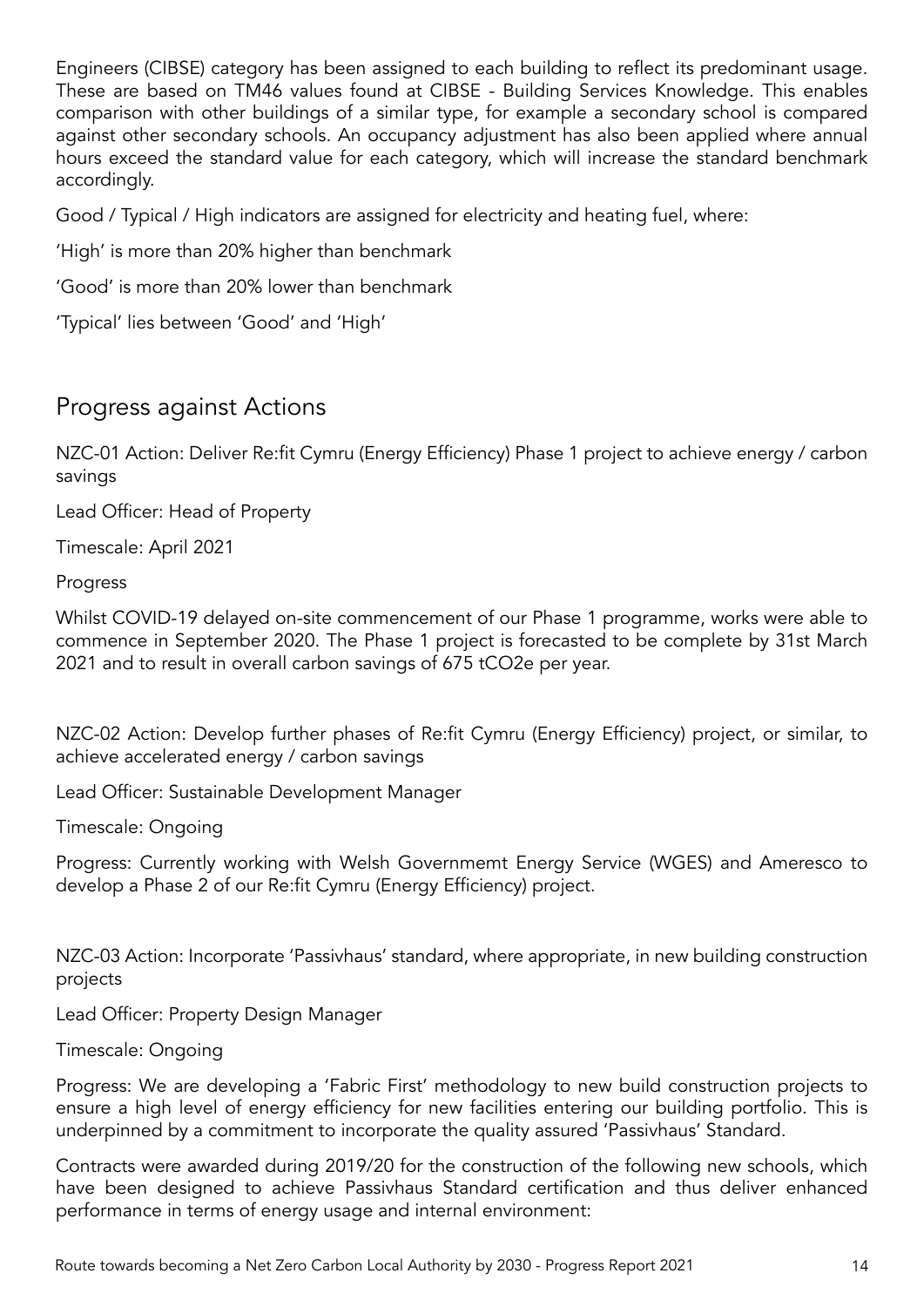- Gorslas Primary School (currently under construction)
- Ysgol y Castell (currently under construction)
- Pembrey Community Primary School (contract awarded)

Other non-educational buildings also designed and built to achieve the Passivhaus Standard are:

- Carmarthen Archives and Repository (completed)
- Pendine Attractor Project Eco Hostel building (currently under construction).

NZC-04 Action: Continually review and ammend design specifications and briefs to reflect new technologies and energy efficient equipment

Lead Officer: Property Design Manager

### Timescale: Ongoing

Progress: We will continue to explore solutions and methods to maximise renewable energy solutions. A further emphasis will be put on establishing optimised solutions in new buildings with calculated investment against the performance level of the building fabric and aimed to provide best value in terms of capital and operation expenditure. We will continue to explore a flexible model to best suit the needs of the Net Zero Carbon agenda on any given project.

Examples of how renewable and low energy specifications are being continually developed and adapted include:

- All major new build projects incorporate renewable energy technologies where appropriate with solar photovoltaic (PV) installations being incorporated into many recent Modernising Education Provision 21st Century Schools projects (e.g. Ysgol Pum Heol – due for completion during 2020/21) and new housing developments (e.g. Garreglwyd and Dylan sites).
- The new housing development currently under construction at Glanmor Terrace, Burry Port includes battery storage to maximise the use of the electricity generated by the solar PV installed on each dwelling. Electric vehicle charge points are also being provided for each property. Also features Mechanical Ventilation Heat Recovery (MVHR) units in each dwelling.
- Air Source Heat Pumps have been installed to provide heating at each of the flats and communal areas at Llys yr Ysgol Sheltered Housing Complex. These heat pumps replaced inefficient and expensive to run electric storage heaters at the Complex. Air Source is currently being explored on a larger scale in respect of the new development for Ysgol Heol Goffa.
- Specifications for all new school developments now include for the installation of Electric Vehicle Charging Points.
- LED lighting now being specified as standard.
- SolarEdge technology specified for all new solar PV systems which allows web access to generation data that allows more detailed real-time data for the analysis of electricity generation.

NZC-05 Action: Extend 'smart' and sub-metering technology to ensure accurate and timely capture of energy consumption data.

### Lead Officer: Various

#### Timescale: Ongoing

Progress: A major audit of our all our electrity and gas meters has recently been completed, which will allow us to work with our energy suppliers to roll-out a comprehensive programme of smart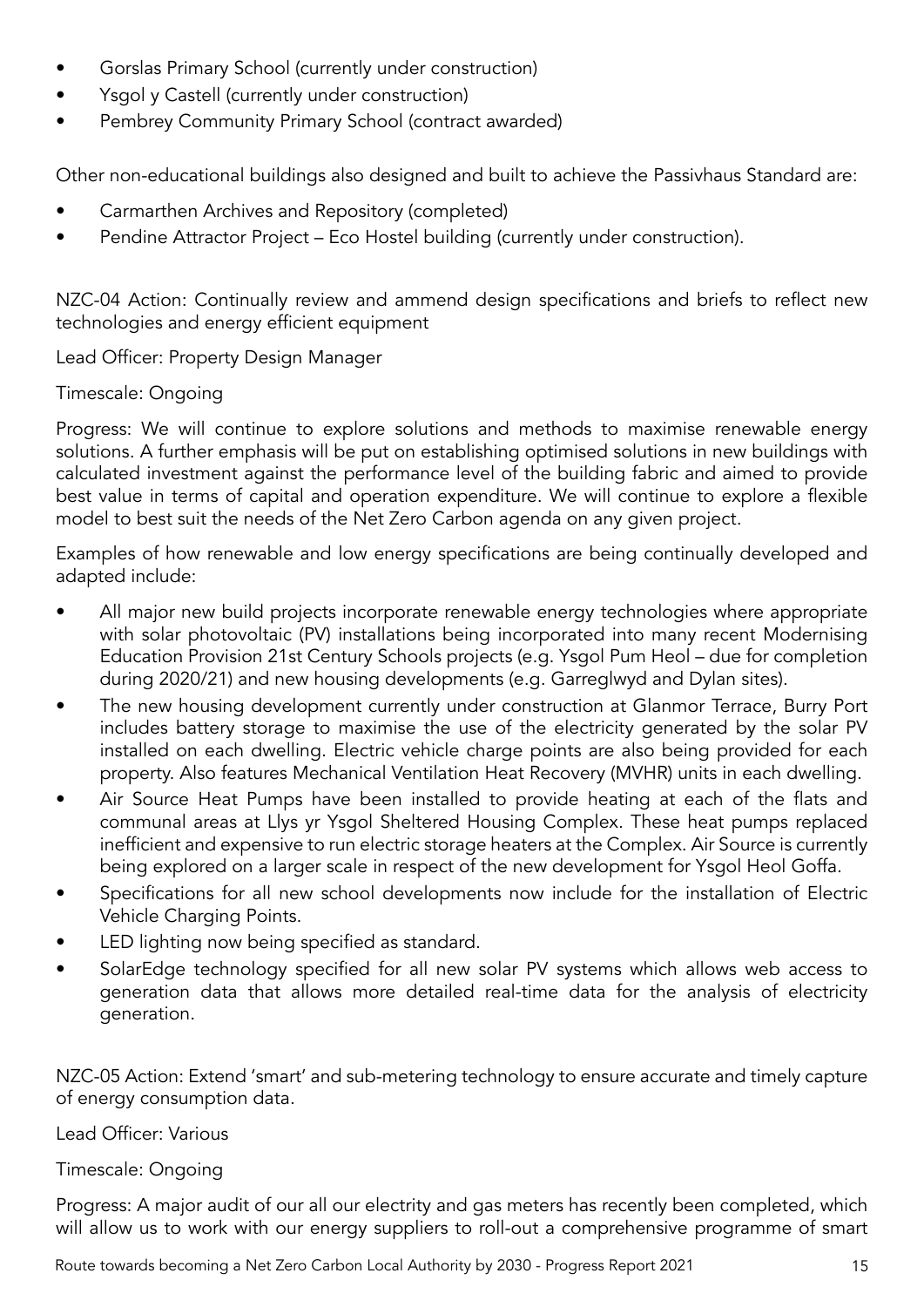meter installation as soon as possible. We will then focus on extending smart meters to our water consumption.

NZC-06 Action: Develop appropriate carbon reduction target for the Council's non-domestic buildings as part of annual review of action plan

Lead Officer: Sustainable Development Manager

Timescale: March 2021

Progress: Welsh Government were to establish Wales-wide methodologies for carbon emissions reporting by the end of 2019/20. Unfortunately, this has not yet been published. The delay has impacted on this Action, and others, as it was dependent on the Guidance being published in April 2020. We are aware that Welsh Government's reporting methodologies will differ from our current approach, and until we have the specific detail there appears to be little merit in setting targets etc as these will inevitably have to be reviewed / amended when the Guidance is published. Following the publication of the reporting Guidance, we will review our carbon reporting methodologies and will develop an appropriate carbon reduction target for the Council's non-domestic buildings.

# 1.2 Street Lighting

| Street Lighting                    | 2016/17   | 2017/18   | 2018/19   | 2019/20   | 2019/20 vs<br>2018/19 |          |
|------------------------------------|-----------|-----------|-----------|-----------|-----------------------|----------|
|                                    | Result    | Progress  | % change  |           |                       |          |
| Consumption (kWh)                  | 5,718,531 | 4,873,979 | 4,202,381 | 3,925,149 | Improved              | $-6.6%$  |
| <b>Carbon Emissions</b><br>(tCO2e) | 2,569     | 874, ا    | 1,291     | 1,088     | Improved              | $-15.7%$ |

Scope: This indicator covers energy consumption (kWh) in all our Street Lighting plus corresponding carbon emissions (tCO2e).

## Update

Street Lighting makes up 6% of our carbon footprint, with 1,088 tCO2e emitted in 2019/20. This is a decrease of 16% compared to 2018/19.

We have completed the conversion of almost 100% of our 20,000 streetlights to low energy lightemitting diode (LED) lighting, funded by the Welsh Government's interest-free Wales Funding Programme. This has resulted in a 33% decrease in electricity consumption from street lighting over the past five years.

In 2020/21, we also completed a project to upgrade 5,000 community lighting units to incorporate LED lighting. The initiative which included securing 'invest to save' funding under the Wales Funding Programme for Community Councils, reduced energy consumption and improved lighting quality in local communities.

## Progress against actions

NZC-07 Action: Develop appropriate carbon reduction target for the Council's street lighting as part of annual review of action plan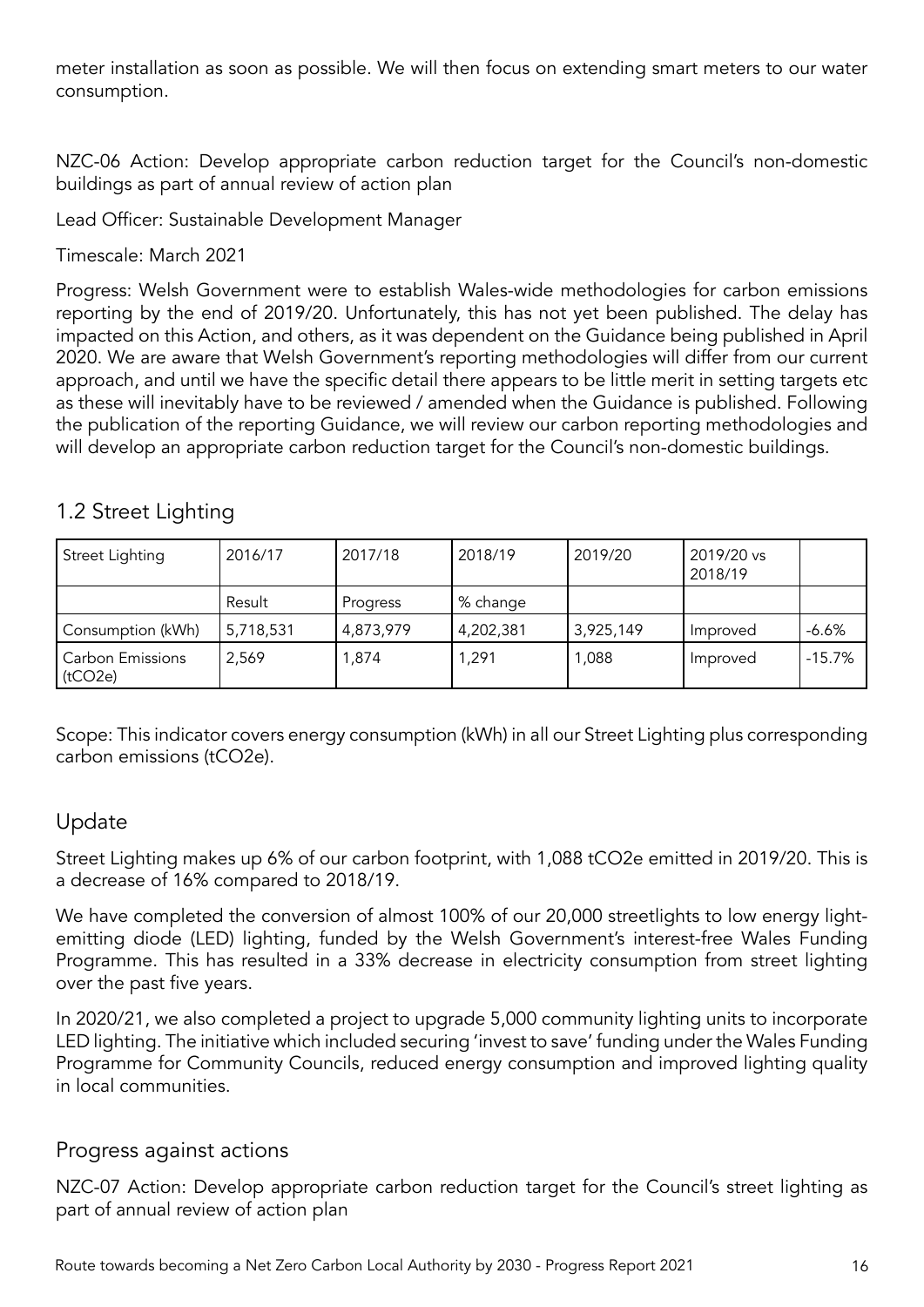### Lead Officer: Public Lighting Engineer

### Timescale: March 2021

Progress: Similar to Action NZC-06 - Following the publication of the Wales reporting Guidance, we will review our carbon reporting methodologies and will develop an appropriate carbon reduction target for the Council's street lighting that incorporates the new Guidance. However, as we have completed a comprehensive unpgrade of street lighting to LED technology, and reviewed operational hours, little more can currently be done to further reduce annual emissions.

# 1.3 Fleet Mileage

| Fleet Mileage                      | 2016/17   | 2017/18   | 2018/19      | 2019/20   | 2019/20 vs<br>2018/19 |         |
|------------------------------------|-----------|-----------|--------------|-----------|-----------------------|---------|
|                                    | Result    | Progress  | % change     |           |                       |         |
| Mileage (Miles)                    | 5,127,150 | 5,121,289 | (1)5,293,249 | 5,154,668 | Improved              | $-2.6%$ |
| Diesel Used (Litres)               | 1,416,276 | 1,441,751 | 1,434,583    | 1,419,336 | Improved              | $-1.1%$ |
| <b>Carbon Emissions</b><br>(tCO2e) | 3,790     | 3,852     | 3,856        | 3,814     | Improved              | $-1.1%$ |

Scope: This indicator covers vehicles in the Council's fleet that obtain fuel from bunkered diesel stores in Council depots and pool vehicles.

Note: (1) This figure has been updated since last year to correct for incorrect mileage entries (previously reported as 4,982,428 miles).

## Update

Fleet Mileage makes up 19% of our carbon footprint, resulting in 3,814 tCO2e emitted in 2019/20. This is a decrease of 1.1% compared to 2018/19.

We have invested modern fleet vehicles, using low emission vehicles that are suitable for use across the large geographical area (over 2,300 km2) of our County. Our heavy commercial specialist fleet of refuse and highways vehicles were replaced in 2016 and were the most advanced in terms of reduced vehicle emissions at the time.

Our specialist refuse and highways vehicles will be due for replacement within the next two years and we will continue to look at all options available to reduce the carbon emissions of our fleet vehicles. This is in line with our Fleet Strategy, which will be updated to fully align with our net zero carbon ambitions.

We currently have eight electric vehicles (EVs) in our fleet, comprising two new Renault Zoe and six older fleet pool cars i.e., Peugeot iOn (four) and Mitsubishi i-MiEV (two). We have also submitted grant bids to replace a further five diesel vehicles with EVs.

Breakdown of Council fleet size and associated annual mileage:

| Fleet                                                                                               | 2018/19    | 2019/20        |            |                |
|-----------------------------------------------------------------------------------------------------|------------|----------------|------------|----------------|
|                                                                                                     | Fleet size | Annual mileage | Fleet size | Annual mileage |
| Heavy Commercials - Refuse Collec-<br>tion Vehicles (RCVs) and Resource<br>Recovery Vehicles (RRVs) | 43         | 378,482        | 38         | 378,482        |
| Heavy Commercials - Other<br>(everything else over 3.5 tonnes)                                      | 73         | 516,705        | 64         | 518,481        |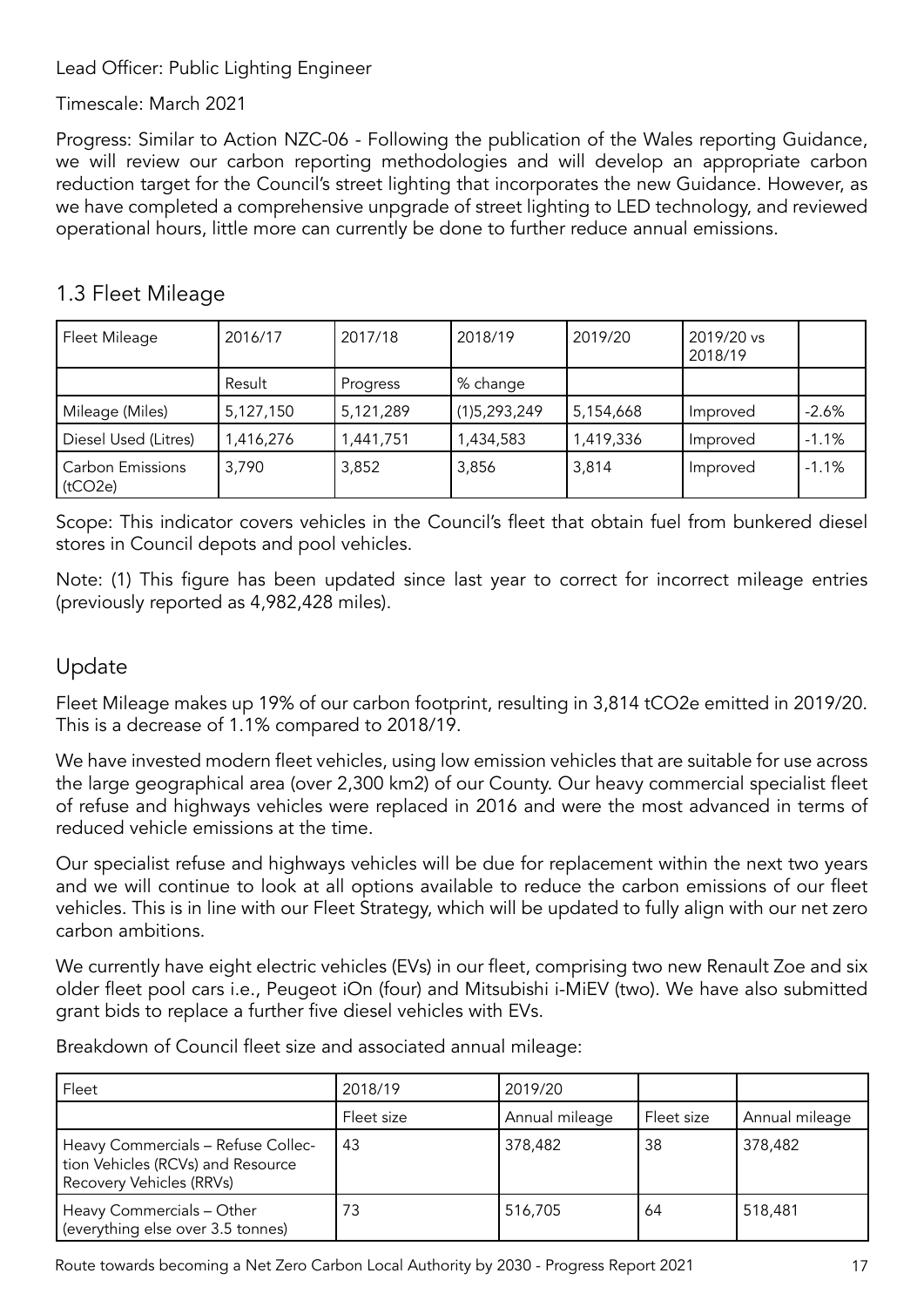| Welfare Minibuses (Wheelchair Adapt-<br>ed)              | <b>133</b> | 567,724   | 36     | 516,742   |
|----------------------------------------------------------|------------|-----------|--------|-----------|
| Minibuses (Standard)                                     | 22         | 128,111   | 26     | 167,237   |
| Light Commercials (Vans - all sizes up<br>to 3.5 tonnes) | 321        | 2,847,111 | 325    | 2,787,839 |
| Fleet Cars (including pool cars and<br>people carriers)  | 92         | 855,116   | 72     | 785,887   |
| Total                                                    | 1)584      | 5,293,249 | (1)561 | 5,154,668 |

Note: (1) Our Fleet changes during the year. The Total is for ALL vehicles that were on fleet that year and includes swap-out vehicles and short term hired vehicles. On 31st March 2020 the number of vehicles in the fleet was 510.

# Progress against Actions

NZC-08 Action: Review the most appropriate fuel powered vehicles for each of the Council's services.

Lead Officer: Fleet Manager

Timescale: Ongoing

Progress: We are working closely with WGES on a review of our vehicle fleet, with the aim of planning for a transition to an Ultra-Low Emission Vehicle (ULEV) fleet. The review will cover all aspects of our road transport operations, as well as the supporting Electric Vehicle Charging Infrastructure required to support a ULEV fleet. This review is due to be complete by 31st March 2021.

NZC-09 Action: Develop appropriate carbon reduction target for the Council's fleet mileage as part of annual review of action plan

Lead Officer: Fleet Manager

Timescale: March 2021

Progress: Guidance from Welsh Government on carbon reporting was due to be published in April 2020, however this has been delayed. Once the Guidance is published we will work closely with Welsh Government to adopt the new reporting methodologies. WGES are also currently undertaking a ULEV fleet review to help reduce the carbon footprint of our fleet and business mileage. Following the outcomes of this work, a carbon reduction target for our fleet mileage will be established.

| <b>Business Mile-</b><br>age  | 2016/17                                      | 2017/18   | 2018/19   | 2019/20      | 2019/20 vs<br>2018/19 |         |
|-------------------------------|----------------------------------------------|-----------|-----------|--------------|-----------------------|---------|
|                               | Result                                       | Progress  | % change  |              |                       |         |
|                               | Staff Cars (Grey fleet – mileage reimbursed) |           |           |              |                       |         |
| Mileage<br>(miles)            | 4,186,640                                    | 3,948,586 | 3,846,615 | (1)3,971,513 | Declined              | $+3.2%$ |
| Carbon Emis-<br>sions (tCO2e) | 1,260                                        | 1,159     | 1,118     | 1,132        | Declined              | $+1.2%$ |

## 1.4 Business Mileage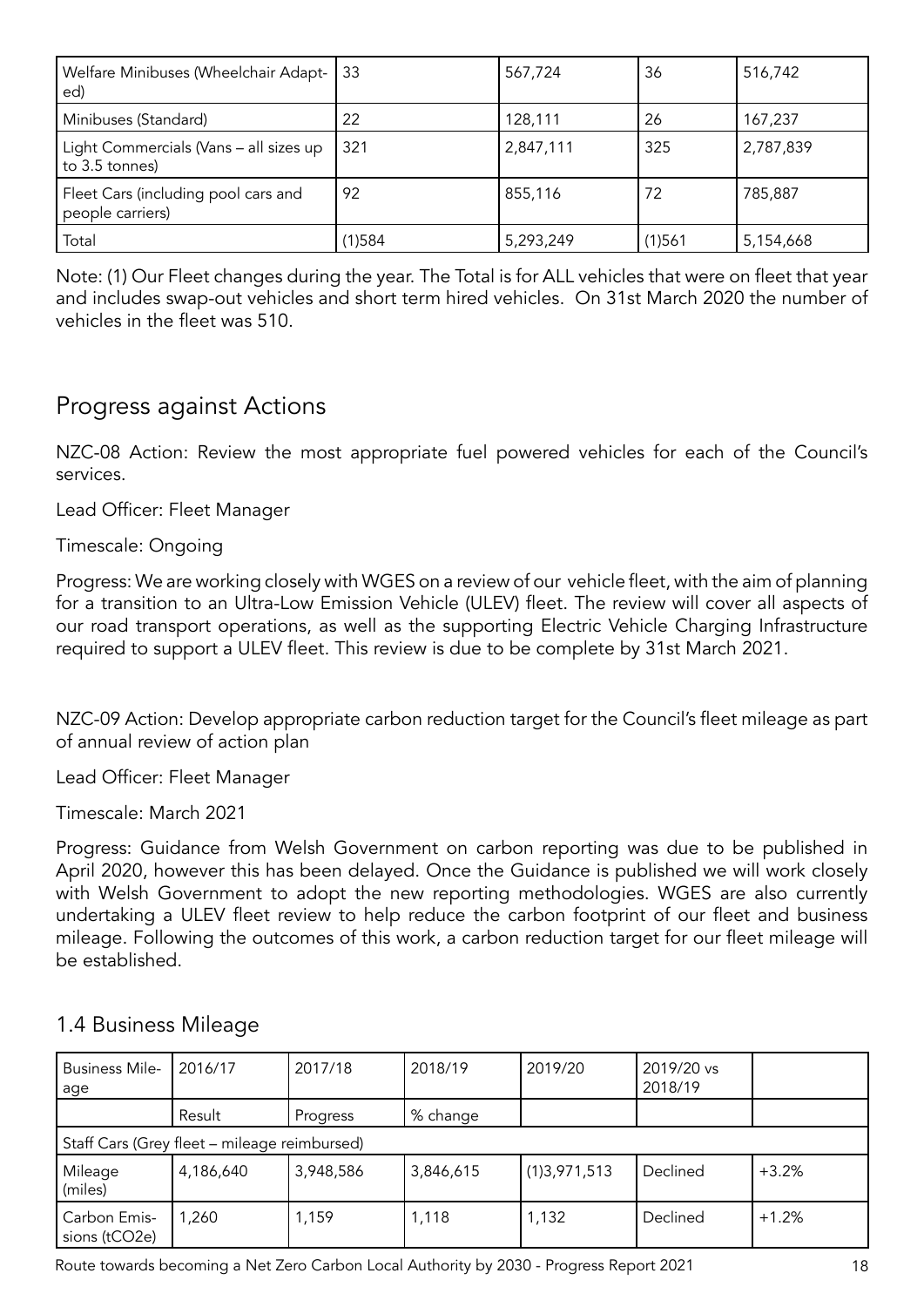Scope: This indictor covers work-related mileage undertaken by Council staff in their own cars.

Note: (1) The increase in mileage (miles) in 2019/20 is due to the inclusion of travel undertaken for Domiciliary Care due to staff transferring over from care provider Allied.

# Update

As part of the ULEV fleet review, WGES are looking at both our pool car provision and at staffowned vehicles ('grey fleet') that are reimbursed by a mileage payment scheme. The outcomes will include a Fleet profile, which will outline recommendations for dealing with grey fleet mileage and transitioning it to ULEV vehicles.

New EV charging sites have been installed for public use across the County, including 26 Fast Charging sites (7-22kW), 3 Rapid Charging sites (50kW) and one Ultra Rapid (150kW) site. A further 10 Fast Charging sites and 2 Rapid charging sites are also planned. This expansion of our EV charging infrastructure should encourage greater use of electric pool cars which are currently underused due to the lack of charging facilities for longer journeys. A map of EV charging sites can be viewed online at Zap Map.

As part of a staff travel project, two new electric pool cars have been added at Ty Elwyn, primarily for the use of Children's Services, but available to all staff in the building. Fast charging points have also been installed at the site to support their use.

Due to the COVID-19 pandemic, many of our staff are now working from home resulting in a significant decrease in work-related travel. This has resulted in a reduction in business mileage during April-June 2020, with a decrease of 45% compared to the same period in 2019. This equates to a carbon saving of 139 tCO2e. It is likely that a continuation of staff home working, as well as changes in working practices such as an increase in video meetings and online communication, will see a reduction in business mileage in the longer term.

## Progress against Actions

NZC-10 Action: Undertake a review of the Council's pool cars to identify opportunities for carbon reduction

Lead Officer: Head of Transportation and Highways

Timescale: TBC

Progress: WGES are currently undertaking a fleet review with a view of reducing the carbon footprint of our fleet and business mileage. Part of this work will involve an assessment of our pool cars and opportunities for the decarbonisation of our fleet.

NZC-11 Action: Finalise electric vehicle strategy for the County

Lead Officer: Transport Strategy and Infrastructure Manager

Timescale: TBC

Progress: An electric vehicle strategy for the County is yet to be finalised. Despite this, progress continues to be made with the majorty of short term objectives completed including the installation of 26 new electric vehicle charging points around the County and particularly at destination points to enable journeys by electric vehicles. Further we have been awarded funding by Welsh Government to install a super-fast charging hub - believed to be the first of its kind in Wales - at Cross Hands to be completed by 31st March 2021.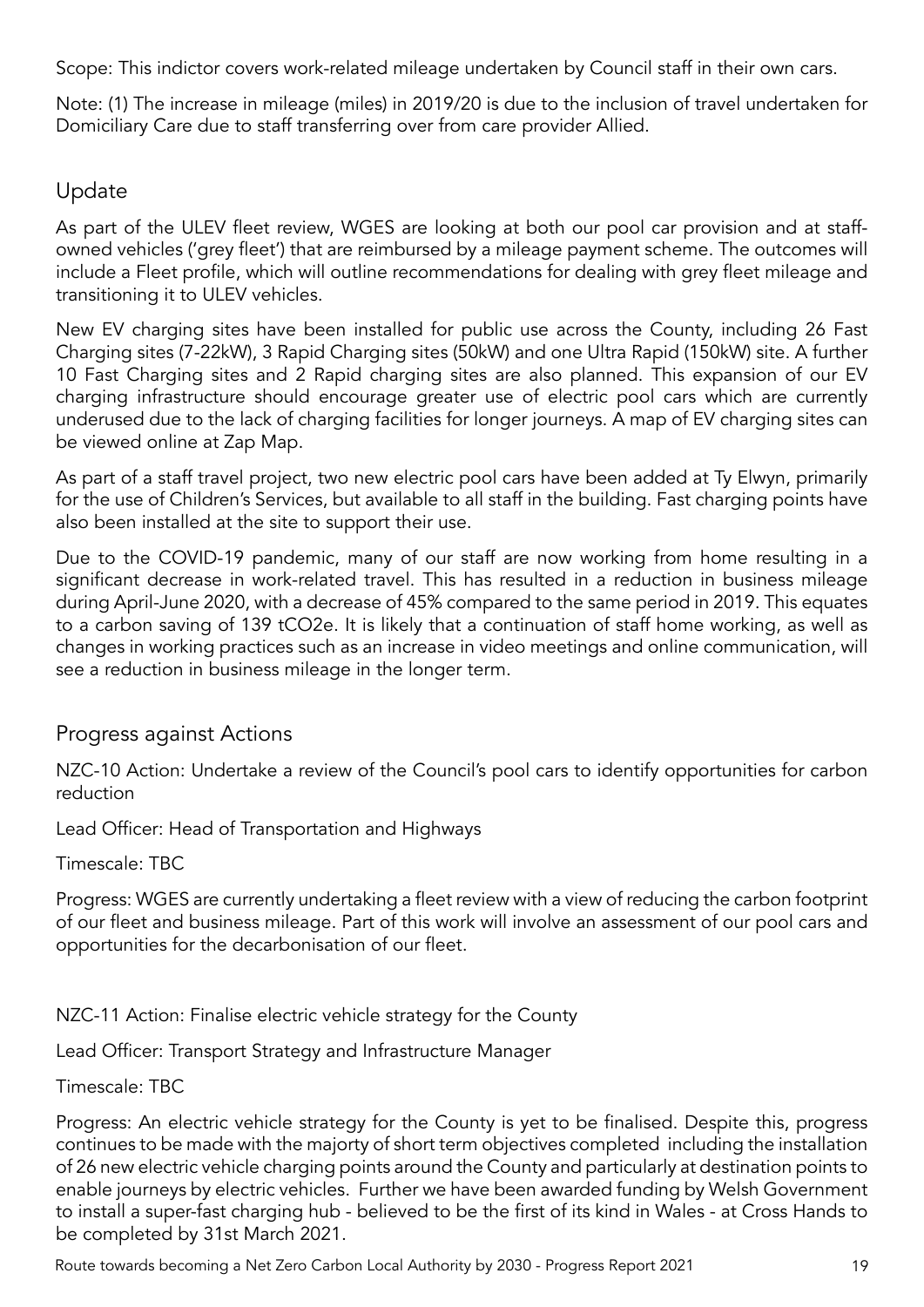NZC-12 Action: Develop appropriate carbon reduction target for the Council's business mileage as part of annual review of action plan

Lead Officer: Head of Transportation and Highways

Timescale: March 2021

Progress: Guidance from Welsh Government on carbon reporting was due to be published in April 2020, however this has been delayed. Once the Guidance is published we will work closely with Welsh Government to adopt the new reporting methodologies. WGES are also currently undertaking a fleet review with a view of reducing the carbon footprint of our fleet and business mileage. The outcomes of this work will allow us to set meaningful targets for carbon reduction for business mileage.

# 2. Carbon Offsetting / Renewable Energy

# 2.1 Overview

Carbon offsetting involves compensating for carbon emissions arising from industrial or other human activity, by participating in schemes designed to make equivalent reductions of CO2 in the atmosphere. Because one unit of CO2 has the same climate impact wherever it is emitted, the benefit is the same wherever it is reduced or avoided. Achieving verified carbon reductions could include protecting rainforests in Sierra Leone or potentially local tree planting and renewable energy generation. This can be a complex issue and represents the option of last resort unless tree-planting / peatland enhancement on Council controlled land is deemed to qualify for carbon offsetting (Note: This to be confirmed when Welsh Government publishes its Land Use guidance as part of the net zero carbon public services reporting framework).

An example of what would be required to compensate / offset the entirety of our 2019/20 carbon footprint with renewable energy is shown here:

| Carbon Footprint 2019/20 |                    | Renewable<br>Energy Gen-<br>eration | $=$     | Net Zero<br>Carbon |         |             |
|--------------------------|--------------------|-------------------------------------|---------|--------------------|---------|-------------|
| Non-Domestic Buildings   | Wind Tur-<br>bines | or                                  |         |                    |         |             |
| Carbon emissions (tCO2e) | 14,443             | 44                                  |         | or                 | 189,398 | $= 0$ tCO2e |
| Street Lighting          |                    |                                     |         |                    |         |             |
| Carbon emissions (tCO2e) | 1,088              | 3                                   |         | or                 | 14,267  | $= 0$ tCO2e |
| Fleet Mileage            |                    |                                     |         |                    |         |             |
| Carbon emissions (tCO2e) | 3,814              | 11                                  |         | or                 | 50,015  | $= 0$ tCO2e |
| <b>Business Mileage</b>  |                    |                                     |         |                    |         |             |
| Carbon emissions (tCO2e) | 1,132              | 3                                   |         | or                 | 14,844  | $= 0$ tCO2e |
| <b>TOTAL</b>             |                    |                                     |         |                    |         |             |
| Carbon emissions (tCO2e) | 20,477             | 62                                  |         |                    |         |             |
| 31.0 MW                  |                    | or                                  | 268,524 |                    |         |             |
| 67.1 MW                  |                    | $= 0$ tCO2e                         |         |                    |         |             |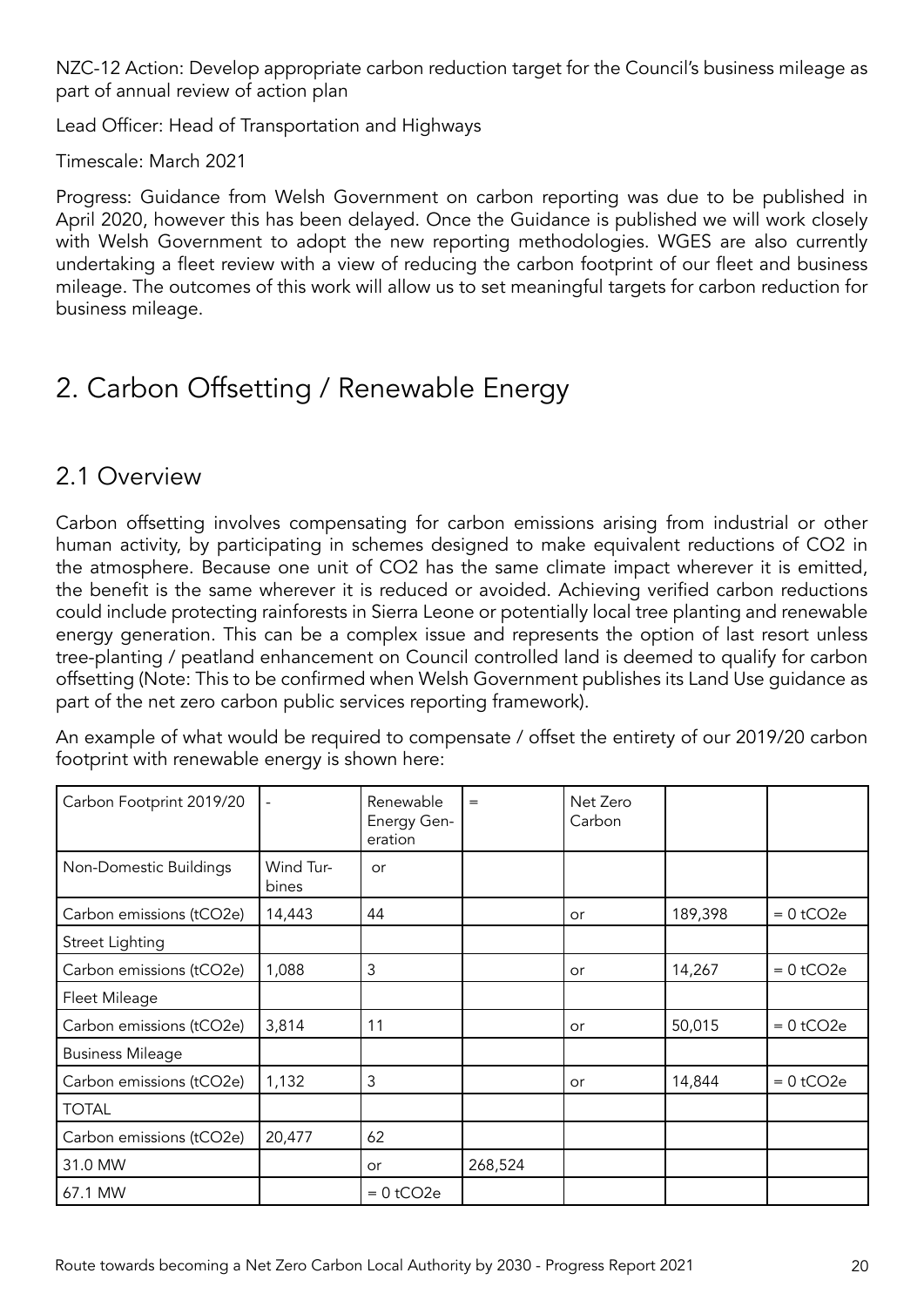Comparators:

- Equivalent number of 500 kWp wind turbines (~327 tCO2e/year | ~1,180 MWh/year) (capacity of wind turbine at Nant y Caws)
- Equivalent number of individual 250 W solar PV panels (~0.07626 tCO2e/year | ~275 kWh/ year)

| Renewable Energy Generation       | 2016/17 | 2017/18  | 2018/19  | 2019/20 | 2019/20 vs<br>2018/19 |         |
|-----------------------------------|---------|----------|----------|---------|-----------------------|---------|
|                                   | Result  | Progress | % change |         |                       |         |
| Solar PV                          |         |          |          |         |                       |         |
| Installed Capacity (kWp)          | 1,153   | ,153     | 1,193    | 1,193   | No Change             | 0%      |
| Electricity generation (kWh)      | 670,401 | 937,330  | 979,071  | 997,480 | Improved              | $+1.9%$ |
| Equivalent Carbon Savings (tCO2e) | 301     | 360      | 301      | 277     | Declined              | $-8.0%$ |

# 2.2 Renewable Energy

Note: Whilst electricity generation increased in 2019/20, carbon savings (tCO2e) decreased due to the reduction in the emissions conversion factor for electricity.

# Update

In 2019/20 we spent in-excess of £4m on electricity for our non-domestic buildings and Street Lighting. This electricity is procured using Crown Commercial Services Framework Agreements, via the National Procurement Service (NPS). All this electricity is from renewable energy sources, with 63% being sourced from within Wales in 2019/20. The consumption of this 'green' electricity is reflected in the (decreasing) UK emission conversion factor for electricity, consequently we are unable to directly benefit from carbon savings resulting from our procurement of 'green' electricity as this would effectively be double counting the carbon savings.

Over recent years, we have sought to significantly increase the amount of renewable electricity we generate but continue to be frustrated by the limited capacity of the local electricity distribution network (National Grid). Recent discussions with Western Power Distribution have established that there is little additional capacity available on the local electricity distribution network in Carmarthenshire for large-scale renewable energy installations, without the requirement for significant reinforcement work. Unfortunately, this is beyond our direct control as requires a combination of major infrastructure works plus balancing local consumption, generation, and storage. The cost for reinforcement work would have to be met by prospective developers and could take several years to complete. Realistically, therefore, to achieve our net zero carbon commitment by 2030, we are currently focussing on comparatively small-scale renewable energy schemes and 'exportlimited schemes' where all generated electricity is consumed on-site without export to the local distribution network.

We have solar PV installed on 35 of our non-domestic buildings, with an overall installed capacity of over 1.15 megawatts (MW). Solar PV is being installed at a further ten sites as part of our Re:fit Cymru Phase 1 project, increasing our total installed capacity by 460 kWp to 1.65 MW. Solar PV also features wherever possible in our new build programmes (151 kWp installed since 2019) and is actively being incorporated into our Housing schemes (466 kWp installed since 2019).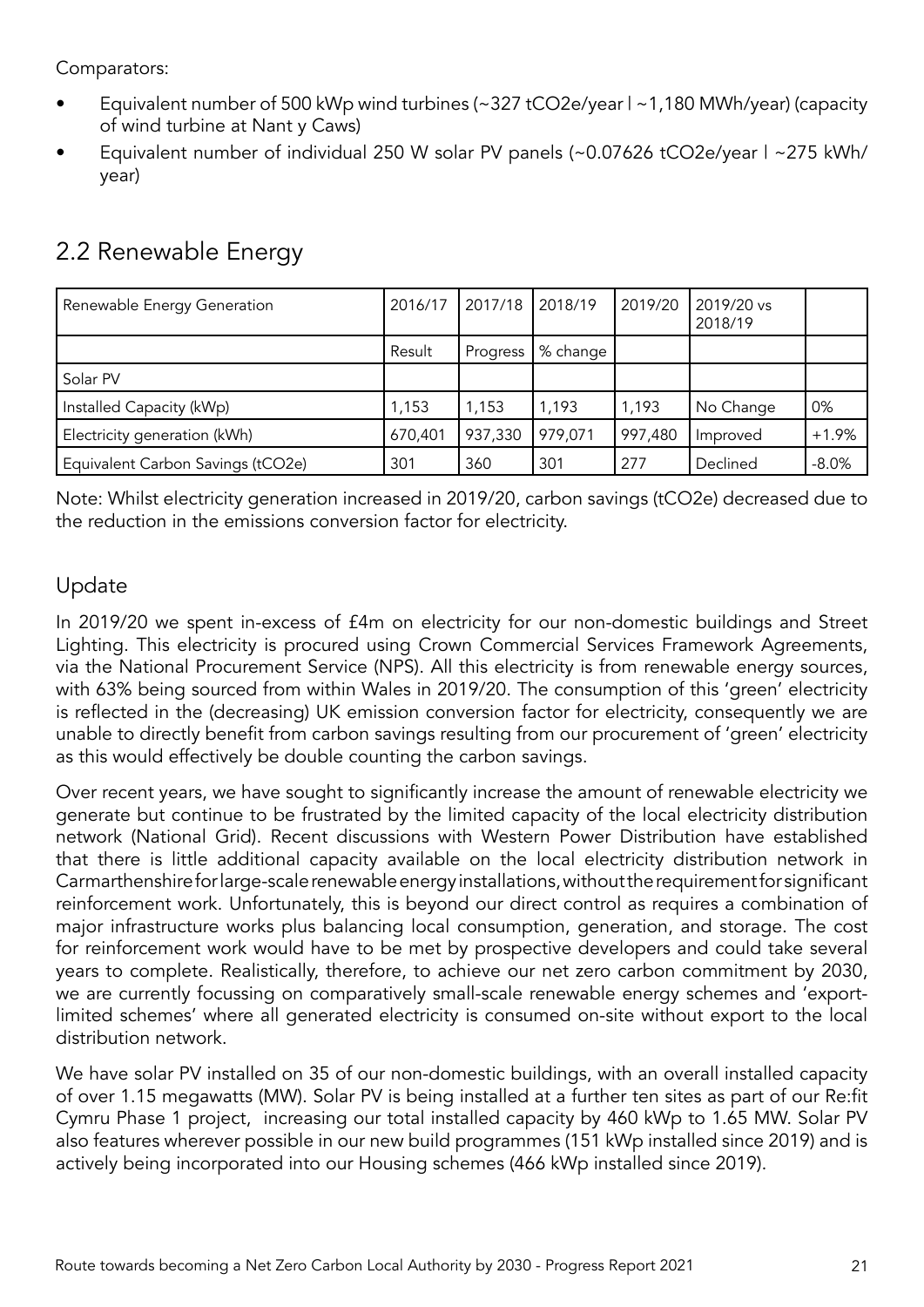Sites identified for solar PV installation under our Re:fit Cymru Phase 1 project:

| Site                                | kWp |
|-------------------------------------|-----|
| Carmarthen Leisure Centre           | 123 |
| Coedcae Comprehensive School        | 40  |
| Johnstown Primary School            | 12  |
| Llandovery Swimming Pool            | 50  |
| Maes Llewellyn Care Home            | 51  |
| Model Church in Wales School        | 14  |
| Parc Dewi Sant Offices              | 134 |
| Ysgol Gymraeg Llangennech           | 12  |
| Ysgol Gynradd Gymunedol Nantgaredig | 12  |
| Ysgol Gynradd Llannon               | 12  |
| Total                               |     |

In addition, we are discussing a possible power purchase arrangement with Hywel Dda University Health Board linked to a proposed 500 kWp solar farm at their Hafan Derwen site – some 50% of the generated electricity would be available to supply our adjoining Parc Dewi Sant offices (we were unable to construct a similar facility on land at our Parc Dewi Sant site due to Planning restrictions).

We are currently actively exploring the following options:

#### In Carmarthenshire

- 1. Installation of small-scale renewable energy schemes where possible, including 'exportlimited schemes' where generated electricity is consumed on-site without export to the local distribution network.
- 2. Investment in suitable, existing renewable energy sites when opportunities arise.
- 3. Investment in suitable new sites with other developers where the scale of the project makes reinforcement costs viable.

#### Outside Carmarthenshire

- 4. Investment in suitable existing renewable energy sites when opportunities arise.
- 5. Investment in suitable new sites with other developers.

### Progress against Actions

NZC-13 Action: Work with Welsh Government Energy Service to explore and deliver opportunities for large scale renewables

Lead Officer: Sustainable Development Manager

#### Timescale: Ongoing

Progress: We continuine to work with WGES to explore and deliver large-scale renewable energy projects. WGES are currently reviewing our land holdings to determine feasibility for renewable energy. We are also actively pursuing other opportunities, including a possible power purchase arrangement with Hywel Dda UHB linked for a proposed 500 kWp solar farm at their Hafan Derwen site – some 50% of the generated electricity would be available to supply our adjoining Parc Dewi Sant offices.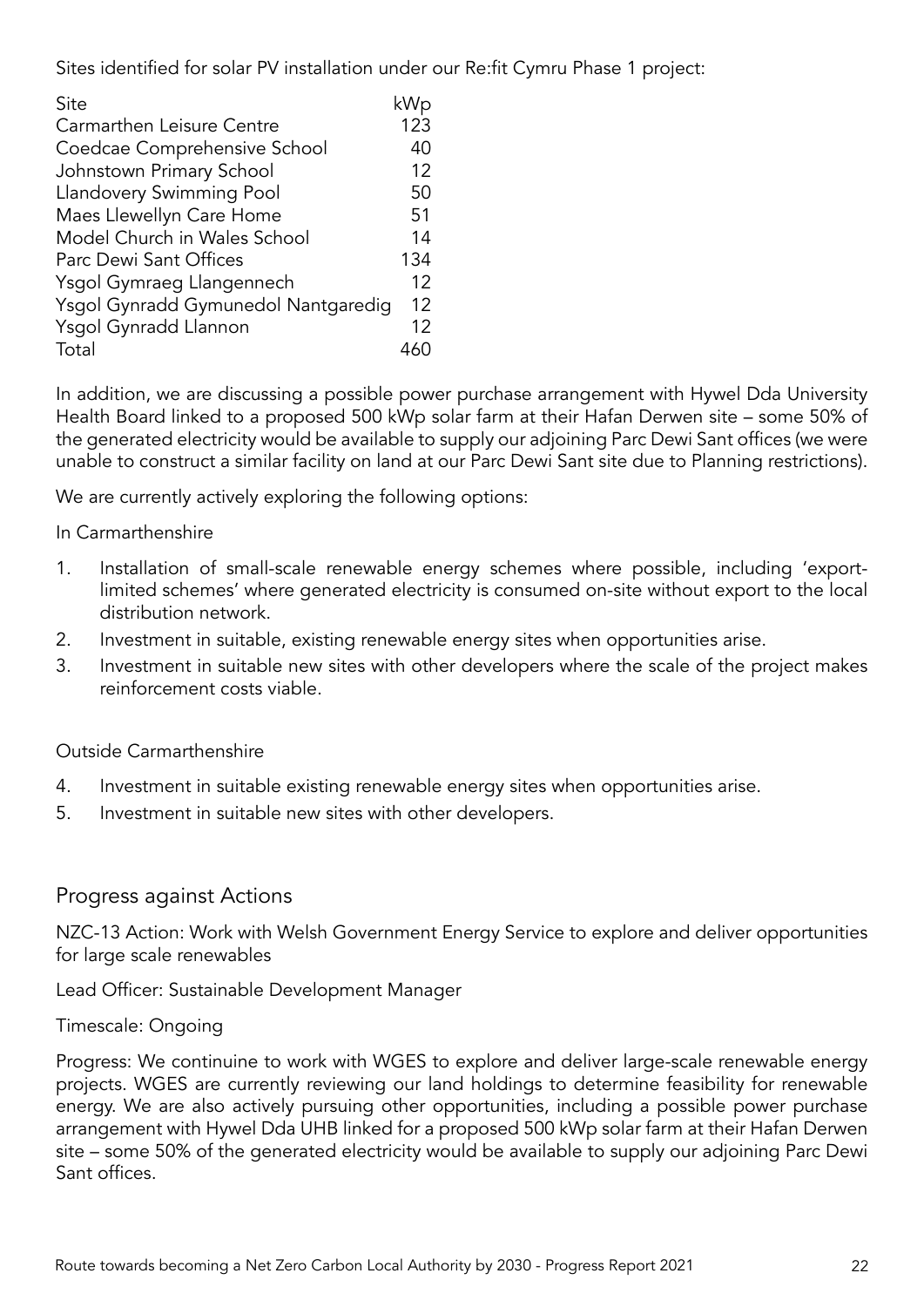NZC-14 Action: Work with National Procurement Service (NPS) to support greater procurement of energy from locally generated renewable energy projects

Lead Officer: Sustainable Development Manager

Timescale: Ongoing

Progress: 100% of the electricity we procure from NPS is from renewable energy. In 2019/20, 63% of this 'green' electricity was generated within Wales (compare to 40% in 2018/19).

NZC-16 Action: Develop appropriate target for renewable energy generation as part of annual review of action plan

Lead Officer: Strategic Asset Manager

Timescale: March 2021

Progress: Similar to Action NZC-06 - Following publication of the Wales reporting Guidance, we will review our carbon reporting methodologies and will develop an appropriate target for renewable energy generation. This will also be informed by discussions with Welsh Government and Western Power Distribution regarding the capacity of the local electricty distribution network.

# 2.3 Green Infrastructure

# Update

The Intergovernmental Science-Policy Platform on Biodiversity and Ecosystem Services has shown the strong interrelationship between climate change, the loss of biodiversity and human wellbeing. In developing our Net Zero Carbon Plan, we will consider the impact on Carmarthenshire's biodiversity and consider how the natural environment on our Estate can help with mitigation and adaption to climate change. We cannot solve the threats of human-induced climate change and loss of biodiversity in isolation. We either solve both or we solve neither.

The Carmarthenshire Nature Recovery Plan which we facilitate identifies climate change as a major risk to our biodiversity but also as a way of mitigating the impacts from its effects.

Several projects already help with our Net Zero Carbon targets including the Caeau Mynydd Mawr project and the Carmarthenshire Bogs project. Future work will look at how we manage our land within our Estate as Country Parks, Local Nature Reserves plus amenity grasslands, land around housing, coastal saltmarshes etc. could all contribute to achieving our Net Zero Carbon targets and contribute to a more resilient natural environment.

We have secured funding from the Welsh Government Enabling Natural Resources and Wellbeing (ENRaW) scheme to plant 70 mixed species trees to enhance the treescape on our Parc Dewi Sant site. The planting of the trees has been delayed due to restrictions caused by COVID-19 however it is envisaged that this will be undertaken by 31st March 2021.

We have also received funding from the Welsh Government Targeted Regeneration Investment (TRI) programme to deliver Green Infrastructure (GI) projects in two TRI focus areas - Llanelli and Ammanford. These projects are currently being delivered, with a 'green wall' to be installed at Llanelli Library, and a 'rain garden' at Carregaman Car Park in Ammanford.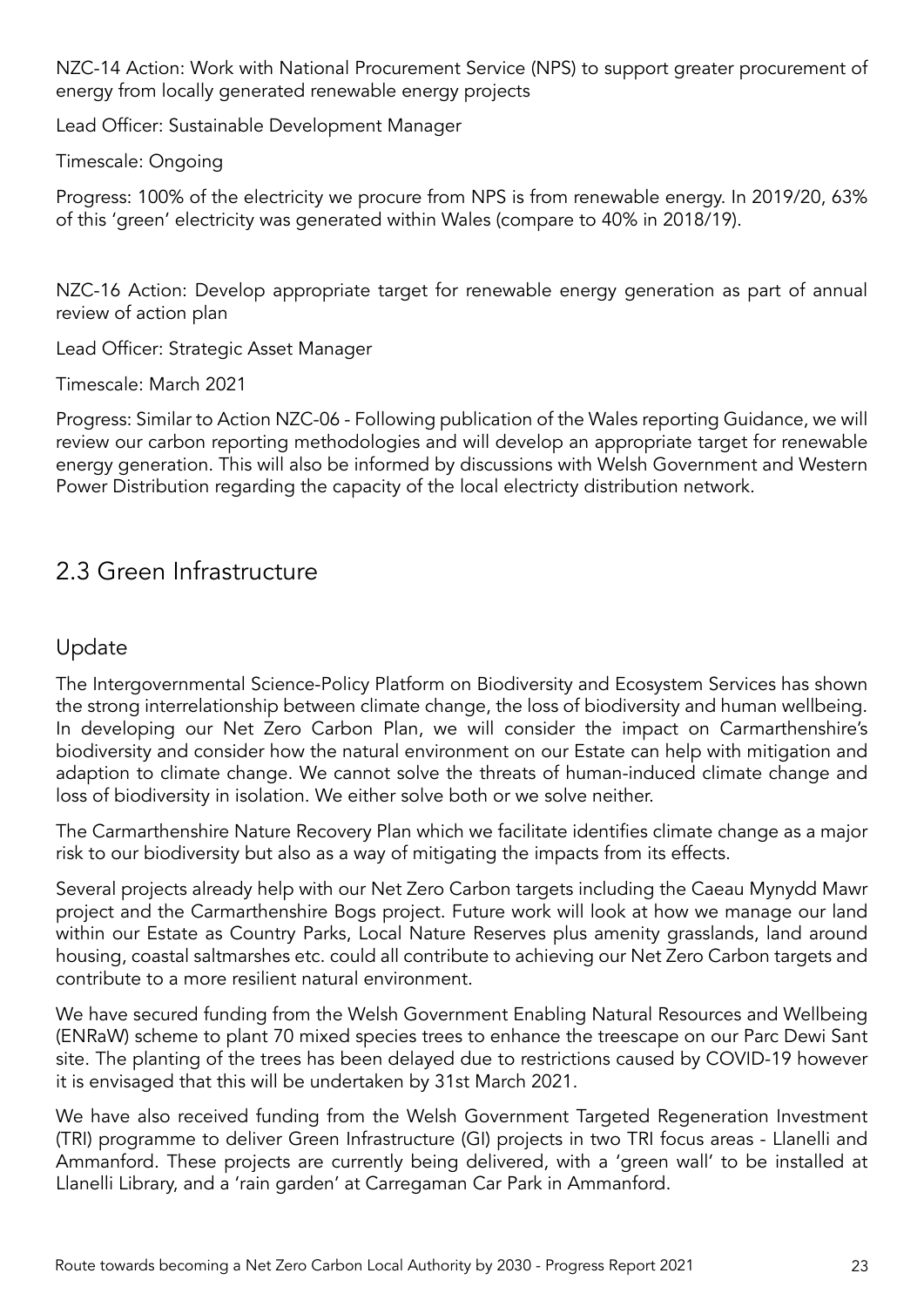As part of the Revised Local Development Plan, a Green Infrastructure Assessment has been undertaken which has identified and mapped green assets across the County. To build on this work, we are now looking to commission consultants to produce a Green Infrastructure Strategy, which will build on the mapping work by identifying priority areas and specific interventions. The revised Local Development Plan deposit plan also includes a new Green Infrastructure Networks policy, which seeks to ensure developers protect and enhance assets on development sites.

The equivalent area of forested land required to offset our carbon footprint has been estimated using Welsh Government's draft carbon reporting guidance. This presumes that the forested land planted is in place of grass land. For context, we own ~6,500 hectares (ha) of land not including Housing. This analysis will be refined when the Wales reporting guidance is published.

| Carbon Footprint 2019/20 (tCO2e) |         | Equivalent Offsetting Requirement |          |           |  |
|----------------------------------|---------|-----------------------------------|----------|-----------|--|
|                                  |         | Forested Land (ha)                |          |           |  |
|                                  | 2018/19 | 2019/20                           | % change |           |  |
| Non-domestic Build-<br>ings      | 14,443  | 24,099                            | 23,482   | $-2.6%$   |  |
| Street Lighting                  | 1,088   | 2,099                             | 1,769    | $-15.7\%$ |  |
| Fleet Mileage                    | 3,814   | 6,269                             | 6,201    | $-1.1%$   |  |
| <b>Business Mileage</b>          | 1,132   | 1,818                             | 1,840    | $+1.3%$   |  |
| <b>TOTAL</b>                     | 20,477  | 34,285                            | 33,293   | $-2.9%$   |  |

# Progress against Actions

NZC-15 Action: Explore the feasibility of tree-planting and other such measures, on Council controlled land to contribute towards carbon offsetting

Lead Officer: Strategic Asset Manager

Timescale: Ongoing

Progress: Planting of 70 mixed species trees to be implemented at Parc Dewi Sant. Projects funded by Welsh Government to increase urban green infrastructure are also being implemented in Llanelli and Ammanford, with further funding having been awarded for feasibility studies in Newcastle Emlyn and Carmarthen.

# 3. Collaboration

# 3.1 Working with Welsh Government

### Progress against Actions

NZC-17 Action: Collaborate with Welsh Government and other 'early adopter' Public Bodies to introduce carbon reporting as part of the ambition to achieve a carbon neutral Welsh public sector by 2030.

Lead Officer: Sustainable Development Manager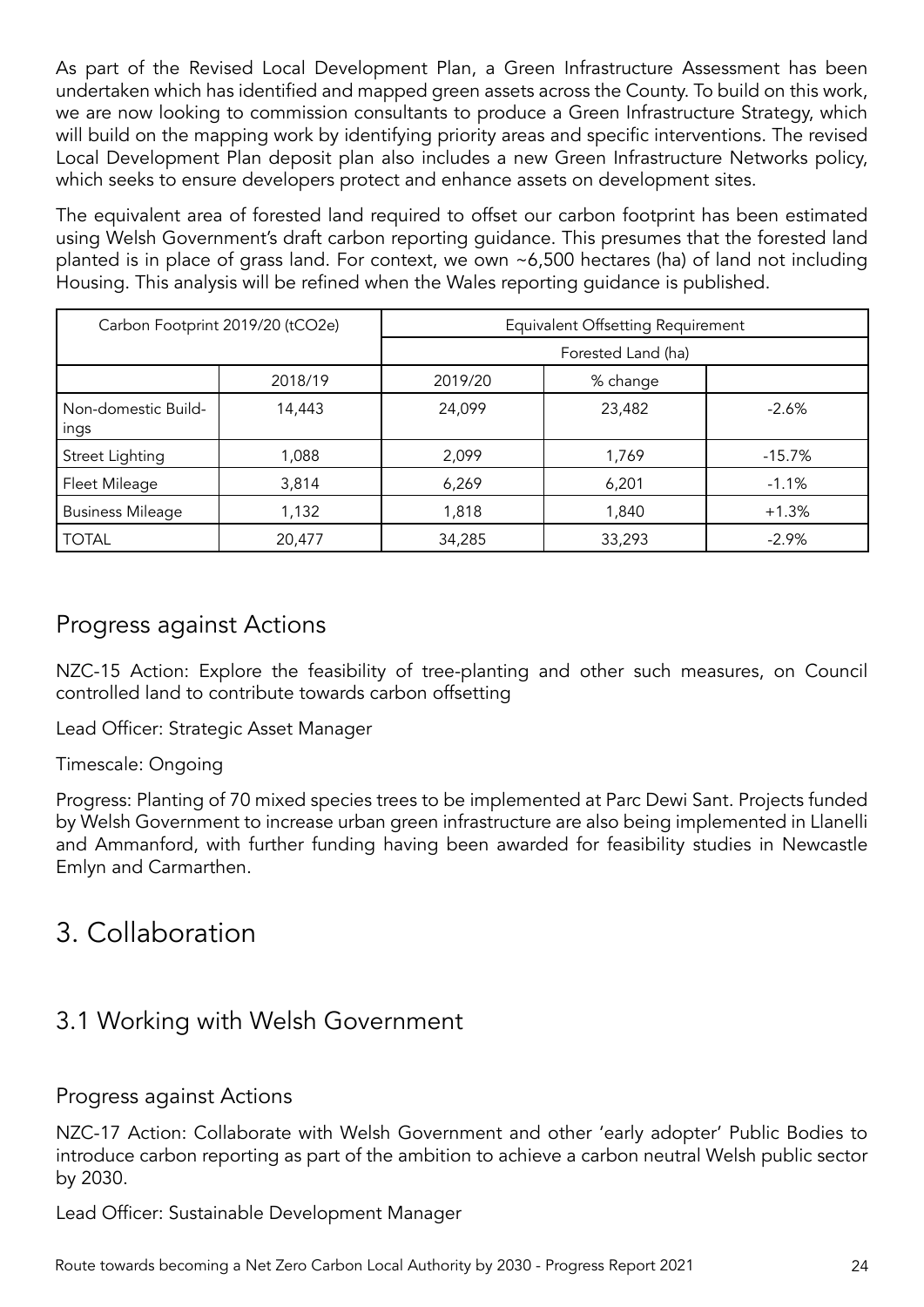Timescale: June 2020

Progress: We collaborated with Welsh Government and other 'early adopter' Public Bodies and had anticipated that reporting guidance would be published in April 2020; however, the Guidance has not yet been published. Once the Guidance is published we will review our reporting methodologies.

# 3.2 Working with Carmarthenshire Public Services Board / Swansea Bay City Deal partners

We provide the Secretariat for the Carmarthenshire Public Services Board and the Swansea Bay City Deal.

### Progress against Actions

NZC-18 Action: Work with the Carmarthenshire Public Services Board (PSB) Healthy Environment Delivery Group to undertake a Climate Change and Environmental Risk Assessment for the County.

Lead Officer: Corporate Policy and Partnership Manager

#### Timescale: Ongoing

Progress: In July 2019, Natural Resouces Wales (NRW) comissioned Aecom to carry-out a severe weather assessment to gather information of people's experiences of local severe weather events and to indentify future priorities for addressing the impacts. This assessment focussed on Carmarthenshire, Pembrokeshire and Ceredigion. The report identified a number of communities most at risk from severe weather events, including Llanelli, Kidwelly, Pibwrlwyd and Newcastle Emlyn in Carmarthenshire.

Subsequently, in February 2020, NRW commissioned Netherwood Sustainable Futures to deliver this project within two at-risk pilot communities - Newcastle Emlyn and Fishguard (Pembrokeshire) - with the specific brief to:

- Identify and engage with key stakeholders to develop a plan for building climate resilience
- Document the process and findings in a report by April 2021, specifying recommendations by focusing specifically on outcomes and solutions, as well as identifying a path for progression.

The project was paused before any community engagement due to COVID-19 and restarted in July 2020. An online approach to engage with people was agreed and during August, people's views started to be gathered. The research has collated information on people's past experiences - changes to the seasons, warmer and wetter winters, changes in the natural world and some specific impacts in the area – and also their concerns about what's happening now to the physical environment because of climate change, the town's collective response to severe weather and practical steps to cope.

An online public meeting was held on 29th September 2020 for residents, groups, businesses and local agencies in Newcastle Emlyn to find out more about risks such as impacts on the local economy, risks to the townscape and its infrastructure or recognising the risk to particular groups or neighbourhoods. The research has shown that people feel the town needs to plan forward for a changing climate. There will be further consideration of the report's recommendations by the PSB's Healthy Environment Delivery Group.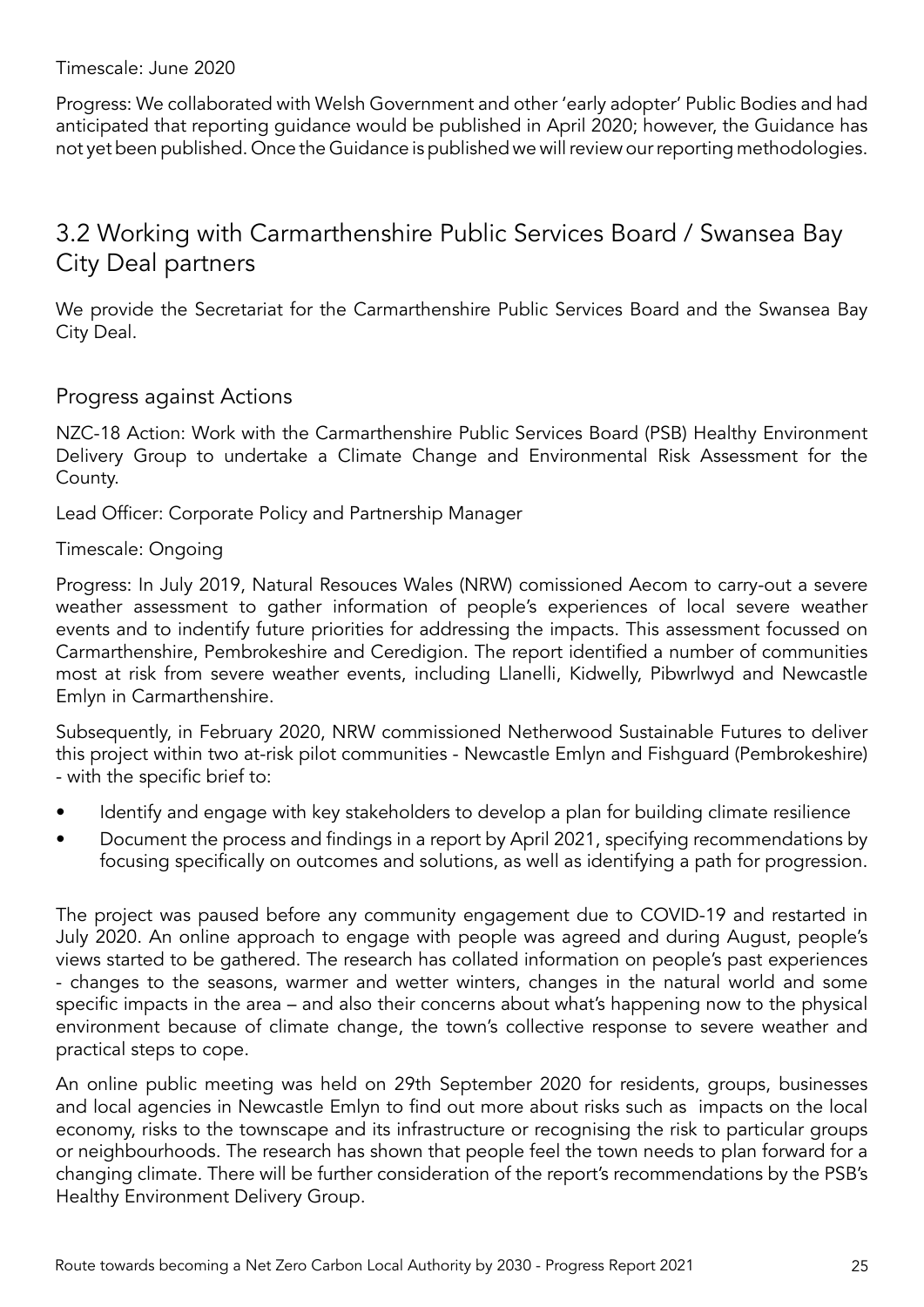NZC-19 Action: Work with PSB partners to identify and develop opportunities for collaboration regarding carbon reduction

Lead Officer: Sustainable Development Manager

Timescale: Ongoing

Progress: A planned workshop to further develop joint working amongst PSB partners was cancelled due to COVID-19. This will now be progressed with our PSB partners and an invitation to participate extended to other PSBs in the Region.

We are in discussion with PSB partners Hywel Dda UHB about a possible power purchase arrangement linked to a proposed 500 kWp solar farm at their Hafan Derwen site – some 50% of the generated electricity would be available to supply our adjoining Parc Dewi Sant offices.

NZC-20 Action: Work with Welsh Government and Swansea Bay City Region partners to establish a Regional Energy Plan for South West Wales

Lead Officer: Head of Regeneration

Timescale: Ongoing

Progress: The existing South West Regional Directors Group is providing the lead for the Regional Energy Strategy. An energy sub group has recently been established, chaired by Pembrokeshire County Council's Director of Development. The next steps are to carry-out stakeholder mapping and engagement. This will be followed by energy vision setting, updating energy vision scenario modelling and economic analysis, and finally strategy development.

# 3.3 Working with experts from the private and 3rd sectors

### Progress against Actions

NZC-21 Action: Work with the Council's contractors to explore innovative approaches to carbon reduction

Lead Officer: Various

Timescale: Ongoing

Progress: We are currently working to explore innovative approaches to carbon reduction with a range of organisations, including:

- the Active Building Centre regarding extending the Cross Hands Industrial Estate
- the Welsh School of Architecture, Cardiff University to understand and model our retrofit programme to inform our housing decarbonisation strategy and future investment programmes across our entire housing stock.

NZC-22 Action: Participate in the Carmarthenshire 3rd Sector Environment Network established by Carmarthenshire Association of Voluntary Services (CAVS)

Lead Officer: Various

Timescale: Ongoing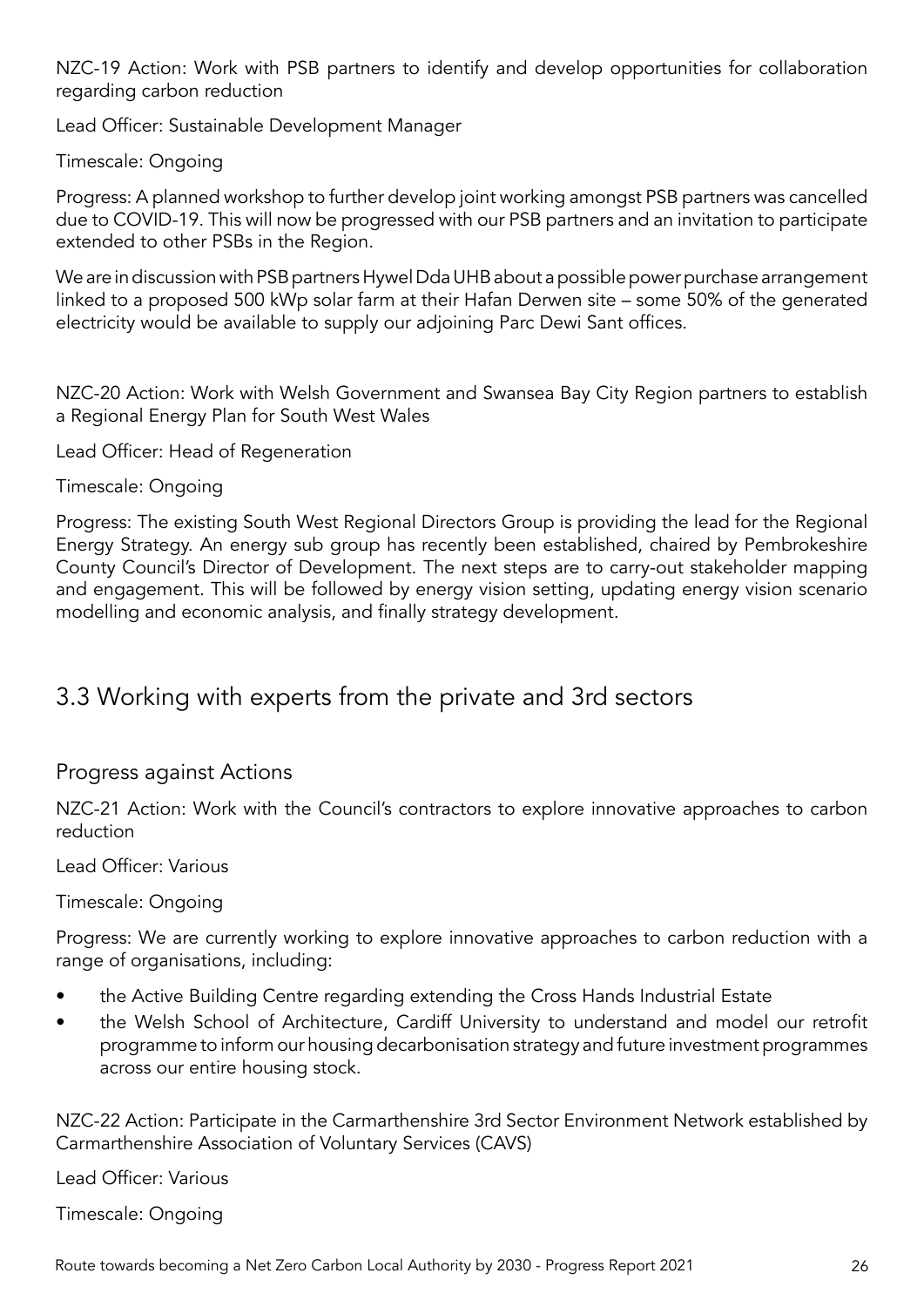Progress: The Carmarthenshire 3rd Sector Environment Network was formed in September 2019.

During 2020/21, three meetings were held. The Network is open to any 3rd sector organisations or community groups involved with, or concerned by, environmental issues to share information and to collaborate to achieve common goals. The meetings also allow groups to follow the progress made by the Healthy Environment PSB delivery Group in the implementation of the Carmarthenshire Well-being Plan.

One of the main points of discussion in 2020/21 was the future focus, aims and potential of the network. The two main areas highlighted were to raise awareness and to support 3rd sector groups and their service users to act around the following environmental messages:

- Climate Change threat the need to change behaviour and benefits of doing so
- Climate Change effects the need to prepare
- Safequarding the Environment the need and benefits
- Health and Well-being the benefits of being outdoors in nature

In February 2021 the Green Stories Campaign was started as a first step in raising awareness of good practice happening - sharing good examples of what is already being achieved by groups locally and hence also highlighting the environmental issues.

NZC-23 Action: Work with Ynni Sir Gâr, and others, to deliver and support local renewable energy projects

Lead Officer: Sustainable Development Manager

Timescale: Ongoing

Progress: Ynni Sir Gâr have been funded under the Welsh Government Rural Development Fund LEADER programme to identify and explore the feasibility of small-scale community energy projects in the County. The project will work collaboratively with our Ten Towns initiative. We are also supporting Ynni Sir Gâr to deliver a project at Ysgol Bro Dinefwr to install additional solar PV plus EV charging points.

# 4. Integration and Communication

# Update

As requested by our Environmental and Public Protection Scrutiny Committee, we produced a Young Person's version of the NZC Plan. This was presented at the Walk the Global Walk virtual model UN climate change conference for schools in June 2020 and has been circulated to the schools involved.

We have also added a Net Zero Carbon page on our website to help improve communication and to update on progress.

We are integrating the aims of the Net Zero Carbon Plan and the wider climate emergency into a new Integrated Impact Assessment Tool. This tool will be used to assess the impact of our plans, policies, and programmes against a range of legislative requirements.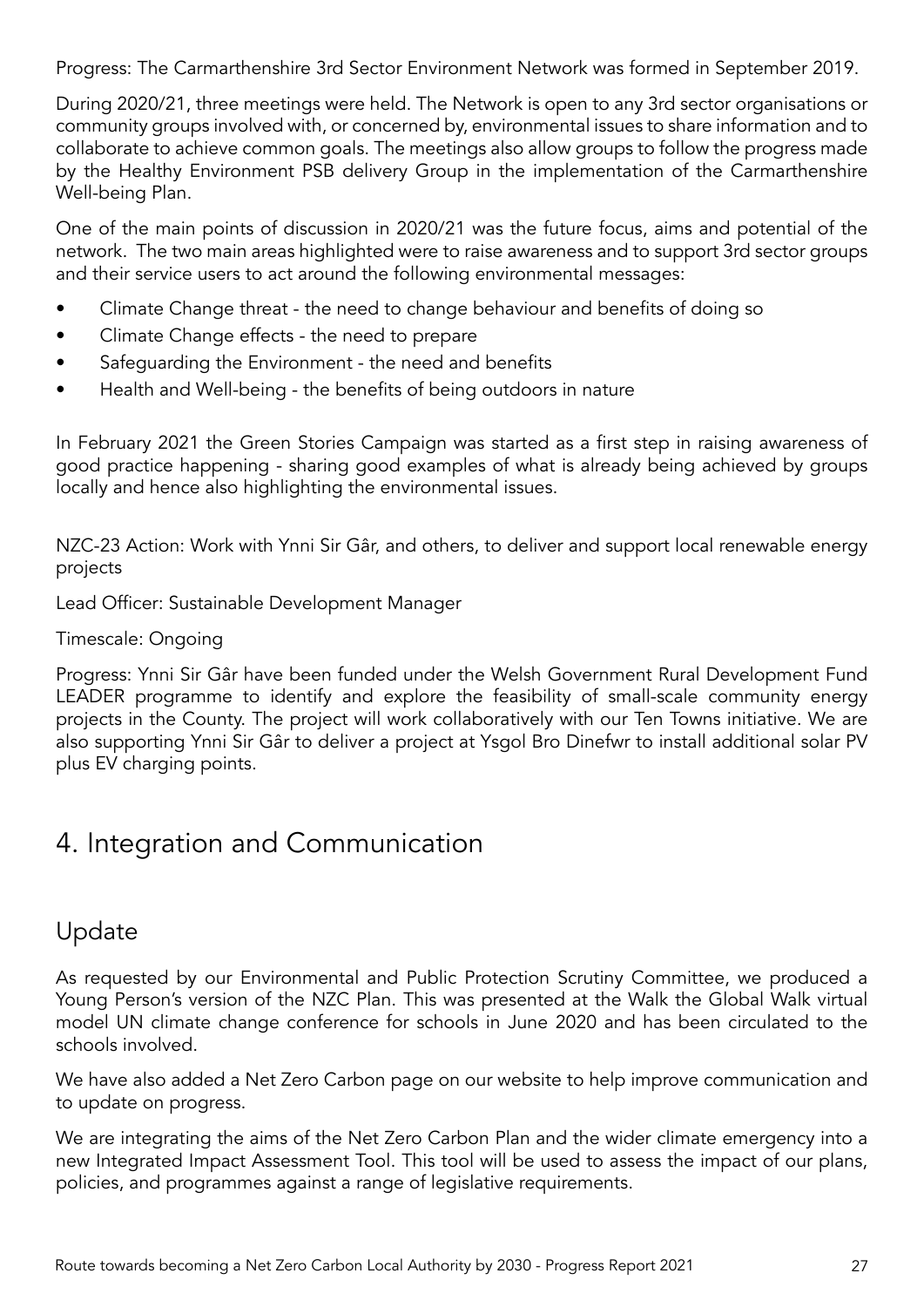### Progress against Actions

NZC-24 Action: Undertake a staff survey to identify how individuals can contribute to the Council's commitment to become a net carbon zero local authority

Lead Officer: Media and Marketing Manager

Timescale: May 2020

Progress: This was put on hold as an action due to communications around COVID-19 taking priority. We will revisit the staff survey in 2021.

NZC-25 Action: Incorporate climate change / carbon reduction into Integrated Impact Assessment process to be introduced by the Council

Lead Officer: Corporate Policy and Partnership Manager

Timescale: TBC

Progress: The integrated impact assessments are to be completed and will include a section in which climate change and carbon reduction impacts can be identified.

NZC-26 Action: Support the 'Walk the Global Walk' project in the County's schools to promote awareness of climate change

Lead Officer: Officer for International School Linking

Timescale: March 2021

Progress: Despite restrictions due to COVID-19, we continued to support the 'Walk the Global Walk' project including participating in a virtual model UN climate change conference for schools. 28 pupils across six different countries participated, and lively debate was had around the topics of climate change, plastic waste, and our Net Zero Carbon Plan. The event was also attended by both Members and Officers. Following this event, the students agreed the 'Carmarthenshire Global Goalkeepers Climate Action Manifesto' which was launched at the Wales Youth Climate Summit 2020 held on 8th December 2020 - https://www.youtube.com/watch?v=rtigy5zyMn8

NZC-27 Action: Review action plan following the publication of Welsh Government guidance regarding new carbon reporting framework

Lead Officer: Sustainable Development Manager

Timescale: March 2021

Progress: Guidance from Welsh Government on catrbon reporting was due to be published in April 2020, however this has been delayed. Once the Guidance is published we will work closely with Welsh Government to adopt the new reporting methodologies.

NZC-28 Action Publish performance reports on progress towards becoming a net zero carbon local authority by 2030

Lead Officer: Sustainable Development Manager

Timescale: Annual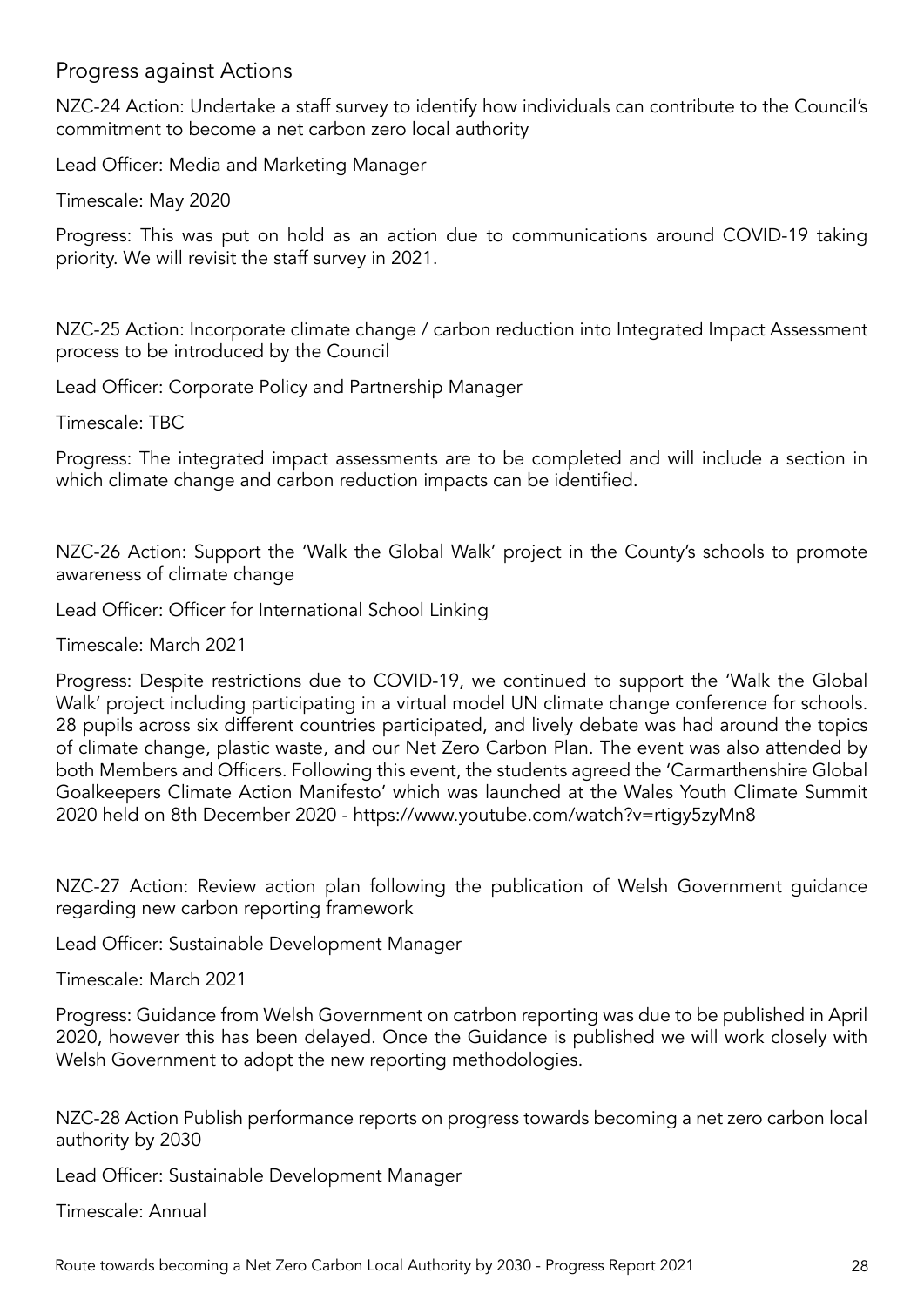Progress: This report is the first annual update on progress towards become a net zero carbon local authority by 2030.

Many of our current Actions are ongoing and will continue throughout the lifetime of the NZC Plan. We will continue to review and report progress against the following ongoing Actions in each annual review of the NZC Plan:

| Ref           | Action                                                                                                                                            | Lead Officer                                |  |
|---------------|---------------------------------------------------------------------------------------------------------------------------------------------------|---------------------------------------------|--|
|               | Carbon Footprint - Non-domestic buildings                                                                                                         |                                             |  |
| NZC-03        | Incorporate the 'Fabric First' design criteria, where appropri-<br>ate, in new building construction projects                                     | Property Design Manager                     |  |
| NZC-04        | Continually review and amend design specifications and briefs<br>to reflect new technologies and energy efficient equipment                       | Property Design Manager                     |  |
|               | Renewable Energy Generation / Carbon Offsetting                                                                                                   |                                             |  |
| NZC-13        | Work with Welsh Government Energy Service to explore and<br>deliver opportunities for large scale renewable energy projects                       | Sustainable Development Manager             |  |
| NZC-14        | Work with National Procurement Service (NPS) to support<br>greater procurement of energy from locally generated renewa-<br>ble energy projects    | Sustainable Development Manager             |  |
|               | Working with Carmarthenshire Public Services Board / Swansea Bay City Deal Partners                                                               |                                             |  |
| <b>NZC-19</b> | Work with Carmarthenshire PSB partners to identify and devel-<br>op opportunities for collaboration regarding carbon reduction                    | Corporate Policy and Partnership<br>Manager |  |
| <b>NZC-20</b> | Work with Welsh Government and Swansea Bay City Region<br>partners to establish a Regional Energy Plan for South West<br>Wales                    | Head of Regeneration                        |  |
|               | Collaboration with experts from the private and 3rd sectors                                                                                       |                                             |  |
| <b>NZC-21</b> | Work with the Council's contractors to explore innovative ap-<br>proaches to carbon reduction                                                     | Various                                     |  |
| <b>NZC-22</b> | Participate in the Carmarthenshire 3rd Sector Environment<br>Network established by Carmarthenshire Association of Volun-<br>tary Services (CAVS) | Various                                     |  |
| <b>NZC-23</b> | Work with Ynni Sir Gâr, and others, to deliver and support local<br>renewable energy projects                                                     | Sustainable Development Manager             |  |
|               | Integration and Communication                                                                                                                     |                                             |  |
| <b>NZC-28</b> | Publish performance reports on progress towards becoming a<br>net zero carbon local authority by 2030                                             | Sustainable Development Manager             |  |

Achieving NZC by 2030 will require a range of ambitious actions and targets. A 'Public Sector Net Zero Carbon Route Map' is currently being developed by the Local Government Decarbonisation Strategy Panel as a high-level thematic framework to guide its approach. Where possible, we also propose to use this Route Map to help guide our approach. It should be noted that some of the Targets in the Route Map are particularly challenging, and appropriate Actions are currently being discussed with the relevant Lead Officers for incorporation into our NZC Plan.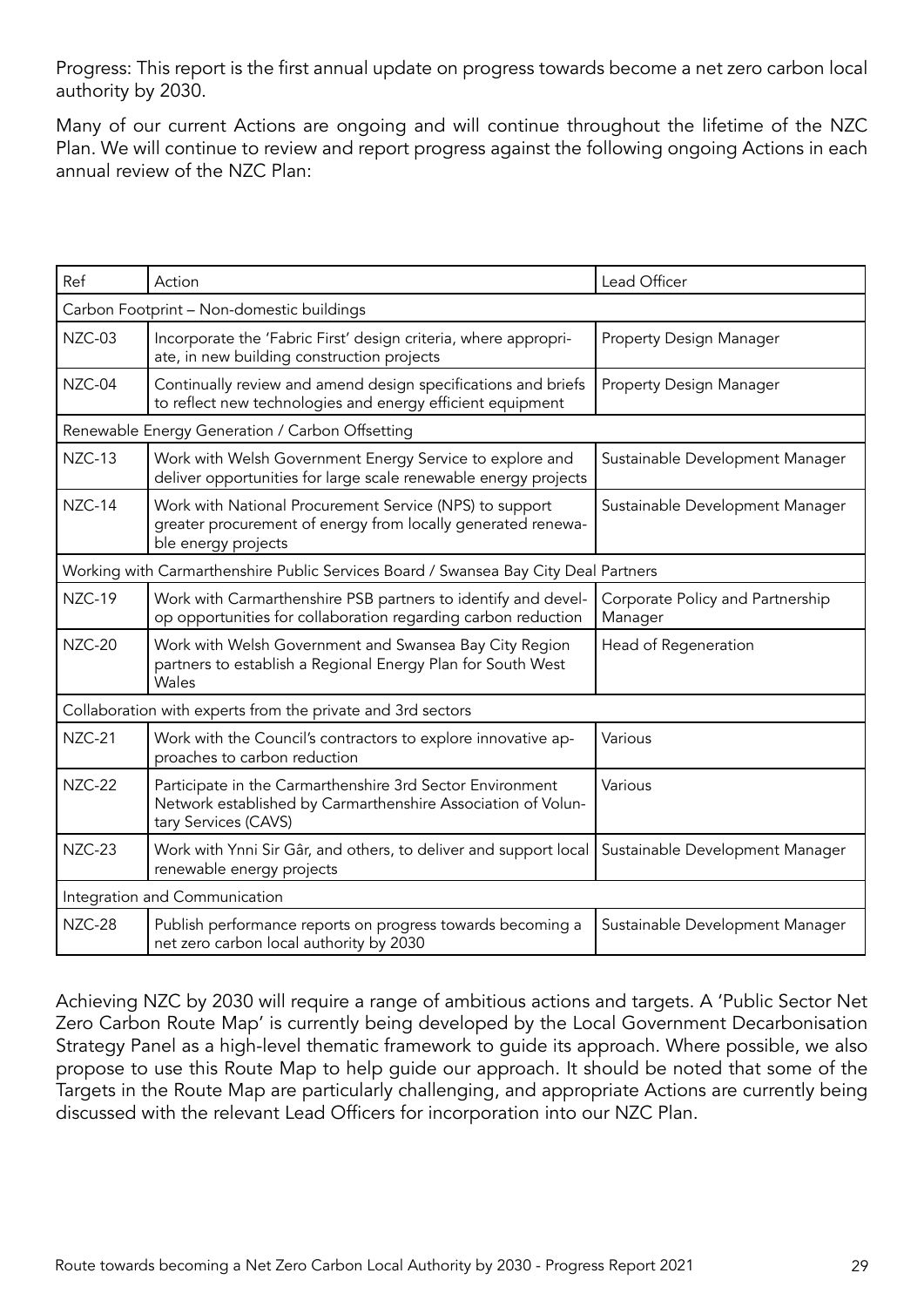# Appendix 1

# Wider Response to Climate Emergency

Whilst the initial focus of this Action Plan is a route towards becoming a net zero carbon local authority, it is important to recognise the wider actions that are taking place across the Council that contribute towards addressing the climate emergency.

COVID-19 has presented many challenges since March 2020 and many our staff have been redeployed to help the County response to the pandemic. Notwithstanding this, considerable progress has been made on several initiatives.

Some of these actions and updates on progress are shown below (this is not an exhaustive list):

### Housing

New Build Developments – We currently have five new build developments on site, which will provide 114 homes, with a further 21 developments in the pipeline. Glanmor Terrace, Burry Port; Dylan, Llanelli; Maespiode, Llandybie; and Gwynfryn, Ammanford are all back on site after COVID-19 delays and progressing well, whilst Garreglwyd, Pembrey will be re-commencing work on site as soon as possible. Estimated handover dates for the Council's first new build homes are scheduled for April 2021 at both Dylan and Garreglwyd. These developments will provide homes that have high levels of insulation by using 'Passivhaus' principles and will also include modern technologies such as Mechanical Ventilation with Heat Recovery (MVHR), electric vehicle charging points, plus solar PV, and battery storage. We call this new standard, Building Regulations PLUS.

Overall, our new build programmes achieve an EPC 'A' rating and a minimum SAP level of 95. Our new build development in Glanmor Terrace, however, achieves SAP level 105 as the homes can produce and store their own electricity. To monitor the improved standard that we have implemented into our new build developments, we are looking to work with Cardiff University who will be able to provide us with data on the home's energy efficiency, carbon footprint and how the tenants are operating within the home.

Optimised Retrofit Programme (ORP) – We have successfully been awarded Welsh Government grant funding for seven void properties that equate to 26% of the Council housing stock architype. The purpose of this programme is to identify and install a range of energy measures that will reduce carbon emissions within the home and improve energy efficiency. The measures within this programme include high levels of thermal insulation, triple glazed windows, solar PV with battery storage, MVHR, and LED lighting. One of the properties will also offer an 'off-grid' solution, where Air Source Heat Pumps will be installed as the primary heating system. All seven properties are aiming to achieve a minimum SAP / EIR rating of 92 in line with Welsh Government's targets for the ORP.

The ORP has provided us with an opportunity to identify solutions for our most prominent housing stock, which has the further potential to be rolled-out as a wider programme once the impact of the void retrofit project has been measured. Work on the homes has begun, with homes situated within Llanelli being the first to begin the retrofit. The current works programme anticipates that all homes to be completed and ready for handover towards the end of April 2021.

Approach to Flats – We have adopted a similar approach to the ORP by looking for an innovative solution for our flats that follows a 'fabric first' approach. The proposed specification for our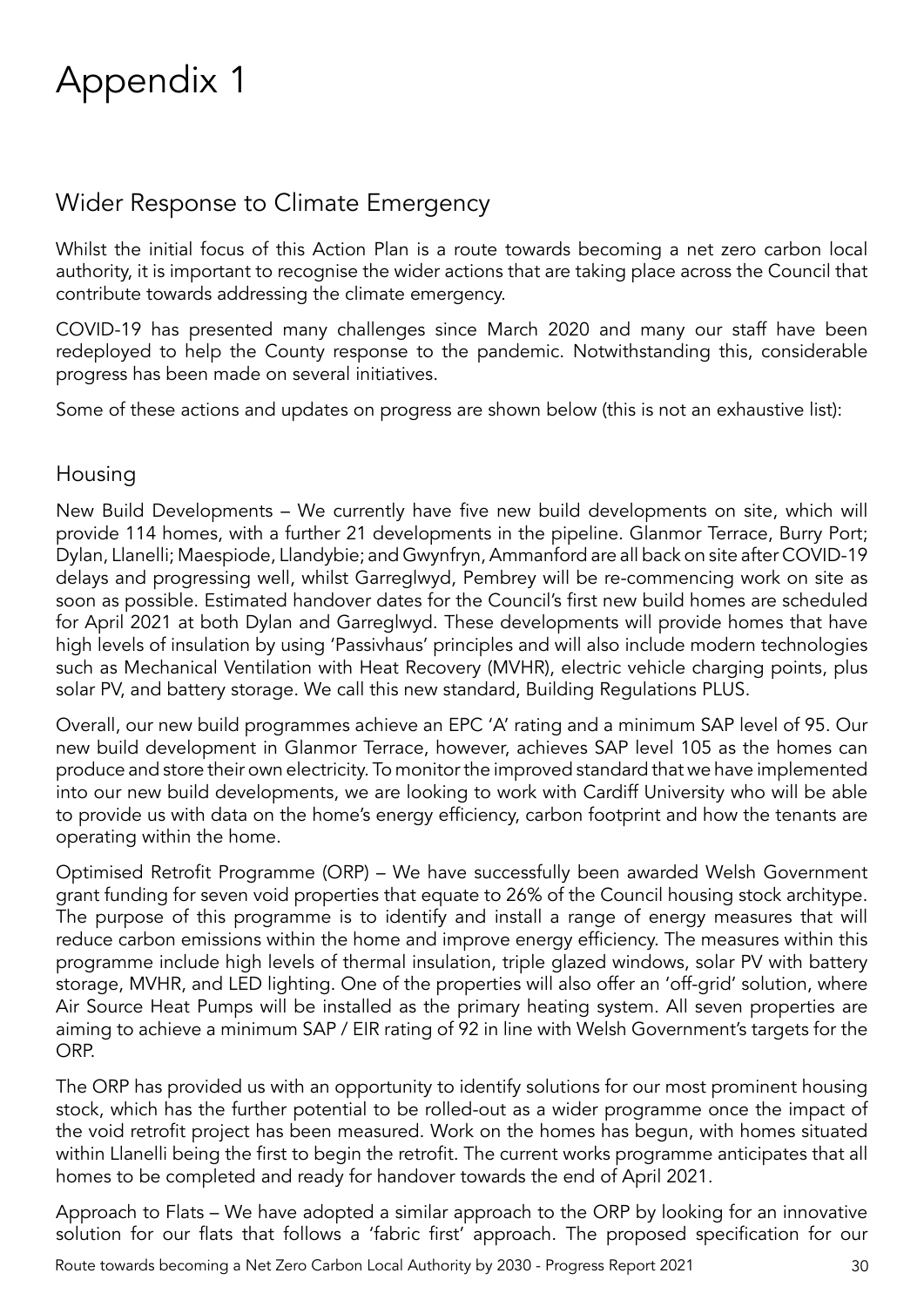innovative solution includes high levels of fabric insulation, triple glazed windows, hybrid or air source heat pumps, solar PV and lithium batteries, LED lighting. We are in the final design stages of a pilot to test this scheme. Work on has already begun and is in the early stages of soft stripping.

Collaborative Research and Innovation Support Programme (CRISP) – We have recently been successful in securing additional funding from Welsh Government for further research to better understand our housing stock, and to provide appropriate tools to enable us to bring forward our housing decarbonisation agenda. The CRISP allows us to explore the effect of Affordable Warmth on our tenants - ensuring that the running costs of our homes are affordable and not to the tenants' detriment. This research will shape the roll-out of the ORP across our wider housing stock and provide a model of best practice for other social landlords. This will then feed into the sustainability of our future works and maintenance programmes and local economy. To date, we are working with Cardiff University to create a tool that will allow us to model our housing stock based on the SAP 2012 methodology. This research project ends in March 2021.

See Carmarthenshire Homes Standard Plus (CHS+): Business Plan 2021-24 (March 2021) for further information.

# Public Protection and Air Quality

Routine monitoring and inspection – We regularly monitor and inspect various Carmarthenshire businesses to ensure that they are operating to environmental standards. We also engage with various sectors to ensure the best available techniques are used to protect public health and the environment, for example those environmental polluters that produce black / dark smoke. Also, businesses with certain types of combustion processes such as crematoria are required to monitor their own carbon footprint from gas usage which can also help identify cost savings if alternative methods can be used.

Air Quality - Air Quality Management Areas (AQMAs) have been declared in the towns of Llandeilo, Llanelli, and Carmarthen. We work in collaboration with external partners to deliver actions to improve air quality in these areas. This work primarily aims to reduce traffic congestion and buildup of pollutants, and support projects that promote and encourage the use sustainable modes of transport and active travel. We also actively promote national active travel campaigns such as Clean Air day, World Car Free day, Walk to School and Bike to School weeks to encourage residents to get involved by choosing sustainable modes of travel.

The 'Impact of COVID-19 lockdown on Air Quality in Carmarthenshire' report (July 2020) shows that significantly lower levels of nitrogen dioxide (NO2) were recorded during April 2020 across Carmarthenshire's AQMAs and for the first time in over seven years all monitoring sites measured a monthly reading below 40μg/m3.

### Procurement

In early 2020 we engaged with WRAP Cymru to investigate opportunities to consider and increase post-consumer recycled (PCR) content re-use, recovery, and recycling of materials to be built into procurements, such that a new sustainable approach becomes mainstream. A draft report was completed in April 2020 but due to COVID-19 full consideration of its implications has yet to be agreed and set into practice. However, some elements have been included in our standard procurement templates (e.g. expanded our questions in our Sustainable Risk Assessment template that's carried-out for all exercises valued over £25k) for consideration at the start of a tender exercise.

Our Foundational Economy project regarding Public Sector Food Procurement aims to introduce the community-wealth building concept, ensure strategic buy-in from senior leaders, and understand how this approach can shape and support Carmarthenshire's COVID-19 Recovery Plan to help local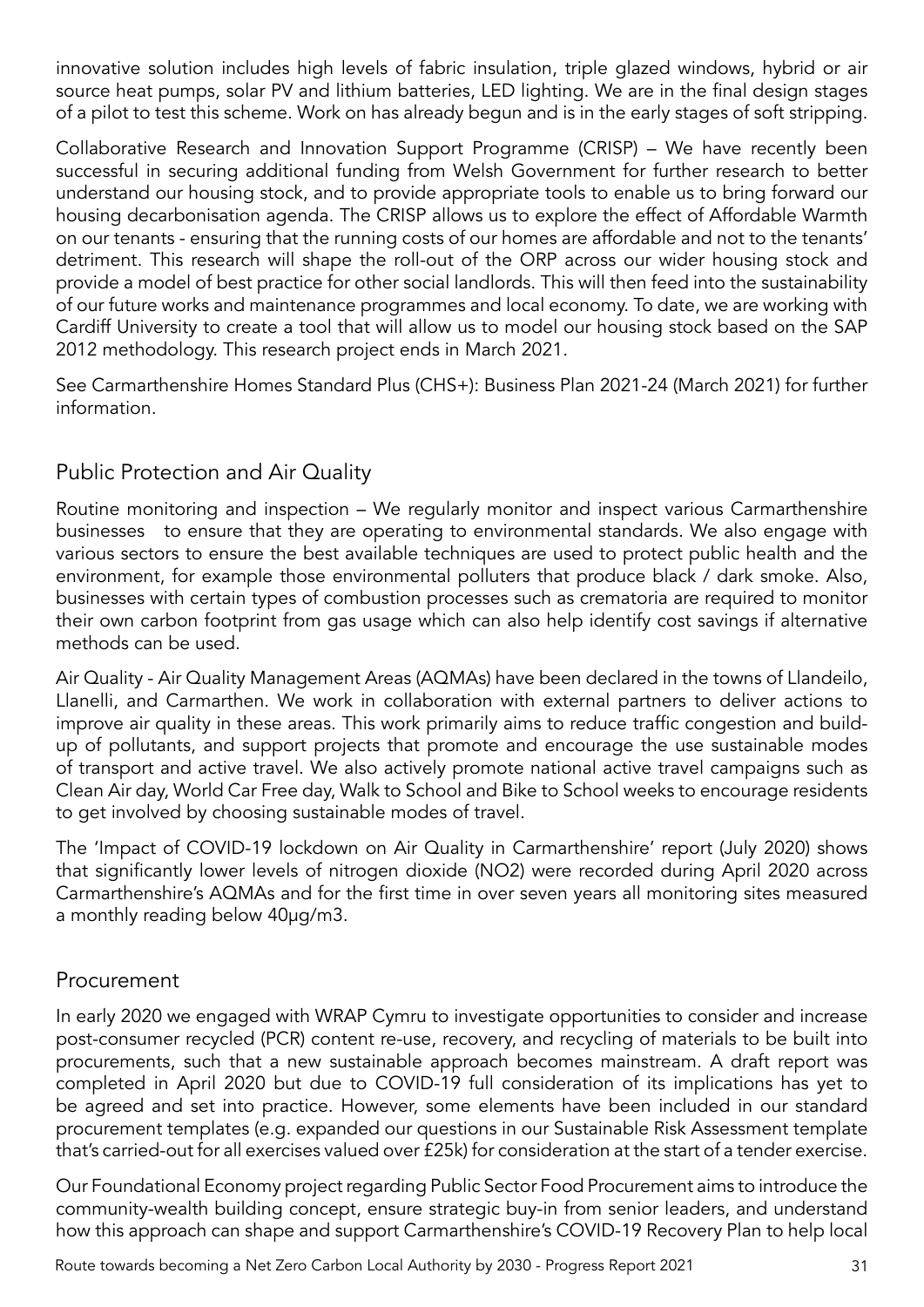businesses which are at risk or vulnerable due to the pandemic and supporting the growth of local employment opportunities.

The Centre for Local Economic Strategies (CLES) have been appointed to look at our procurement practice and arrangements and has also focused on food spend within Hywel Dda University Health Board, Coleg Sir Gâr, and University of Wales Trinity Saint David. A draft report has been produced with an action plan to apply the recommendations to be considered further.

### Highways and Transportation

Promoting Active Travel - We have worked throughout the year to encourage the adoption of sustainable travel options and taken a lead role in developing the necessary infrastructure which facilitates walking and cycling journeys instead of short trips by car.

Sustainable Travel Networks - Throughout 2020 we have continued to develop the strategic network of walking and cycling routes at many locations but particularly within the wider Llanelli area.

Electric Vehicle Charging Points - We have installed 26 new electric vehicle charging points around Carmarthenshire and particularly at destination points to enable journeys by electric vehicles. Further we have been awarded funding by Welsh Government to install a super-fast charging hub at Cross Hands to be completed by 31st March 2021 - believed to be the first of its kind in Wales.

Lobbying for Rail Improvements - We have continued to work with Welsh Government and Network Rail to promote the case for rail improvements within Carmarthenshire. This includes regional improvements through the Metro initiative and more localised improvements at railway stations within the County.

LED Street Lighting - In 2020/21 we completed a project to upgrade 5,000 community lighting units to incorporate LED lighting. We project managed the initiative which included 'invest to save' funding for Community Councils, reduced energy consumption and improved lighting quality in local communities.

Public Realm Changes - In response to the COVID-19 pandemic we have implemented infrastructure changes within our key town centres to help combat the risk of infection and allow visitors to safely return to our towns. This also aimed to 'lock-in' and encourage sustainable modes of travel into our towns and included pedestrianising streets in Carmarthen and Llanelli town centres.

Reducing Traffic Congestion – We have promoted and managed a portfolio of engineering schemes which are targeted towards reducing longstanding traffic congestion hotspots on our highway network. This includes major highway improvements at Ammanford and Cross Hands, Junction 48 of the M4, Sandy Road in Llanelli and other key locations.

Electric Vehicles - We have submitted a bid to Welsh Government to replace five diesel fleet vehicles with electric vehicles.

Reduced Travel – Our office-based staff have moved very successfully to home working with significant use being made of ICT to hold virtual meetings and exchange to share and exchange documents. Video surveys have also been undertaken of almost all the highway network using a Vaisala system which incorporates artificial intelligence to determine road surface conditions, map and analyse road markings and traffic signs. This builds our asset database and has make a considerable saving on staff site visits.

Real Time Passenger Information - To encourage greater use of public transport investment has been made in installing Real Time Passenger Information facilities with 30 display screens at key locations such as Carmarthen Bus Station and Glangwili Hospital to enable customers to track services.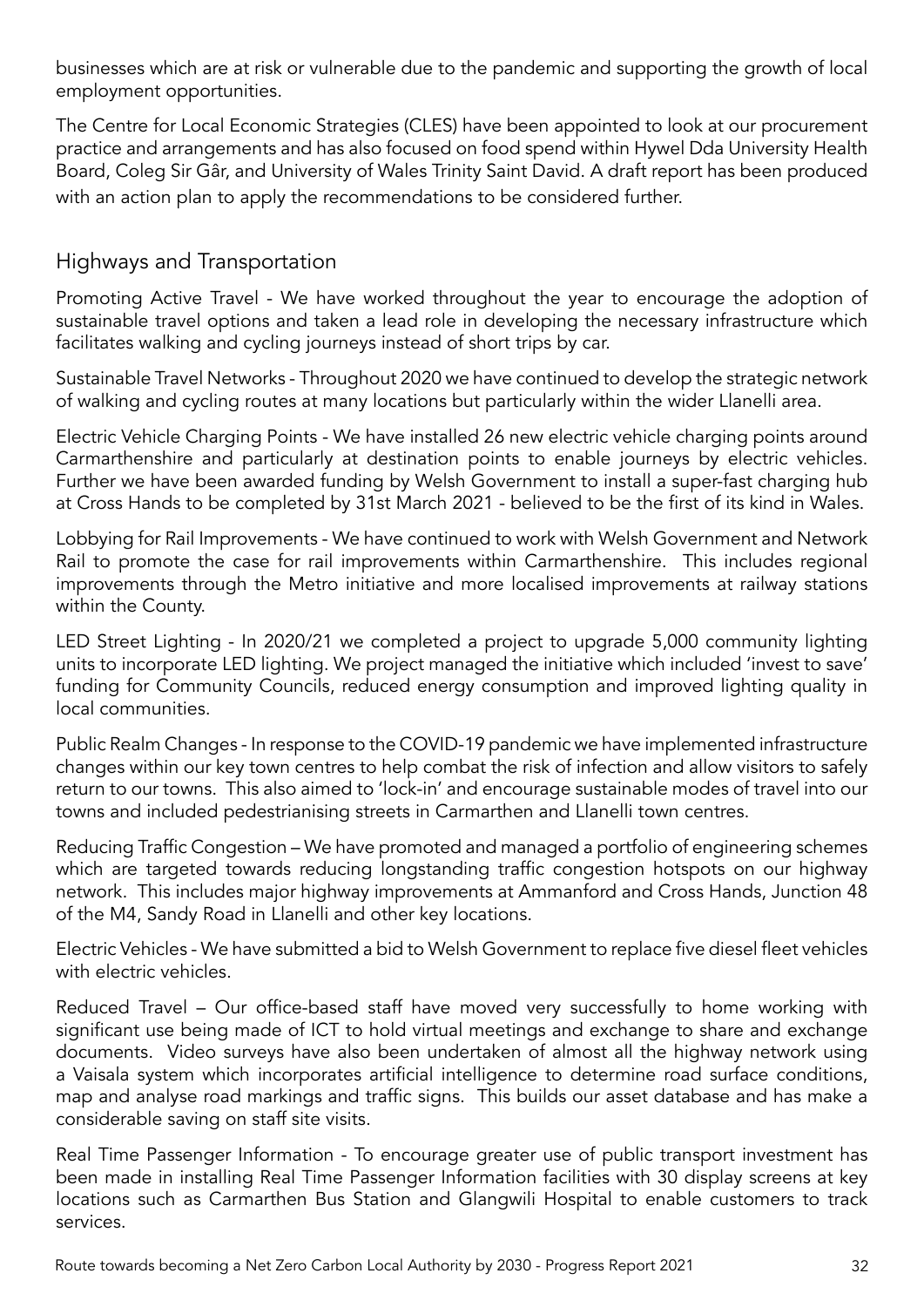Safe Routes in the Community - We are continuing our high-quality programme of infrastructure and supporting behavioural change initiatives that encourage safe sustainable travel within communities (with a specific emphasis on travel to and from school). Utilising funding from Welsh Government we are currently introducing programmes in Ammanford and Llanelli West, building on programmes previously undertaken in numerous locations across the County.

### Leisure

The Amman Valley Leisure Centre, Carmarthen Leisure Centre, Llandovery Swimming Pool and Newcastle Emlyn Swimming Pool are included in our Re:fit Cymru Phase 1 project. We also plan to install, where possible, EV charging points at our facilities for both car and bicycles.

We are reducing the amount of plastic packaging being used in our catering outlets in favour of recyclable/biodegradable materials. Where we lease catering concessions on our sites, we ask that all food cartons/cups etc. are recyclable. There is also a big push to recycle more waste at facilities, with separate bins for general rubbish and recyclable materials more available throughout.

When undertaking procurement exercises, we endeavour to ensure that we incorporate as much recycling of materials of possible into capital projects. For example, on the current Carmarthen Athletics Track refurbishment project, rather than taking excavated materials off site they are being used to form functional features on site such a viewing mounds for spectators. Also, almost all the refurbished all-weather pitch old surface was recycled and used at Pembrey Country Park for creating pedestrian pathways on site.

We are creating and delivering more activities / services online (these partially COVID-19 enforced but have longer term benefits) increasing access to our services and reducing the need to travel for our end users.

## Waste and Environmental Services

We are exploring opportunities to deliver carbon reduction in our new waste collection methodology, including reviewing the potential for ULEV fleet replacement when next replacing our waste kerbside collection fleet and ancillary service vehicles in line with fleet strategy and associated infrastructure.

We are endeavouring to maximise, and where possible exceed, statutory waste recycling targets.

With CWM Environmental Ltd we are reviewing the potential to use UK markets for recycling materials to reduce the carbon footprint of our recycling.

As part of corporate ambitions to incorporate the Circular Economy, we aim to move waste higher up the waste hierarchy by promoting reuse and repair in addition to specifying and using products created with low carbon impact.

We are scoping the potential of adopting a grass-cutting regime incorporating a biodiversity action plan for grounds maintenance activities and are also reviewing the potential of battery powered plant and machinery for ground maintenance services.

### Planning

Carmarthenshire's Local Development Plan (LDP) is currently being revised and will run until 2033. The LDP will outline where and how development will take place within the County, through a number of planning policies. There is an overarching climate change policy in the LDP, which is supplemented by specific policies outlining how new development must consider topics such as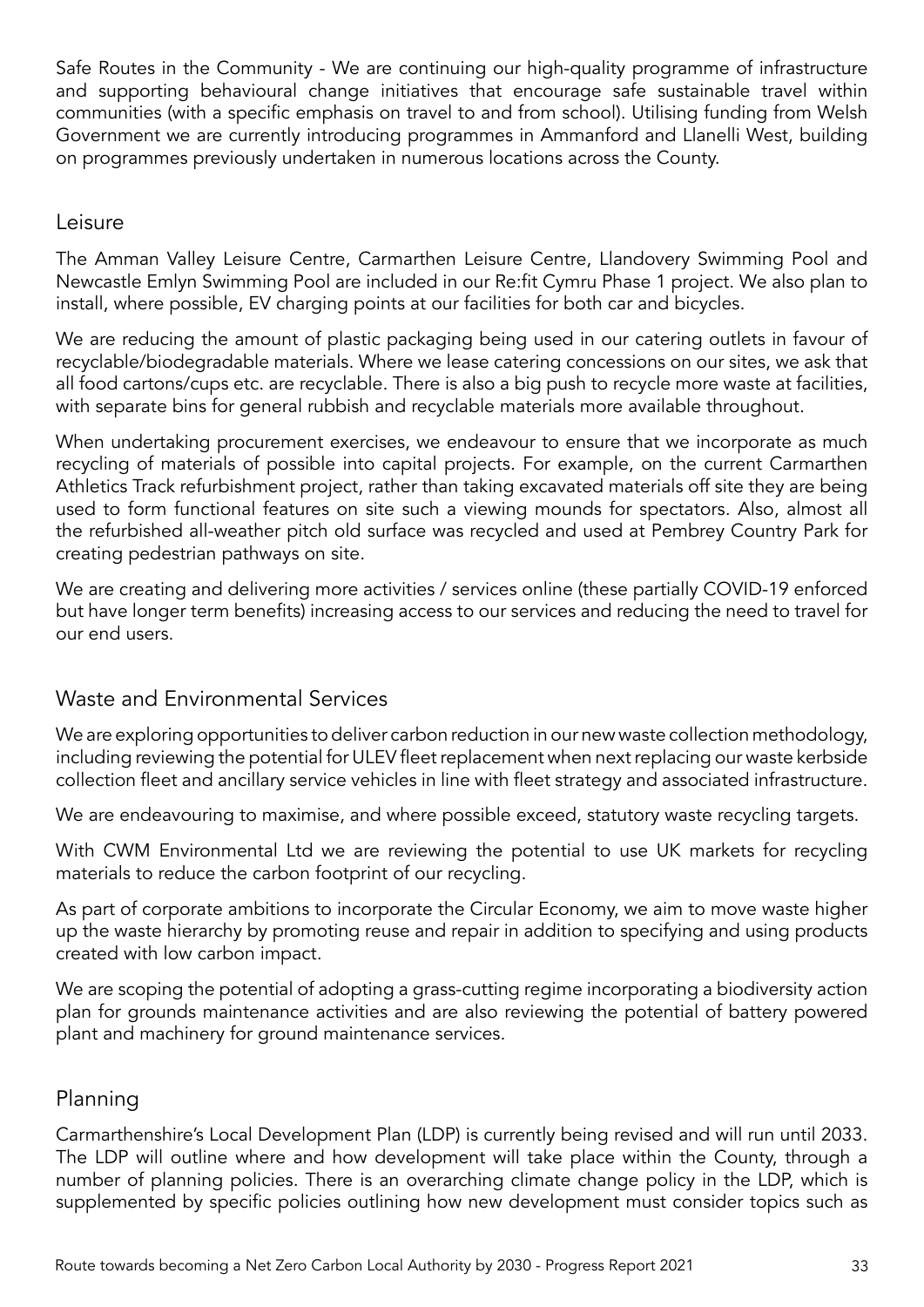renewable energy, sustainable design, flooding, active travel, public transport, green infrastructure, and air quality.

Wind and Solar Energy Supplementary Planning Guidance was adopted in June 2019. A Renewable Energy Assessment has been commissioned with a view to identifying areas across the County with the suitable conditions for various renewable energy schemes.

A green infrastructure assessment has been undertaken, in which all green infrastructure assets across the County have been mapped. This will help identify areas where tree planting schemes could be implemented and quantify in area (for monitoring and reporting purposes) green infrastructure across the County.

There is an intention to introduce a new policy into the revised LDP regarding electric charging points for new developments to increase this provision in both residential and non-residential development.

Peatlands are among the most valuable ecosystems on Earth. They are critical for preserving global biodiversity, provide safe drinking water, minimise flood risk and help address climate change. Peatlands are the largest natural terrestrial carbon store – storing more carbon than all other vegetation types in the world combined. Conversely, damaged peatlands are a major source of greenhouse gas emissions. Peatland restoration can, therefore, bring significant emissions reductions. The Council has been running the Carmarthenshire Bogs Project with funding from Natural Resources Wales, Welsh Government and Heritage Lottery Fund (a national peatland project has taken on some of this work during 2018/19). This project aims to conserve five sites in the County where peat is, or should be, forming.

Consistent with national policy, we advise on the need to conserve peat sites when these form a part of a development proposal. We also advise on the retention and management of semi-natural habitats – many of which have the capacity to store carbon if appropriately managed - in line with the LDP policies and national policy.

The Council facilitates the Carmarthenshire Nature Partnership (formerly Carmarthenshire Biodiversity Partnership) which comprises over 15 organisations including the Council, government, and non-government wildlife bodies, wildlife charities and voluntary groups - all working together to conserve and enhance Carmarthenshire's biodiversity.

### Education

The Eco-Schools programme is an international initiative that enables sustainable development to be a major part of the life and ethos of schools. The Programme gets everyone in the school community involved in improving the school environment and encouraging good citizenship. Pupils study topics including waste, litter, energy, water, transport, healthy living, and global citizenship. All schools in Carmarthenshire are registered on the Eco Schools programme. At October 2020, 58 schools were on Platinum Award (the highest level awarded to schools active over 8 years); 10 schools on Green Flag x3; 15 schools on Green Flag x2; 12 schools on Green Flag x1, 12 schools on Silver Level; 2 schools on Bronze Level; and 1 school registered only.

### Regeneration

Carbon reduction is at the heart of the Swansea Bay City Deal – an investment of up to £1.3 billion which is being delivered by the four Swansea Bay City Region local authorities, including Carmarthenshire, with the two regional health boards and two regional universities.

Among the projects and programmes forming part of the City Deal portfolio is a pan-region Homes as Power Stations initiative, which has been submitted to the UK Government and Welsh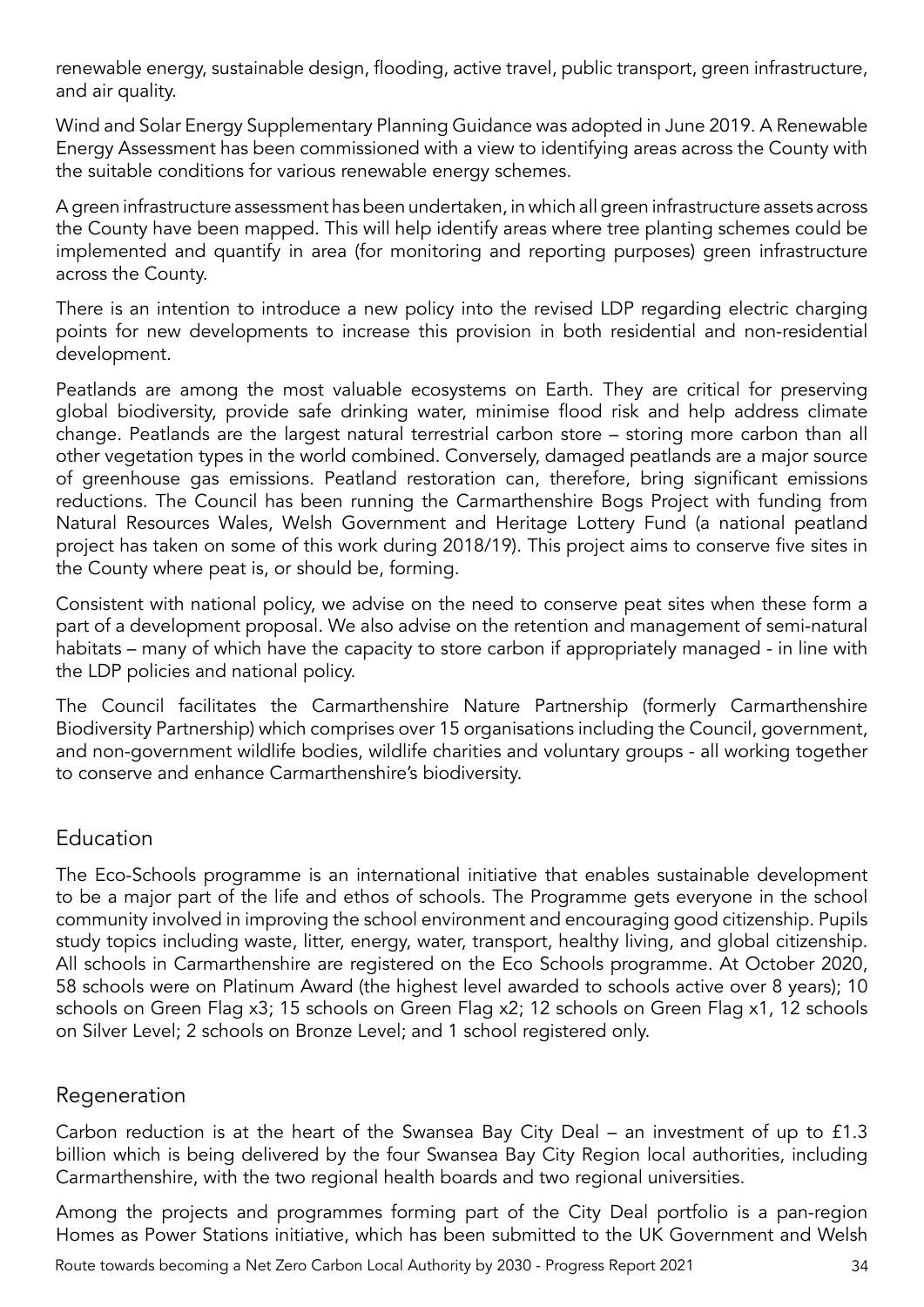Government for final approval. This will include the retrofitting of 7,500 homes with state-of-the-art energy-efficiency technology to complement the construction of 3,500 new, highly energy efficient homes over a five-year period. As well as helping the region cut its carbon emissions, Homes as Power Stations will also tackle fuel poverty and meet the need for more housing, while benefitting supply chain businesses throughout Carmarthenshire and South West Wales as a whole.

Also being part-funded by the City Deal is the Pembroke Dock Marine project – now approved by the UK Government and Welsh Government - that will considerably boost the region's 'blue economy' through major investment in the advancement of marine energy. Made up of elements including a Marine Energy Test Area and a Pembrokeshire Demonstration for marine energy developers to trial, de-risk and commercialise their devices, Pembroke Dock Marine will also include infrastructure upgrades at Pembroke Port and a Marine Energy Engineering Centre of Excellence where industry and academia can co-locate. This will place South West Wales at the forefront of a growing global industry that's projected to be worth £76 million by 2050.

The Supporting Innovation and Low Carbon Growth programme of projects in Neath Port Talbot will also be part-funded by the City Deal. Construction work has now started on a self-powering Technology Centre feature of the programme, with excess energy from solar and other renewable technologies to be converted into hydrogen at the nearby Hydrogen Centre for use in fuelling hydrogen vehicles. Other programme features include a specialist facility which will support the steel and metals industry in Port Talbot, Wales, and the UK, while reducing its carbon footprint. Further decarbonisation projects include a low emission vehicle charging network, as well as air quality monitoring and a hydrogen stimulus project.

Sustainability will also be a core principle of all other City Deal projects and programmes, including the Pentre Awel project in Llanelli – which has been submitted to both governments for approval – as well as future phases of Yr Egin creative and digital hub at the University of Wales Trinity Saint David in Carmarthen.

The 'Moving Rural Carmarthenshire Forward' plan (June 2019) is a comprehensive look at the issues facing the County's rural communities, and a focus on what is needed to ensure support for these towns and villages to sustain and thrive. Initiatives being looked at include making innovative use of vacant or unused agricultural buildings to create hubs for entrepreneurs and improving broadband provision so that digital connectivity isn't a barrier to rural development. A Carmarthenshire 'brand' could also be developed to support and grow the County's diverse agriculture and food production sector, encouraging communities to buy local to create a re-circulating 'Carmarthenshire Pound', and boosting the County's growing tourism sector. The Council's commitment to reduce carbon emissions and use of plastics also feature as part of the Plan, with proposals to work with partners and agencies to create a more sustainable environment, with new infrastructure including an investment in rapid charging points for electric vehicles. The Plan also details a 'Ten Rural Towns' initiative to ensure market towns, from Llandovery to St Clears, are more economically, socially, environmentally and culturally sustainable for the future.

The Council will continue to explore opportunities to minimise carbon as part of future direct builds of both premises and infrastructure, alongside opportunities that may be presented by hydrogen energy.

### Finance

The Council is the administering authority for the £3 billion Dyfed Pension Fund.

The Fund is a long-term investor responsible for looking after the interests of beneficiaries over many decades into the future and recognises climate change and investment in fossil fuels as a significant risk factor for pension fund investments.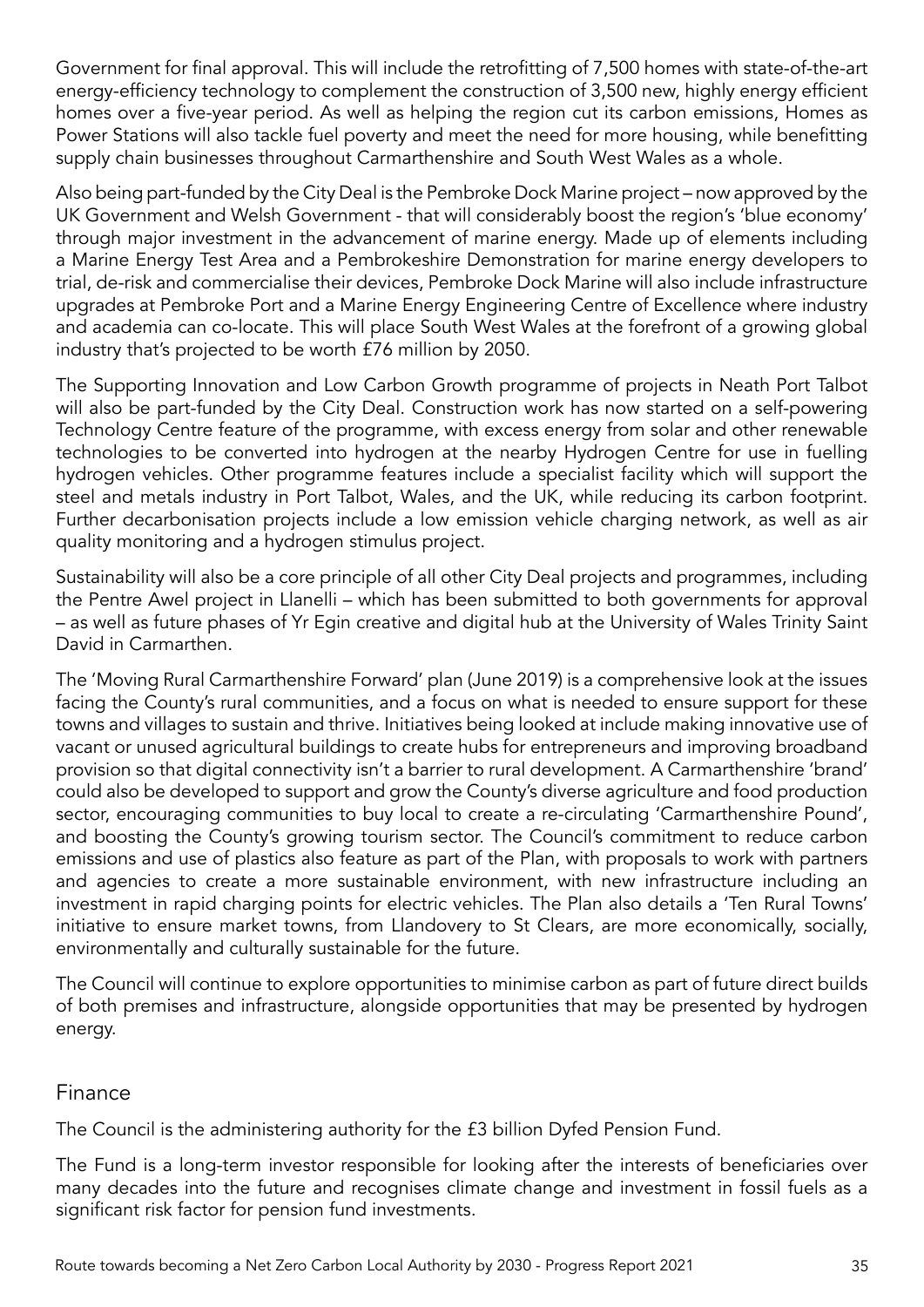The Fund takes the approach to engage actively and productively with companies in the sector through its participation in the Local Authority Pension Fund Forum. Also, via the Fund's investment managers, the Fund votes on resolutions at global AGMs seeking transparency and disclosure of climate risks and setting emission reduction targets. In this manner the Fund's view is directly communicated to individual boards.

The Dyfed Pension Fund has an increasing level of investment in renewable and low carbon energy production via pooled funds and will continue to make such investments where the risk/return profile fits the pension fund's investment strategy. The Fund also has investments in the BlackRock UK Strategic Alternative Income Fund where some of the core strategies are in the renewable energy sector and a number of different sectors that have a direct impact on local communities including healthcare and social housing. The Pension Committee has recently approved an investment in the BlackRock Low Carbon Fund and the Baillie Gifford Paris Aligned Fund.

The Fund has a comprehensive Investment Strategy Statement which is currently being reviewed.

## Information and Communications Technology (ICT)

We continue to introduce ICT good practice to actively help reduce carbon emissions, including:

- o Reducing energy consumption at our Data Centres and across our Network through the virtualisation and rationalisation of hardware and the adoption of energy efficient servers and ICT infrastructure;
- o Facilitating a reduction in staff travel through the implementation of agile working practices across the Authority including the use of laptops and online video conference meetings and calls;
- o Reducing printing across the Authority by facilitating the adoption of paperless working through better use of technology; and,
- o Applying centrally administered powered management systems to ensure all devices such as laptops and PCs are powered down over night and when not in use during the day.

## Civil Contingencies

Our civil contingency role aims to help mitigate the effects of climate change by writing and testing contingency plans for the various risks involved. These risks include:

- o More extreme weather events causing severe fluvial flooding;
- o Raising sea levels causing an increase in coastal flooding; and,
- o Hotter, dryer summers causing water shortages; an increase in 'wildfires'; and, effects on the health of the population (especially the elderly).

Further information on the risks within Carmarthenshire can be found in the 'Dyfed-Powys Community Risk Register' (Note: 'UK Climate Change Risk Assessment 2017 Evidence Report – Summary for Wales' summarises the Wales-specific evidence included in the 'UK Climate Change Risk Assessment Evidence Report').

We are a member of the Dyfed-Powys Local Resilience Forum (LRF) whose members include the Emergency Services, Health Bodies, other Local Authorities, Government Agencies and Utility Companies. The Dyfed-Powys LRF members work together to ensure arrangements are in place to help mitigate the effects of any emergencies including those caused by climate change. Our role during emergencies includes providing support for the emergency services, support and care for the local and wider community and co-ordination of the response by organisations other than the emergency services. As time goes on, and the emphasis switches to recovery, we take a leading role in rehabilitating the community and restoring the environment.